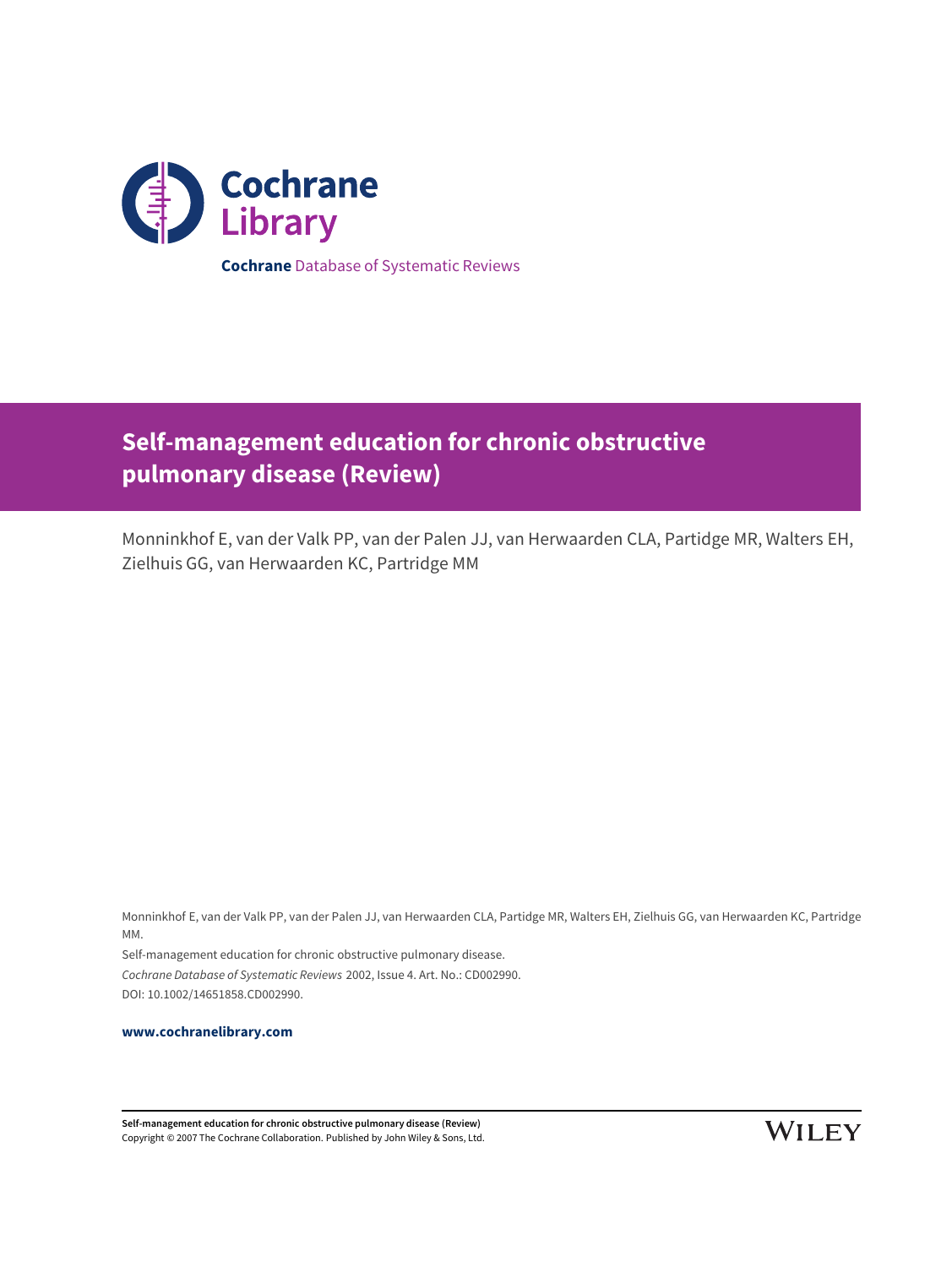## **TABLE OF CONTENTS**

| 10                                                                                                                                 |
|------------------------------------------------------------------------------------------------------------------------------------|
| 26                                                                                                                                 |
| Analysis 1.1. Comparison 1 Self-management versus control, Outcome 1 HRQOL: SGRQ Total + domains.<br>27                            |
| Analysis 1.3. Comparison 1 Self-management versus control, Outcome 3 Doctor and nurse visits: mean number per person               |
| 28                                                                                                                                 |
| Analysis 1.4. Comparison 1 Self-management versus control, Outcome 4 Excercise capacity: 6MW.<br>28                                |
| Analysis 1.5. Comparison 1 Self-management versus control, Outcome 5 Lung function: FEV1%pred.<br>29                               |
| Analysis 1.6. Comparison 1 Self-management versus control, Outcome 6 Days lost from work: mean number per person                   |
| 30                                                                                                                                 |
| Analysis 1.7. Comparison 1 Self-management versus control, Outcome 7 General HRQOL: SIP Total score.<br>30                         |
| Analysis 1.8. Comparison 1 Self-management versus control, Outcome 8 General HRQoL: SIP physical.<br>31                            |
| Analysis 1.9. Comparison 1 Self-management versus control, Outcome 9 General HRQoL: SIP psychosocial.<br>32                        |
| Analysis 1.10. Comparison 1 Self-management versus control, Outcome 10 Patients using at least one course of oral                  |
| 32                                                                                                                                 |
| Analysis 1.11. Comparison 1 Self-management versus control, Outcome 11 Hospital admissions: one or more.<br>33                     |
| 33                                                                                                                                 |
| 34                                                                                                                                 |
| 34                                                                                                                                 |
| 34                                                                                                                                 |
| 35                                                                                                                                 |
| 35                                                                                                                                 |
| <b>INDEX TERMS</b><br>36<br><u>. In the second terms of the second terms of the second terms of the second terms of the second</u> |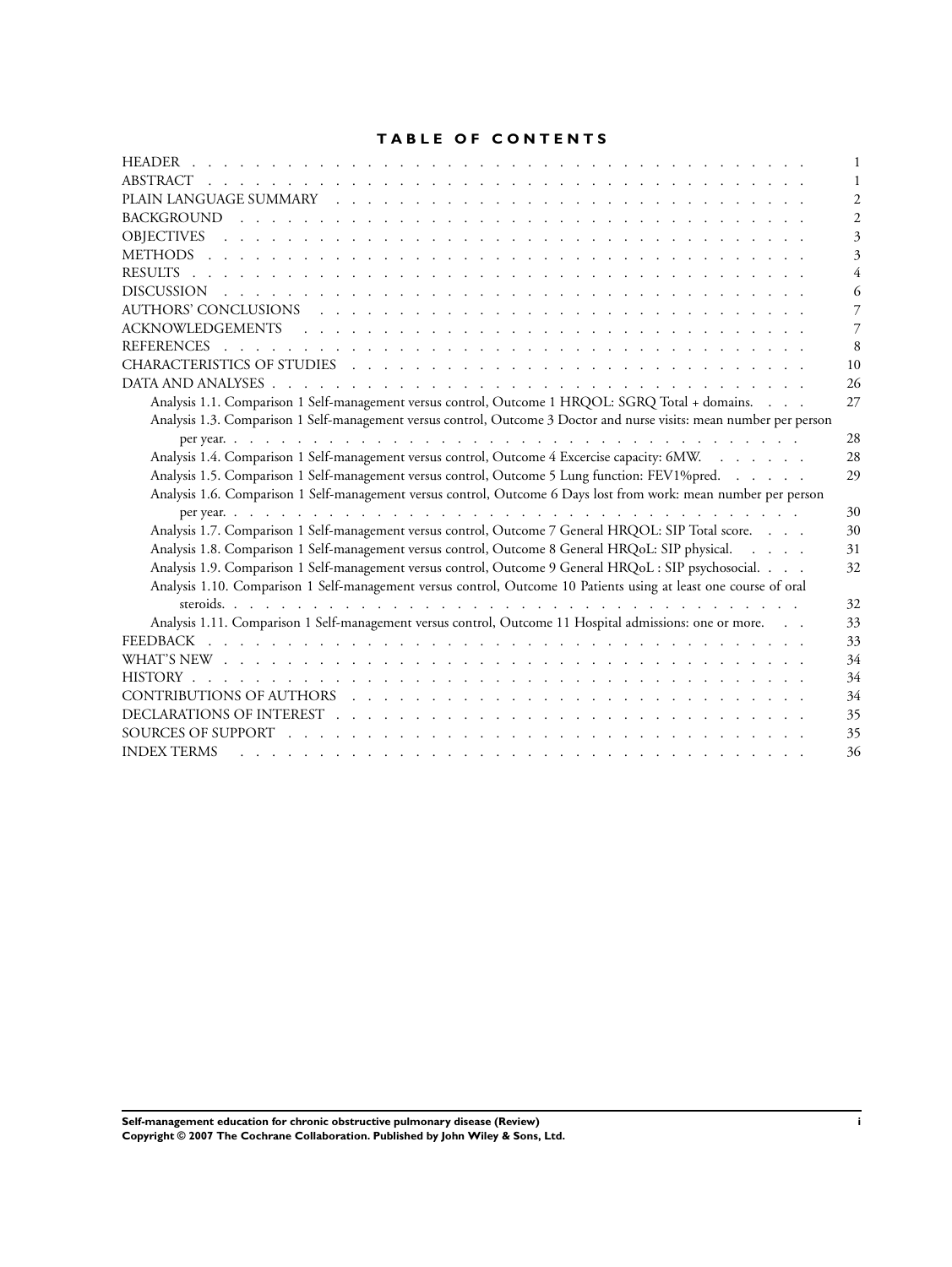**[Intervention Review]**

# **Self-management education for chronic obstructive pulmonary disease**

Evelyn Monninkhof<sup>1</sup>, Paul P.D.L.P.M. van der Valk<sup>2</sup>, Job J van der Palen<sup>3</sup>, C LA van Herwaarden<sup>4</sup>, M R Partidge<sup>4</sup>, E. Haydn Walters <sup>5</sup>, Gerhard G.A. Zielhuis<sup>6</sup>, Kees C.L.A. van Herwaarden<sup>7</sup>, Martyn M.R. Partridge<sup>8</sup>

<sup>1</sup>Julius Center for Health Sciences and Primary Care, Utrecht, Netherlands. <sup>2</sup>respiratory medicine, Medisch Spectrum Twente, Enschede, Netherlands. <sup>3</sup>Medisch Spectrum Twente, Enschede, Netherlands. <sup>4</sup>Other. <sup>5</sup>Clinical School, University of Tasmania, Hobart, Australia. <sup>6</sup>Epidemiology and Biostatistics, University Medical Centre Nijmegen, Other. <sup>7</sup> respiratory medicine, University Medical Centre Nijmegen, Other. <sup>8</sup>Faculty of Medicine, NHLI Division, Imperial College of Science Technology and Medicine, London, UK

Contact address: Evelyn Monninkhof, Julius Center for Health Sciences and Primary Care, Str.6.131 (PO Box 85500), University Medical Center, Utrecht, 3508 GA, Netherlands. [E.Monninkhof@umcutrecht.nl.](mailto:E.Monninkhof@umcutrecht.nl)

**Editorial group:** Cochrane Airways Group. **Publication status and date:** Unchanged, comment added to review, published in Issue 3, 2007.

**Citation:** Monninkhof E, van der Valk PP, van der Palen JJ, van Herwaarden CLA, Partidge MR, Walters EH, Zielhuis GG, van Herwaarden KC, Partridge MM. Self-management education for chronic obstructive pulmonary disease. *Cochrane Database of Systematic Reviews* 2002, Issue 4. Art. No.: CD002990. DOI: 10.1002/14651858.CD002990.

Copyright © 2007 The Cochrane Collaboration. Published by John Wiley & Sons, Ltd.

## **A B S T R A C T**

#### **Background**

In asthma, self-management programmes have been proven to be effective. In COPD, their value is not clear.

#### **Objectives**

To assess the efficacy of COPD self-management/ education programmes on health outcomes and use of health services

### **Search methods**

We searched the Cochrane Airways Group trial register, MEDLINE (January 1985 to October 2001), reference lists, and abstracts of medical conferences. We also contacted research groups in the field for ongoing trials and unpublished material.

#### **Selection criteria**

Controlled trials (randomised and non-randomised) of self-management education in patients with COPD. Studies focusing mainly on physical pulmonary rehabilitation were excluded.

## **Data collection and analysis**

Two reviewers independently assessed trial quality and extracted data. Investigators were contacted for additional information.

#### **Main results**

The reviewers included 12 articles describing eight randomised-controlled trials and one controlled clinical trial. Self-management education was compared with usual care in eight studies. The studies in this review assessed a broad-spectrum of outcome measures with different follow-up times. Synthesis of the results using meta-analysis was not always possible. The studies showed no effect of self-management education on hospital admissions, emergency room visits, days lost from work and lung function. Inconclusive results were observed on health-related quality of life (HRQoL): studies using the disease specific St. George's Respiratory Questionnaire (SGRQ) showed a better quality of life in the patients in the intervention group, but only in the activity component where there was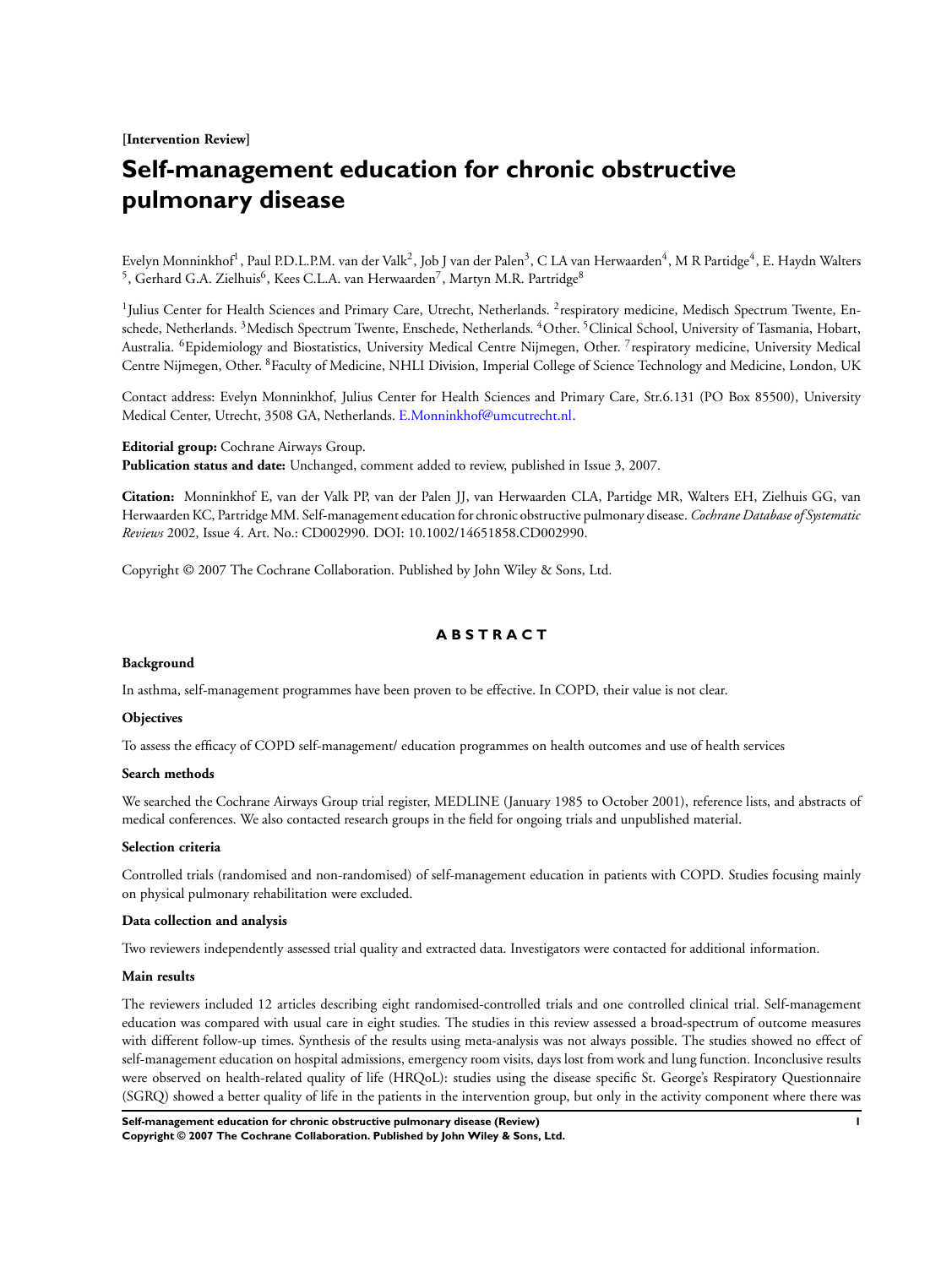heterogeneity between the results of the two included studies. A potential reason for the absence of convincing effects on HRQoL is the limited use of COPD-specific instruments. Inconclusive results were observed on COPD-symptoms and use of other health care resources such as doctor and nurse visits. Self-management education reduced the need for rescue medication, and led to an increased use of courses of oral steroids and antibiotics for respiratory symptoms.

#### **Authors' conclusions**

The data available for this review are insufficient for forming recommendations. Further research on the effectiveness of self-management programmes should be focussed on behavioural change evaluated in well designed randomised controlled trials with standardised outcomes designed for use in COPD patients, and with long follow-up time so that definite conclusions can be made.

## **P L A I N L A N G U A G E S U M M A R Y**

## **There is insufficient evidence to determine whether self-management education for people with chronic obstructive pulmonary disease (COPD) is effective, and more research is needed**

Chronic Obstructive Pulmonary Disease (COPD) represents a considerable burden to the individual and his or her loved ones, and represents an increasing health burden globally. COPD is characterised by frequent fluctuations, and repeated severe exacerbations are common. The idea of self-management is to prevent exacerbations by means of life style adaptation and to give patients tools to treat their exacerbations in an early stage. It is not clear how much difference education about self-management makes to people with COPD. The medical literature was systematically searched to obtain studies assessing the effects of self-management education in people with COPD. Two reviewers independently assessed each paper for methodological quality and extracted the data. The data from this review are insufficient to formulate recommendations regarding the effectiveness of self-management education programmes for COPD, because of the broad variation of outcome measures used and other limitations to generalisations in the current published literature.

### **B A C K G R O U N D**

Chronic Obstructive Pulmonary Disease (COPD) is a serious public health problem worldwide. The prevalence, morbidity and mortality are expected to rise, especially in countries with a rapidly aging population and even in populations with reduced smoking rates [\(Feenstra 2001](#page-9-0)). A study published by the World Bank / World Health Organisation reported that COPD is likely to rise from being the 12th most burdensome disease in 1990 to the 5th in 2020 [\(Murray 1996\)](#page-9-0). This will place an enormous burden on the healthcare system and will also cause a loss in health-related quality of life for many COPD patients. Treatment for individuals with COPD is often primarily aimed at improving airflow obstruction by bronchodilator- and anti-inflammatory therapy, despite indications that airflow obstruction is irreversible and apparent lack of effect of pharmacological interventions on the progressive decline in health status. Despite optimal pharmacological treatment many COPD patients experience substantial functional impairment ([Wouters 1999](#page-9-0)) . However, airflow obstruction correlates poorly with disease perception by the patient [\(Curtis 1994;](#page-9-0) [Ketelaars 1996](#page-9-0)). COPD is a systemic inflammatory disease, and besides airflow limitation and hyperinflation, due to loss of elastic recoil, as well as intrinsic airway narrowing, systemic deficits such as skeletal and respiratory muscle dysfunction are prominent features. There is a growing need for other forms of therapy for COPD-patients, not only to control and alleviate symptoms and complications of respiratory dysfunction, but also to teach them how to optimally carry out the activities of daily living ([ATS 1981](#page-9-0)) in the face of their physiological impairment. As the benefits from pharmacological interventions (perhaps other than oxygen) are limited, it is essential that the relative merits of self-management education are fully evaluated and any successful components for this intervention clearly identified.

In the treatment of asthma, patient education and self-management programmes have proven to be successful, at least when combined with regular review, in reducing the economic burden of disease, as well as in improving quality of life and lung function [\(Gibson 2000](#page-9-0); [Gallefoss 1999a](#page-9-0); [Lahdensuo 1996](#page-9-0); [Klein 2001](#page-9-0) ). In COPD, pulmonary rehabilitation has been proven to increase exercise tolerance and quality of life ([Goldstein 1994\)](#page-9-0). The drawback is that pulmonary rehabilitation programmes will normally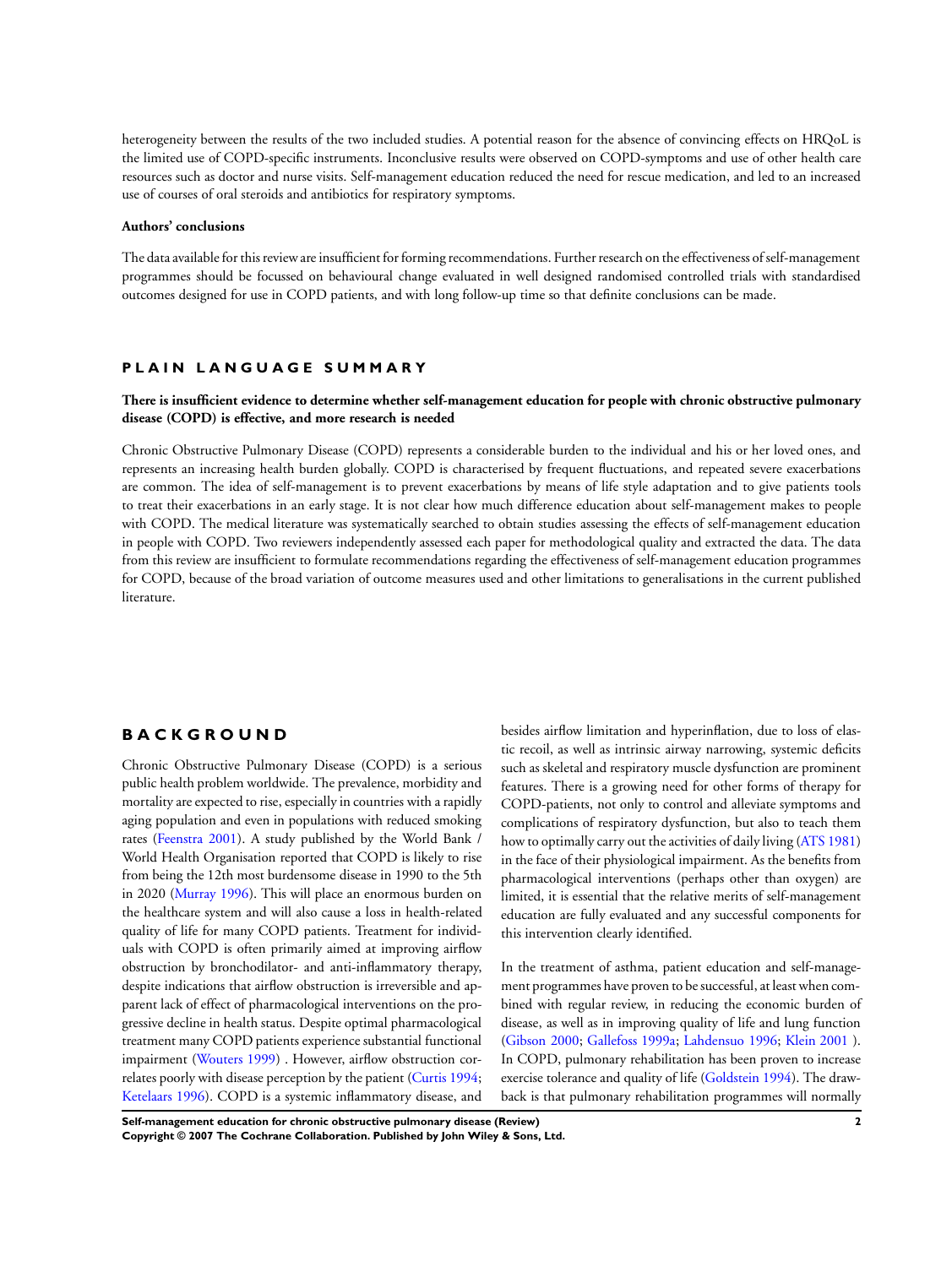be more expensive and time consuming for both professionals and patients, than self-management programmes, and may be less widely available.

[Worth 1996](#page-9-0) was the first to describe the effectiveness of a self-management programme aimed at acquisition by the patient of selfmanagement skills and behavioural change. Unfortunately, this pilot study was uncontrolled and studied a small sample of COPD patients  $(N = 21)$ . Impressive reductions in the frequency of exacerbations and home visits by the family doctor were observed, but no changes in lung function were found. Several controlled trials have been conducted to evaluate the effectiveness of COPD education and self-management education programmes. This review is being conducted to address the impact of those programmes on health outcomes and health-care utilisation, and to assess the influence of programme characteristics on health outcomes.

## **O B J E C T I V E S**

(1) To evaluate whether self-management education programmes in COPD leads to improved health outcomes.

(2) To evaluate whether self-management education programmes in COPD leads to a reduction of health care utilisation.

## **M E T H O D S**

### **Criteria for considering studies for this review**

### **Types of studies**

Studies were included if they were randomised controlled trials or controlled clinical trials, which assessed the efficacy of self-management education in COPD patients. Studies focusing mainly on pulmonary rehabilitation were excluded as well as studies before 1985. In the period before 1985, treatment of COPD was not comparable with current practice.

## **Types of participants**

Patients with a clinical diagnosis of COPD and not asthma as primary diagnosis were included.

### **Types of interventions**

The interventions were categorised according to whether or not they involved COPD education and/or self-treatment guidelines i.e. an action plan.

Operational definition of COPD education: a programme which transfers information about COPD and treatment of COPD in any of the following forms: written, verbal, visual or audio. Minimal education included the provision of written material alone or a short structured verbal interaction between a healthcare provider and a patient. However, it had to be embedded in a formal programme, in which the primary goal was to improve the knowledge and understanding of COPD. The educational programme might be directed towards smoking cessation, improving exercise, nutrition, self-treatment of exacerbations, inhalation technique or coping with the activities of daily living, or a combination of these. Operational definition of self-treatment guidelines (action plan): a written plan produced for the purpose of patient self-management of COPD exacerbations. It informs patients about when and how to adjust and/or start medication in case of an exacerbation.

#### **Types of outcome measures**

Any of the following outcomes: health-related quality of life scores; symptom scores; number and severity of exacerbations; courses of oral steroids or antibiotics; use of rescue medication; hospital admissions; emergency room visits; use of other health care facilities; days lost from work; lung function; and exercise capacity.

### **Search methods for identification of studies**

We identified studies from the following sources:

Cochrane Airways Group trials register derived from MEDLINE (January 1985 to October 2001), EMBASE (January 1985 to October 2001), CINAHL (January 1985 to October 2001), hand searched respiratory journals and meeting abstracts. We searched the databases using the following terms: 'Self-Care' AND 'Lung-Diseases-Obstructive' AND (COPD OR chronic obstructive pulmonary disease OR emphysema OR chronic bronchitis) AND ('Patient-Education' OR self management OR self-management OR self management). After obtaining articles for inclusion, we handsearched the bibliographic lists for additional papers. We also contacted research groups in this field for unpublished and nonregistered ongoing trials.

## **Data collection and analysis**

#### STUDY ELIGIBILITY

Two reviewers independently coded the studies from the above searches based on the abstract/keywords/ title: (1) Include: Randomised Controlled Trial (RCT) or Controlled Clinical Trial (CCT), COPD, education/ self-management (2) Possible RCT or CCT, but undetermined from the abstract (3) Exclude: non-RCT or non-CCT, pulmonary rehabilitation Two investigators independently assessed study eligibility, study quality and intervention types. Agreement was examined; disagreement was resolved if possible by consensus, and otherwise by consultation with a third reviewer. We included articles if they were

**Self-management education for chronic obstructive pulmonary disease (Review) 3 Copyright © 2007 The Cochrane Collaboration. Published by John Wiley & Sons, Ltd.**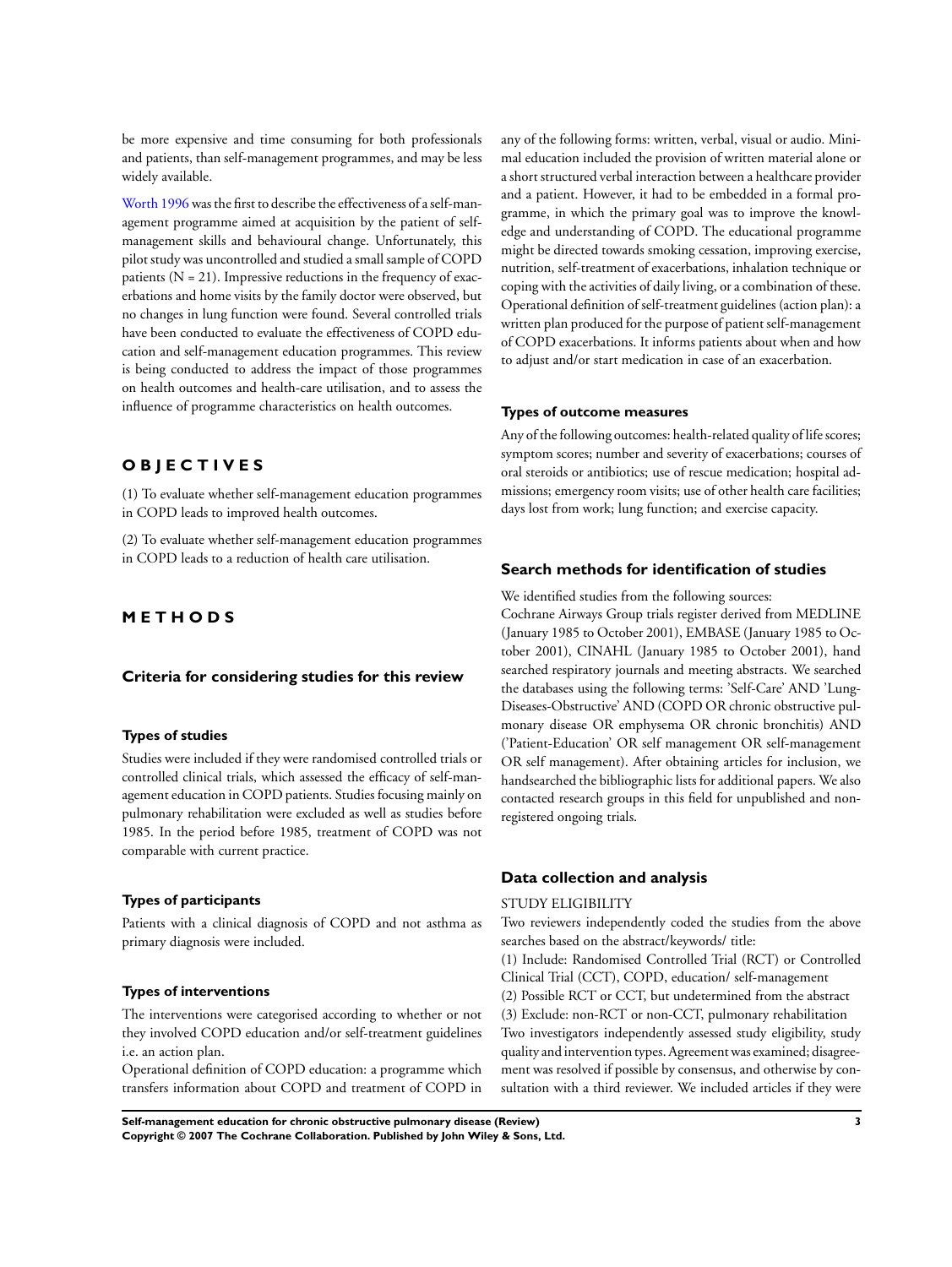randomised or controlled clinical trials of COPD education, and reported relevant outcomes.

### ANALYSIS

We analysed outcomes as continuous and/or categorical variables using standard statistical techniques.

(A) For continuous outcomes, the weighted mean difference (WMD) or standardised mean difference (SMD) with 95% -confidence intervals (CI) were calculated as appropriate

(B) Rates (relative risks(RR)/odds ratios(OR)) were pooled. PRIMARY COMPARISON

The primary comparison was self-management versus usual care.

## **R E S U L T S**

## **Description of studies**

See: Table of included studies.

DOCUMENTED CHARACTERISTICS OF INCLUDED TRIALS

(1) Demographics: age, gender, socio-economic status

(2) Setting of intervention: primary care, hospital based, group education, individual education, community based

(3) Involvement of the partner in the intervention

(4) Duration of intervention: number of sessions, hours of teaching, time frame

(5) Inclusion of physical exercise: type, location, duration

(6) Sample size/power

(7) Disease severity

(8) Intermediate outcomes: COPD specific knowledge, skills, inhalation technique, smoking cessation, compliance

MISSING DATA

An attempt was made to contact the author to complete missing data. A reminder was sent if the author did not reply.

### **Risk of bias in included studies**

Two reviewers independently assessed the methodological quality of the included studies using the criteria list of [Jadad 1996.](#page-9-0)

The quality variables recorded in the criteria list of Jadad were: (1) procedure of allocation

- 
- (2) withdrawals/drop-outs

(3) blinding of patients and outcome assessment

In general, a maximum of five points could be obtained using this criteria list. As blinding is impossible when assessing behavioral interventions the maximum score is limited to three points. A higher score indicates better methodolological quality.

In addition we described the general quality of the data in the studies in terms of sample size, quality of the outcome assessment, length of the follow-up period, etc.

### **Effects of interventions**

#### **INCLUSION**

The search identified 395 (386 Cochrane database and nine hand searched) titles and abstracts that were screened to identify 33 potentially relevant articles about self-management education in COPD. We obtained full-text versions of these papers, and two reviewers independently assessed them. The reviewers included 12 articles describing eight randomised controlled trials and one controlled clinical trial.

Twenty-one articles were excluded for the following reasons: the design of the study was not a CCT or RCT (10); most of the patients had asthma as primary diagnosis (2); the studies were published before 1985 (2); the studies were primarily focused on pulmonary rehabilitation (6); or the outcome assessed was not appropriate (1).

## MISSING DATA

Replies were received from all authors who are listed in the acknowledgement section. However, not all authors could provide us with the additional requested information.

### **QUALITY**

The method to generate the sequence of randomisation was not clear in two of the eight randomised-controlled trials. The concealment of allocation was adequate in the other six RCTs. None of the interventions was double blind, because blinding of the patients with respect to study status is almost impossible in behavioural clinical trials. A description of withdrawals and dropouts was given in eight of the nine studies.

Five studies (( [Gallefoss 1999a,](#page-9-0) [Gallefoss 1999b,](#page-9-0) [Gallefoss 2000a](#page-9-0)); [Emery 1998](#page-9-0); [Watson 1997;](#page-9-0) [Littlejohns 1991](#page-9-0); [Blake 1990](#page-9-0)) scored the maximum number of three quality points, three studies [\(Cockcroft 1987](#page-9-0); ([Gourley 1998](#page-9-0), [Solomon 1998\)](#page-9-0); [Sassi-Dambron](#page-9-0) [1995](#page-9-0)) two points and 1 ([Howland 1986](#page-9-0)) study scored one point. INTERVENTIONS

Eight of nine studies described COPD self-management education compared with usual care. One study compared a rehabilitation programme without exercise component with general health education [\(Sassi-Dambron 1995](#page-9-0)). In four studies the education delivery mode consisted of group education; in four of individual education and one study used written education material only. One intervention also assessed the use of an action plan for selftreatment of exacerbations. The follow-up time was 12 months in four studies ([\(Gallefoss 1999a](#page-9-0), [Gallefoss 1999b](#page-9-0), [Gallefoss 2000a](#page-9-0) ); [Littlejohns 1991](#page-9-0); [Howland 1986;](#page-9-0) [Blake 1990](#page-9-0)) ,10 months in one study ([Cockcroft 1987](#page-9-0)), six months in three studies (([Gourley](#page-9-0) [1998](#page-9-0), [Solomon 1998\)](#page-9-0); [Watson 1997;](#page-9-0) [Sassi-Dambron 1995\)](#page-9-0) and two months in one study [\(Emery 1998\)](#page-9-0).

COMPARISONS

Eight of the nine studies that compared self-management education with usual care as control have been included in this review. SUBJECTS / RECRUITMENT

A total number of 1295 patients were randomised in the eight studies; 1106 patients completed these studies. The drop out rates

**Self-management education for chronic obstructive pulmonary disease (Review) 4 Copyright © 2007 The Cochrane Collaboration. Published by John Wiley & Sons, Ltd.**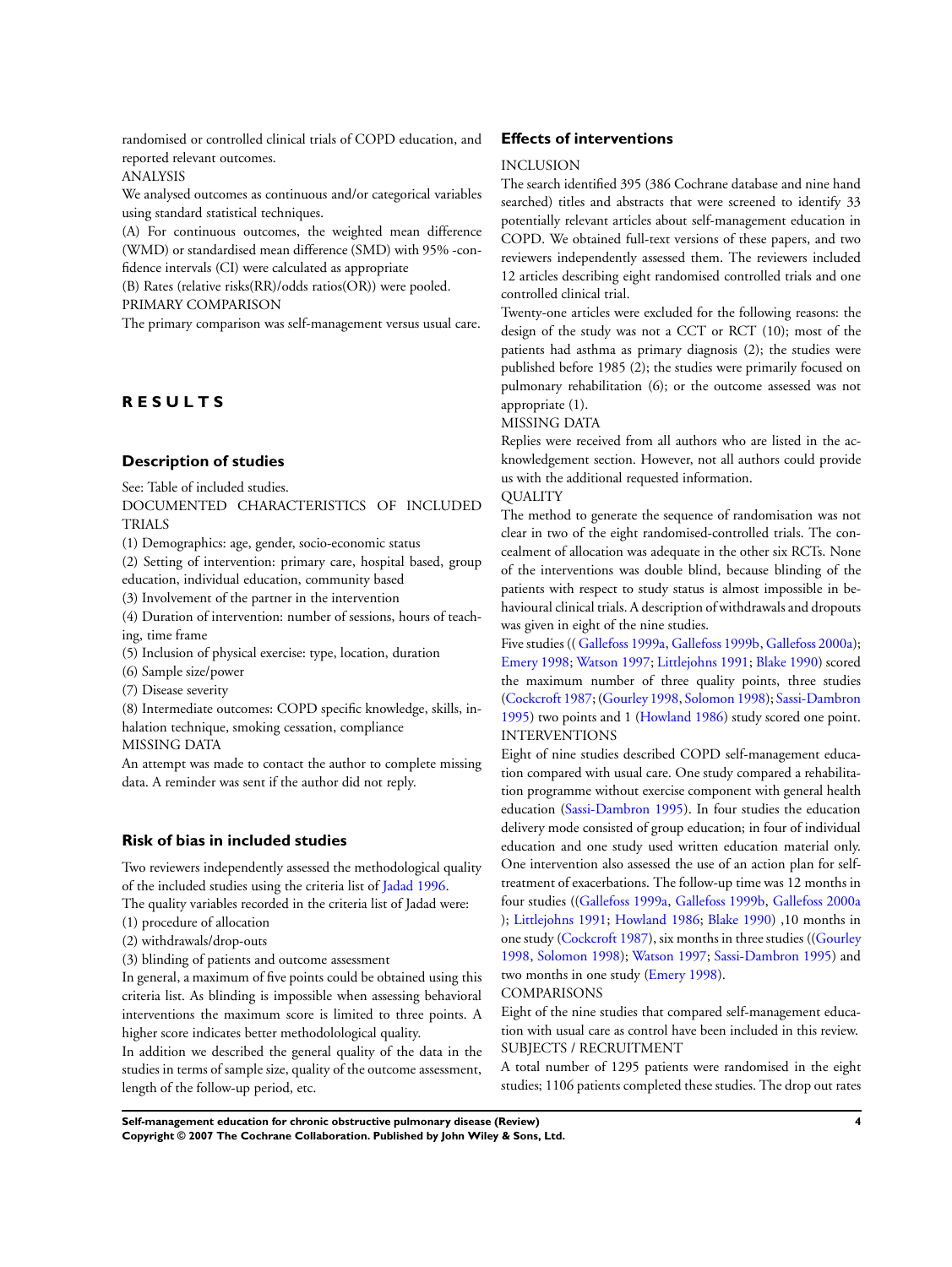## ranged from 0% to 22.4%.

Five studies recruited their patients from outpatient clinics; one study recruited from general practice, one from the community and one study recruited patients from a mix of these settings. **OUTCOMES** 

Number of studies reporting outcome:

- (1) Health-related quality of life (HRQoL) (8)
- (2) Symptoms (2)
- (3) Number and severity of exacerbations (1)
- (4) Courses of oral steroids and/or antibiotics (3)
- (5) Use of rescue medication (1)
- (6) Hospital admissions (4)
- (7) Emergency room visits (1)
- (8) Use of other health-care facilities (3)
- (9) Days lost from work (2)
- (10) Lung function (4)
- (11) Exercise capacity (0)
- HEALTH-RELATED QUALITY OF LIFE

Instruments for measurement of HRQoL differed widely among the studies. COPD-specific HRQoL by means of the St. George's Respiratory Questionnaire (SGRQ) was measured in two studies [\(Gallefoss 1999a](#page-9-0); [Watson 1997](#page-9-0)). SGRQ total scores and domain scores were all lower (indicating a better HRQoL) in the self-management education groups, but these differences did not reach clinical significance. The SGRQ-domain physical activity showed a significant and clinically relevant lower score (WMD -10, (95% CI: -18.5; -2.0); indicating a better HRQoL) in the self-management education group, but there was significant heterogeneity between these two studies (Chi Sq 12.54 p< 0.05).

General HRQoL was measured with the Sickness Impact Profile (SIP) in three studies ([Blake 1990;](#page-9-0) [Littlejohns 1991](#page-9-0) [;Emery](#page-9-0) [1998](#page-9-0)). Data from these three studies were not suitable for metaanalysis and showed incongruent results. One study ([Emery 1998](#page-9-0)) reported significant improvement in total function measured by the SIP for the control group. However, [Blake 1990](#page-9-0) showed better physical function and total function in favour of the intervention group, and [Littlejohns 1991](#page-9-0) showed a significant greater improvement in physical function in the intervention group. Other studies used the Health Status Questionnaire 2.0 ([Gourley 1998](#page-9-0)), the General Health Questionnaire ([Cockcroft 1987](#page-9-0)) and a self designed questionnaire [\(Howland 1986](#page-9-0)) (consisting of elements of the health locus of control scale, respiratory health questionnaire, Zung scales and SIP-scales) to measure general health status. In the latest two studies, general HRQoL was not significantly different between the self-management education and control group, although, [Gourley 1998](#page-9-0) showed significantly improved scores for the well-being dimension of the Health Status Questionnaire 2.0 in the intervention group.

### SYMPTOMS

The effects of self-management education on COPD symptoms were examined in two studies ([Solomon 1998;](#page-9-0) [Watson 1997](#page-9-0)). [Solomon 1998](#page-9-0) assessed symptoms with different instruments: the

BORG-scale measuring breathlessness on a 12-point scale and the Global Assessment Scale measuring symptom severity on a 6-point scale. BORG-scale scores indicated a positive direction of effect of self-management education on breathlessness, although no statistical significant differences were observed. The Global Assessment Scale showed a reduction (not statistically significant) in symptom severity in the self-management education group while in the control group no reduction was observed. In the study by [Watson](#page-9-0) [1997](#page-9-0) patients scored their respiratory status in symptom diaries on a four point scale (usual, mild, moderate, severe). They found no significant differences between groups in the proportion of days rated as mild, moderate and severe.

### NUMBER AND SEVERITY OF EXACERBATIONS

One study ([Littlejohns 1991](#page-9-0)) reported the number of exacerbations. However, no comparison could be made because they only mentioned the number of acute exacerbations in the intervention group. The other studies did not use COPD exacerbation rates as an outcome measure.

Outcome measures such as (increased) symptoms, use of rescue medication, hospitalisations and use of health care facilities can serve as proxy variables for exacerbations of COPD because these variables indicate worsening of COPD.

COURSES OF ORAL STEROIDS AND/OR ANTIBIOTICS Three studies assessed the use of oral corticosteroids for respiratory problems [\(Gallefoss 1999b;](#page-9-0) [Watson 1997;](#page-9-0) [Littlejohns 1991](#page-9-0)). [Gallefoss 1999b](#page-9-0) reported that 69% of patients in the intervention group registered steroid courses compared to 44% in the control group, with a median of three and four courses recorded during the study year, respectively. [Littlejohns 1991](#page-9-0) reported that 49% of the patients in the intervention group used oral steroids and 37% in the control group during the study year. Meta-analysis of these studies showed an increased use of oral steroid courses in the educated patients (Relative Risk 1.39, 95% CI 1.02 to 1.91). [Watson](#page-9-0) [1997](#page-9-0) analysed from symptom diaries the days on prednisolone as percentage of the days recorded. The intervention group spent 15% of the days recorded on prednisolone compared to 9% in the control group.

Use of antibiotics for respiratory problems was assessed in two studies [\(Watson 1997](#page-9-0); [Littlejohns 1991\)](#page-9-0). Littlejohns et al. reported that 79% of the patients in the intervention group were prescribed antibiotics during the study year compared to 52% in the control group. [Watson 1997](#page-9-0) analysed from symptom diaries the days on antibiotics as a percentage of the days recorded. The intervention group spent 10% of the days recorded on antibiotics compared with 4% in the control group. Treatment differences in both studies were statistically significant.

## USE OF RESCUE MEDICATION:

One study [\(Gallefoss 1999b](#page-9-0)) reported on the use of short-acting B2- agonist as rescue medication. Use of rescue medication was coded as the Defined Daily Dosages (DDD) for comparison of medications within the same chemical therapeutic group. In this study the educated patients received less than half the amount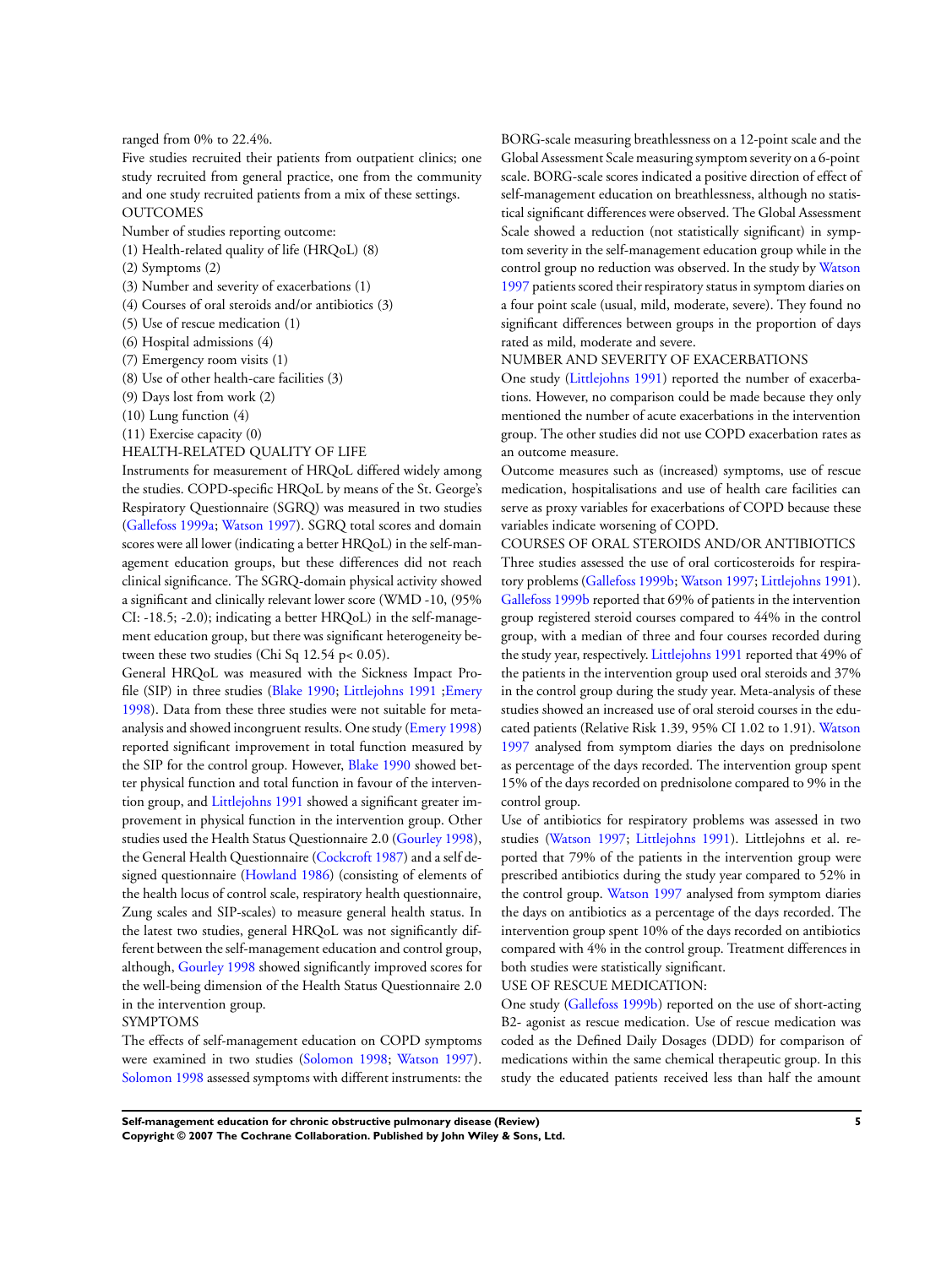of rescue medication (median DDD = 125) compared with the control group (median DDD = 290). This reduction is statistically significant.

### HOSPITAL ADMISSIONS

Four studies reported COPD related hospitalisations [\(Gallefoss](#page-9-0) [2000a;](#page-9-0) [Cockcroft 1987;](#page-9-0) [Solomon 1998](#page-9-0); [Littlejohns 1991\)](#page-9-0). Overall, these studies did not observe significant differences between the self management education group and the control group. Metaanalyses of two studies ([Gallefoss 2000a](#page-9-0); [Littlejohns 1991\)](#page-9-0) reporting data about the number of patients with one or more admissions, showed a non-significant reduction of hospitalisations in favour of the treatment group (Relative Risk 0.80, 95% CI 0.43 to 1.50).

#### EMERGENCY ROOM VISITS

One study ([Solomon 1998\)](#page-9-0) reported the effect of self-management education on emergency room (ER) visits. This study showed no significant differences in ER-visits between the self-management education and the control group: four weeks prior to the last follow-up visit the median number of ER-visits per patient was 0.15 and 0.17 respectively for the active and control group.

### USE OF OTHER HEALTH CARE FACILITIES

Doctor and nurse visits were reported in three studies and used for meta-analysis ([Gallefoss 2000a;](#page-9-0) [Solomon 1998](#page-9-0); [Watson 1997](#page-9-0)). Two studies [\(Gallefoss 2000a](#page-9-0); [Solomon 1998](#page-9-0)) reported a reduction of these visits, and one study [\(Watson 1997\)](#page-9-0) reported an increase in the self-management education group compared to the control group. However, this last study [\(Watson 1997](#page-9-0)) was only based on three and four visits in the intervention and control group respectively. There was heterogeneity among these studies (Chi Sq 8.48 p < 0.05). The overall weighted mean difference did not reach statistical significance at -0.36 (95% CI: -0.75 to 0.03) visits per year in favour of the treatment group.

## DAYS LOST FROM WORK

One study [\(Gallefoss 2000a](#page-9-0)) reported no difference between groups in days lost from work. Almost 50% of the COPD-patients in this study were employed, and only three out of 14 and two out of 13 in the intervention and control group respectively, reported an absence from work. [Blake 1990](#page-9-0) found no between group differences in restricted activity days. Restricted activity days were defined as days in which work was missed or in which activities were significantly reduced because of health problems. So, this study assessed loss from paid and unpaid work which can be seen in the larger numbers reported.

#### LUNG FUNCTION

Lung function was assessed as the forced expiratory volume in 1 second as percent predicted of the normal value (FEV1%-pre-dicted). Of the four studies [\(Gallefoss 2000a](#page-9-0); [Emery 1998](#page-9-0); [Watson](#page-9-0) [1997](#page-9-0); [Littlejohns 1991\)](#page-9-0) which reported data on FEV1%-predicted three were entered as post treatment levels. One study [\(Littlejohns 1991](#page-9-0)) only reported mean within-group differences so the results were entered as % change in predicted FEV1. No significant difference in deterioration of FEV1%-predicted was seen between the intervention and control groups (Standardised Mean Difference -0.01, 95% CI -0.24 to 0.22).

EXERCISE CAPACITY

No study evaluated the effect of self-management education on exercise capacity.

## **D I S C U S S I O N**

This review systematically evaluated eight studies of self management education for patients with COPD compared to usual care. The studies showed no effect of self-management education on hospital admissions, ER visits, days lost from work and lung function. Inconclusive results were observed on HRQoL. A potential reason for the absence of convincing effects on HRQoL is the limited use of COPD specific instruments. General HRQoL instruments may not be sensitive enough to detect differences in COPD patients. The studies using the disease specific SGRQ showed a trend towards better quality of life in the educated patients.

Days lost from work might not be an adequate outcome in COPD patients because many are in the older age groups and often retired. Since, in most COPD studies a minority of the patients undertake paid work, we think restricted activity days, indicating days in which the normal activities are reduced by the disease, would be a better outcome measure.

We did not expect to find an effect of self management education on lung function. The accelerated decline in pulmonary function in COPD patients is very difficult to affect. Smoking cessation is the only treatment that has so far been able to reduce this accelerated decline ([Fletcher 1977](#page-9-0)).

Inconclusive results were observed on COPD symptoms and use of other health care facilities, such as doctor and nurse visits.

Self-management education did reduce the need for rescue medication. This may indicate that self-management education leads to a better disease control in COPD-patients. However, use of rescue medication was measured in only one study, so the strength of evidence for this observation is poor.

Self-management education led to an increased use of courses of oral steroids and/or antibiotics for respiratory symptoms. This apparent paradox does not mean that self management education leads to worsening of respiratory symptoms. [Seemungal 2000](#page-9-0) showed in a well designed study that in COPD patients 50% of the exacerbations were not reported to a doctor. Considering this, it is most likely that the educated patients were more conscious of worsening of their symptoms, and that the threshold for seeking help was decreased. For the future, it will be important to investigate potential beneficial effects (on HRQoL and/or prevention of hospital admissions) but also side effects of increased use of prednisolone over the long term. But to answer these questions there is a need for large studies with a long follow-up period.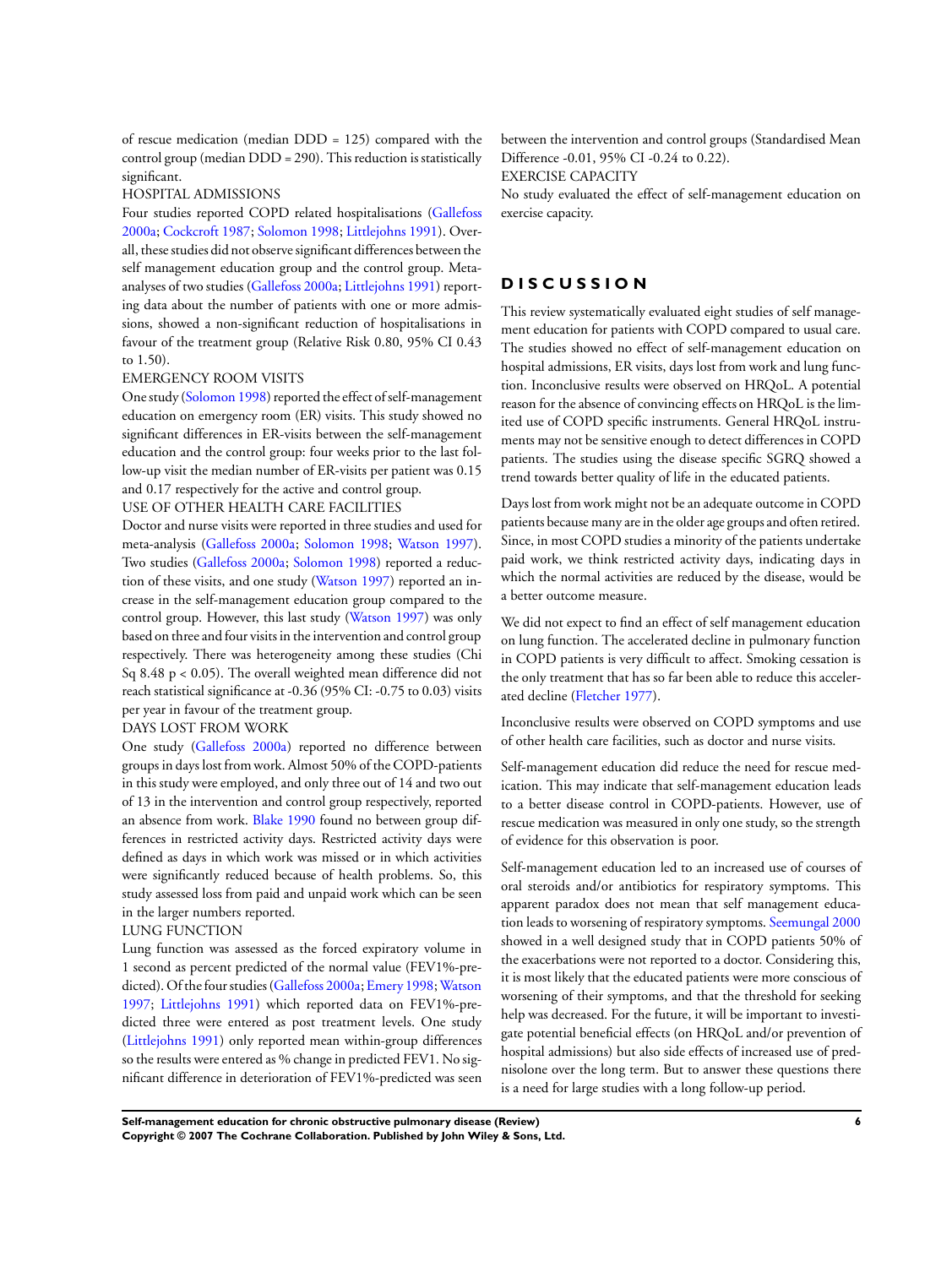The review also identified a number of limitations in the current published literature, which need to be considered:

(1) The studies in this review assessed a broad spectrum of outcome parameters with different follow-up periods. Meta-analytic comparisons could not readily be made. For the main part, we have been limited to describing the effects of self-management education on the different outcome parameters.

(2) The COPD population was defined in varying detail, and included different diagnostic criteria. This could have led to heterogeneity in disease severity. The mode of the self management education programmes varied from group education, individual education, to written education material only. Use of an action plan for self treatment of exacerbations was assessed in one study only. Considering the evidence in a review of asthma self-management ([Gibson 2000\)](#page-9-0), we believe that this could be an important part of a self-management education programme. [Gibson 2000](#page-9-0) showed positive effects on health outcomes of self management interventions in adult asthma patients, using an action plan and regular health practitioner follow-up whereas interventions without action plans were not always of obvious benefit.

(3) The span of 14 years over which the trials were conducted will have introduced changes to the educational contents and the mode of delivery and background therapy. Most studies were not aimed at improving self management skills or behavioural change. However, we believe that self management involves the transfer of knowledge as well as the acquisition by the patient of certain important skills which ultimately leads to a change in their behaviour. This is the only way education can have a long term impact on the daily life of the COPD patient because knowledge about the disease does not directly implicate behavioural change. A theoretical model of behaviour and behavioural change, for example the ASE-model [\(Bandura 1986\)](#page-9-0), can be very helpful in designing a self-management programme. The programme should be focused on the core elements of behaviour change in the theoretical model (for example: enhancing self-efficacy expectations or social support).

Besides the aforementioned limitations in the literature, absence of positive results in most of the self management education studies could also be caused by non-reversibility of the disease. COPD is a less variable disease than for example asthma, and it is a disease where the scope for therapeutic interventions is much more limited and therefore it is intrinsically harder to show positive results.

## **A U T H O R S ' C O N C L U S I O N S**

## **Implications for practice**

The data abstracted by this review form an insufficient basis for the formulation of recommendations regarding the effectiveness of self-management programmes for COPD patients, because of the broad spectrum of outcome parameters and other important limitations in the current published literature.

#### **Implications for research**

Future studies with sufficient sample size and longer follow-up time should focus on:

(1) the effects of self-management programmes that focus on acquisition of self-management skills and behavioural change;

(2) the core elements of such a self management programme;

(3) the effects of an action plan; and

(4) cost/benefit analysis of prednisolone courses in self management educated patients in the long run.

## **A C K N O W L E D G E M E N T S**

We would like to thank the following authors for their assistance:

- F. Gallefoss [\(Gallefoss 1999a](#page-9-0), [Gallefoss 1999b,](#page-9-0) [Gallefoss 2000a](#page-9-0) )
- A. Cockcroft [\(Cockcroft 1987](#page-9-0))
- I.Town [\(Watson 1997\)](#page-9-0)
- D. Gourley ( [Worth 1996](#page-9-0),[Solomon 1998](#page-9-0))
- F. Emery [\(Emery 1998\)](#page-9-0)
- D. Sassi-Dambron [\(Sassi-Dambron 1995](#page-9-0))
- P. Littlejohns ([Littlejohns 1991](#page-9-0))
- J. Howland [\(Howland 1986](#page-9-0))
- R. Blake ([Blake 1990](#page-9-0))
- J. Bourbeau ([Bourbeau](#page-9-0))
- H. Worth ([Worth\)](#page-9-0)

Also John Simpson and Ian Wallace for commenting on the synopsis of the review from a consumer perspective and Kirsty Olsen who has copy edited this review.

**Self-management education for chronic obstructive pulmonary disease (Review) 7 Copyright © 2007 The Cochrane Collaboration. Published by John Wiley & Sons, Ltd.**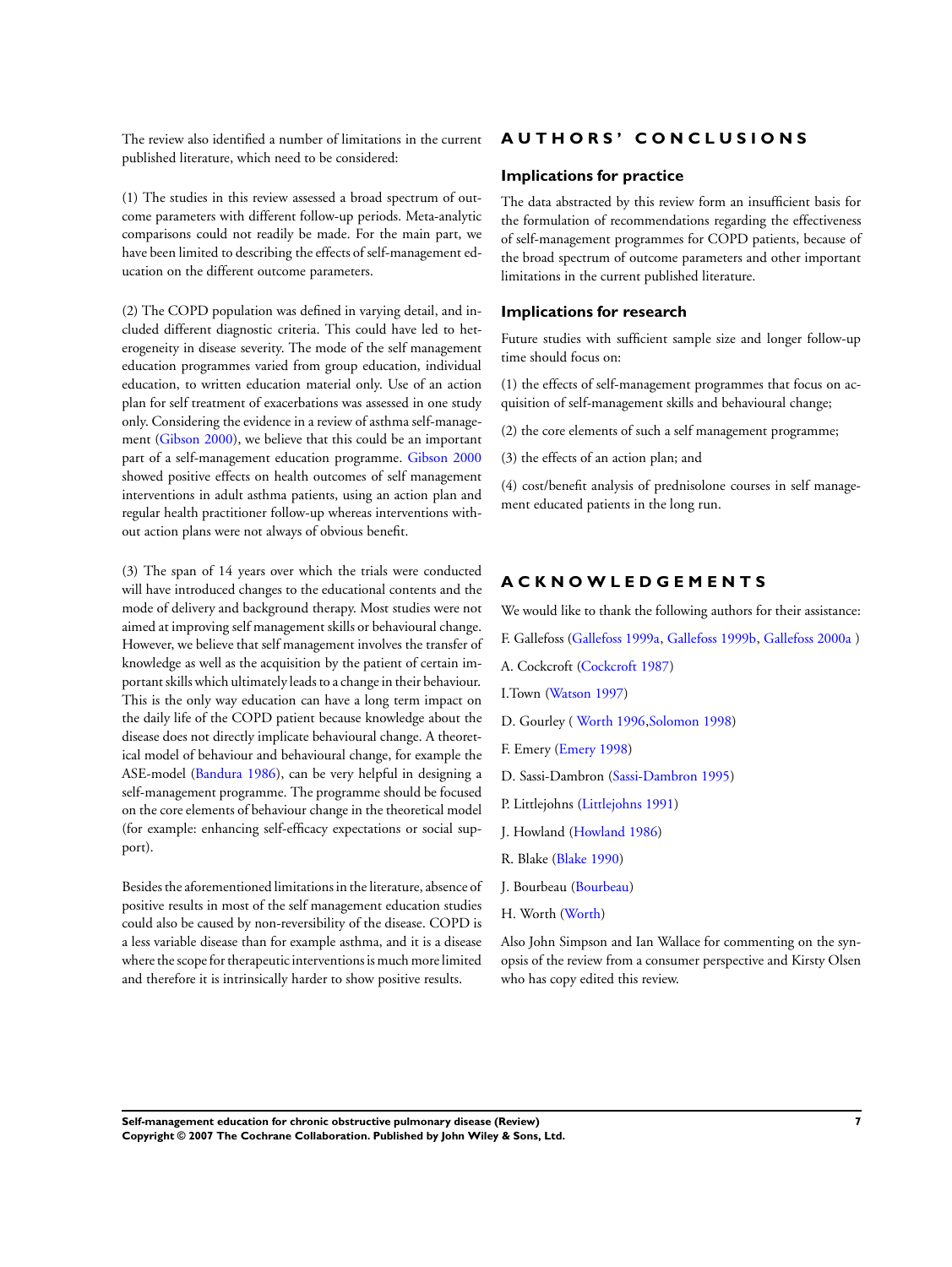## **R E F E R E N C E S**

### <span id="page-9-0"></span>**References to studies included in this review**

#### **Blake 1990** *{published data only}*

Blake RL Jr, Vandiver TA, Braun S, Bertuso DD, Straub V. A randomized controlled evaluation of a psychosocial intervention in adults with chronic lung disease. *Family Medicine* 1990;**22**:365–70.

### **Cockcroft 1987** *{published data only}*

Cockcroft A, Bagnall P, Heslop A, Andersson N, Heaton R, Batstone J, et al. Controlled trial of respiratory health worker visiting patients with chronic respiratory disability. *British Medical Journal* 1987;**294**(6566):225–8.

#### **Emery 1998** *{published data only}*

Emery CF, Schein RL, Hauck ER, MacIntyre NR. Psychological and cognitive outcomes of a randomized trial of exercise among patients with chronic obstructive pulmonary disease. *Health Psychology* 1998;**17**(3):232–40.

#### **Gallefoss 1999a** *{published data only}*

Gallefoss F, Bakke PS, Rsgaard PK. Quality of life assessment after patient education in a randomized controlled study on asthma and chronic obstructive pulmonary disease. *American Journal of Respiratory and Critical Care Medicine* 1999;**159**(3):812–7.

## **Gallefoss 1999b** *{published data only}*

Gallefoss F, Bakke PS. How does patient education and selfmanagement among asthmatics and patients with chronic obstructive pulmonary disease affect medication?. *American Journal of Respiratory and Critical Care Medicine* 1999;**160** (6):2000–5.

#### **Gallefoss 2000a** *{published data only}*

Gallefoss F, Bakke PS. Impact of patient education and selfmanagement on morbidity in asthmatics and patients with chronic obstructive pulmonary disease. *Respiratory Medicine* 2000;**94**(3):279–87.

#### **Gourley 1998** *{published data only}*

Gourley GA, Portner TS, Gourley DR, Rigolosi EL, Holt JM, Solomon DK, et al. Humanistic outcomes in the hypertension and COPD arms of a multicenter outcomes study. *Journal of the American Pharmaceutical Association* 1998;**38**(5):586–97.

### **Howland 1986** *{published data only}*

<sup>∗</sup> Howland J, Nelson EC, Barlow PB, McHugo G, Meier FA, Brent P, et al. Chronic obstructive airway disease. Impact of health education. *Chest* 1986;**90**(2):233–8. MEDLINE: 146

#### **Littlejohns 1991** *{published data only}*

Littlejohns P, Baveystock CM, Parnell H, Jones P. Randomised controlled trial of the effectiveness of a respiratory health worker in reducing impairment, disability, and handicap due to chronic airflow limitation. *Thorax* 1991;**46**:559–64.

#### **Sassi-Dambron 1995** *{published data only}*

Sassi-Dambron DE, Eakin EG, Ries AL, Kaplan RM. Treatment of dyspnea in COPD. A controlled clinical trial of dyspnea management strategies. *Chest* 1995;**107**(3): 724–9.

#### **Solomon 1998** *{published data only}*

Solomon DK, Portner TS, Bass GE, Gourley DR, Gourley GA, Holt JM, et al. Clinical and economic outcomes in the hypertension and COPD arms of a multicenter outcomes study. *Journal of the American Pharmaceutical Association* 1998;**38**(5):574–85.

### **Watson 1997** *{published data only}*

Watson PB, Town GI, Holbrook N, Dwan C, Toop LJ, Drennan CJ. Evaluation of a self-management plan for chronic obstructive pulmonary disease. *The European Respiratory Journal* 1997;**10**(6):1267–71.

### **References to studies excluded from this review**

#### **Ashikaga 1980** *{published data only}*

Ashikaga T, Vacek PM, Lewis SO. Evaluation of a community-based education program for individuals with chronic obstructive pulmonary disease. *Journal of Rehabilitation* 1980;**46**(2):23–7.

### **Brough 1982** *{published data only}*

Brough FK, Schmidt CD, Rasmussen T, Boyer M. Comparison of two teaching methods for self-care training for patients with chronic obstructive pulmonary disease. *Patient Counselling and Health Education* 1982;**4**(2):111–6.

### **Brundage 1993** *{published data only}*

Brundage DJ, Swearengen P, Woody JW. Self-care instruction for patients with COPD. *Rehabilitation Nursing* 1993;**18**(5):321–5.

### **De Assuncao 1999** *{published data only}*

De Assuncao FRR, De Sousa AB, Periera SR, Sugawara EE, Storpirtis S. Educational program at hospital Universitario, Universidade de Sao Paulo, for patients suffering from chronic obstructive pulmonary disease (COPD) and asthma. *Rev Bras Cienc Farm* 1999;**35**(1):39–46.

#### **Devine 1996** *{published data only}*

Devine EC, Pearcy J. Meta-analysis of the effects of psychoeducational care in adults with chronic obstructive pulmonary disease. *Patient Education and Counselling* 1996; **29**(2):167–78.

### **Gallefoss 2000b** *{published data only}*

Gallefoss F, Bakke PS. Patient satisfaction with healthcare in asthmatics and patients with COPD before and after patient education. *Respiratory Medicine* 2000;**94**:1057–64.

### **Garrod 1997** *{unpublished data only}*

Garrod R, Garnham R, Jones P, Wedzicha JA. Randomised controlled trial of hospital out-patient pulmonary rehabilitaion in moderate COPD. Early effects. Physiotherapy 1997; Vol. 83, issue 7:367.

### **Grosbois 1996** *{published data only}*

Grosbois JM, Douay B, Fortin F, Dernis JM, Lemaire B, Boutemy J, et al. Effects of ambulatory respiratory rehabilitation on exercise tolerance and quality of life

**Self-management education for chronic obstructive pulmonary disease (Review) 8 Copyright © 2007 The Cochrane Collaboration. Published by John Wiley & Sons, Ltd.**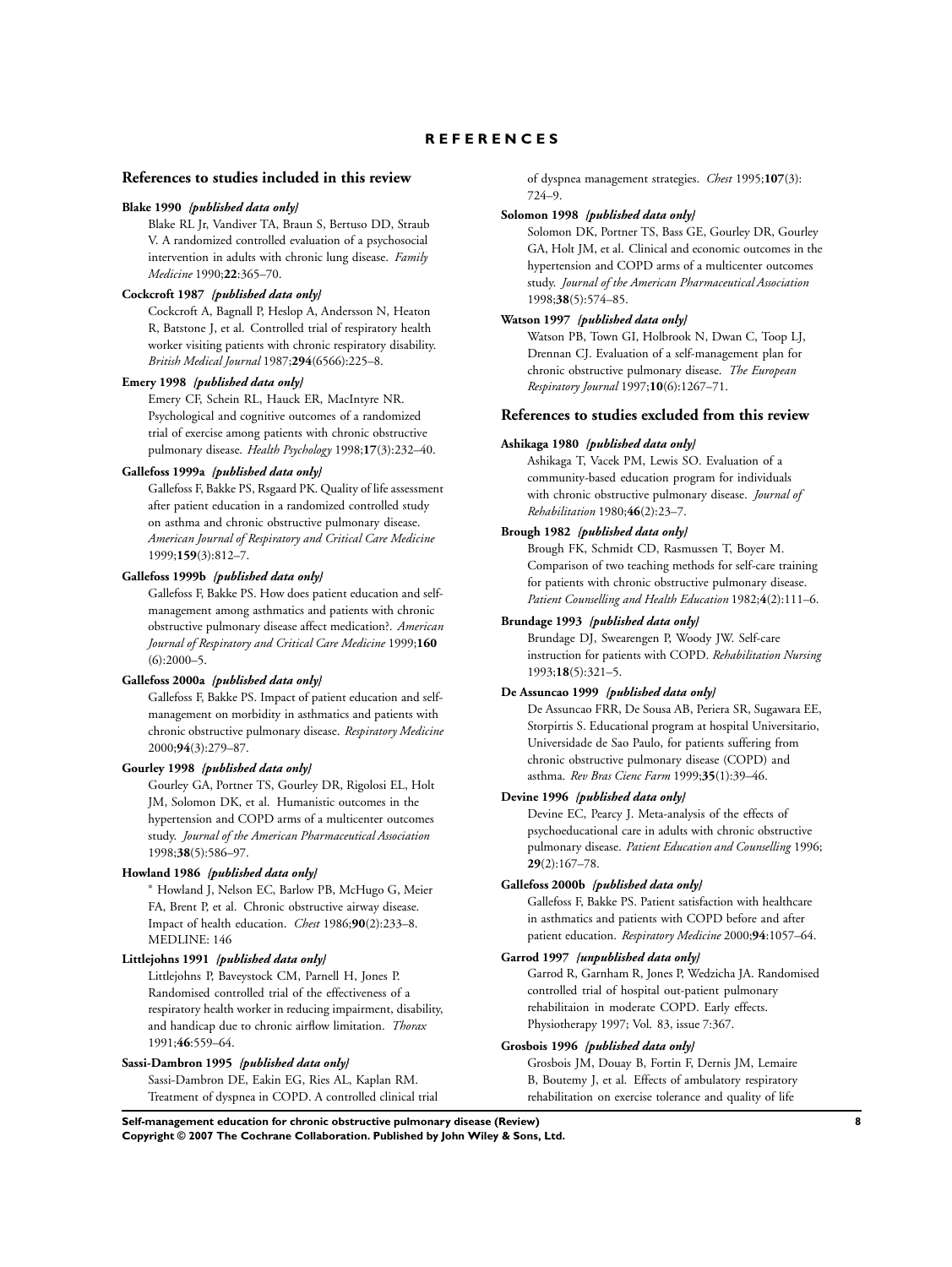in chronic obstructive lung disease patients [Effets de la rehabilitation respiratoire en ambulatoire sur la tolerance a l'effort et la qualité de vie des patients atteints de bronchopneumopathie chronique obstructive]. *Revue des Maladies Respiratoires* 1996;**13**(1):61–7.

#### **Hausen 1998** *{published data only}*

Hausen, T. Brief education in comparison to combination of brief and education in groups in patients with chronic airway disease. *Prevention and rehabilitation* 1998;**10**(2): 83–8.

#### **Hausen 1999** *{published data only}*

Hausen T. Patient education - how can the long-term effect be analyzed and how does it last? [Patientenschuling – woran ist ein langzeiteffekt abzulesen and wie lange halt dieser an?]. *Pneumologie* 1999;**53**(6):289–95.

### **Janelli 1991** *{published data only}*

Janelli LM, Scherer YK, Schmieder LE. Can a pulmonary health teaching program alter patients' ability to cope with COPD?. *Rehabilitation Nursing* 1991;**16**(4):199–202.

#### **Muller 1996** *{published data only}*

Muller C, Heinl KW. Patient training reduces the fear of cortisone in chronic obstructive respiratory tract diseases. *Prevention and rehabilitation* 1996;**8**(1):45.

#### **Ries 1995** *{published data only}*

Ries AL, Kaplan RM, Limberg TM, Prewitt LM. Effects of pulmonary rehabilitation on physiologic and psychosocial outcomes in patients with chronic obstructive pulmonary disease. *Annals of Internal Medicine* 1995;**122**(11):823–32.

### **Scherer 1996** *{published data only}*

Scherer YK, Schmieder LE. The role of self-efficacy in assisting patients with chronic obstructivepulmonary disease to manage breathing difficulty. Clinical Nursing Research 1996; Vol. 5, issue 3:343–55.

### **Scherer 1998** *{published data only}*

Scherer YK, Schmieder LE, Shimmel S. The effects of education alone and in combination with pulmonary rehabilitation on self-efficacy in patients with COPD. *Rehabiliation Nursing* 1998;**23**(2):71–7.

#### **Toshima 1990** *{published data only}*

Toshima MT, Kaplan RM, Ries AL. Experimental evaluation of rehabilitation in chronic obstructive pulmonary disease: short-term effects on exercise endurance and health status. *Health Psychology* 1990;**9**(3):237–52.

### **Tougaard 1992** *{published data only}*

Tougaard L, KroneT, Sorknaes A, Ellegaard H. Economic benefits of teaching patients with chronic obstructive pulmonary disease about their illness. The PASTMA Group. *Lancet* 1992;**339**(8808):1517–20.

## **Tougaard 1993** *{published data only}*

Tougaard L, Krone T, Sorknaes A, Ellegaard H. Health economical benefits of personalized hospital treatment of chronic bronchitis [Sundhedsokonomiske fordele ved personlig hospitalsbehandling af kronisk bronkitis]. *Ugeskr Laeger* 1993;**155**(45):3657–60.

#### **van den Broek 1995** *{published data only}*

van den Broek AHS. Patient education and Chronic Obstructive Pulmonary Disease. Rijksuniversiteit Leiden 1995:73–102.

#### **Wedzicha 1998** *{published data only}*

Wedzicha JA, Bestall JC, Garrod R, Garnham R, Paul EA, Jones PW. Randomized controlled trial of pulmonary rehabilitation in severe chronic obstructive pulmonary disease patients, stratified with the MRC dyspnoea scale. *European Respiratory Journal* 1998;**12**(2):363–9.

### **Worth 1997** *{published data only}*

Worth H. Self management in COPD: one step beyond?. *Patient Education and Counselling* 1997;**32**(1S):S105–S109.

### **References to ongoing studies**

#### **Bourbeau** *{unpublished data only}*

Living Well with COPD. Ongoing study 1–2–1998.

### **Monninkhof** *{unpublished data only}*

COPE-study. Ongoing study 1–5–1999.

## **Tregonning** *{unpublished data only}*

Randomised controlled trial of a home-based programme of exercise and education in COPD. Ongoing study ?.

### **Worth** *{unpublished data only}*

AFBE-study. Ongoing study 1–8–1999.

### **Additional references**

### **ATS 1981**

American Thoracic Society. Position statement on pulmonary rehabilitation. *American Review of Respiratory Disease* 1981;**124**:663.

#### **ATS 1995**

American Thoracic Society. Standards for the diagnosis and care of patients with chronic obstructive pulmonary disease.. *American Journal of Respiratory and Critical Care Medicine* 1995;**152**:S77–S122. MEDLINE: 308

#### **Bandura 1986**

Bandura A. Social foundations of thought and action: A social cognitive theory. Englewood Cliffs, NJ: Prentice-Hall, 1986.

#### **Curtis 1994**

Curtis JR, Deyo RA, Hudson LD. Pulmonary rehabilitation in chronic respiratory insufficieny. *Thorax* 1994;**49**(2): 162–70.

#### **Feenstra 2001**

Feenstra TL, Genugten LL, Hoogenveen RT, Wouters EF, Rutten-van Mölken MPMH. The impact of aging and smoking on the future burden of chronic obstructive pulmonary disease. A model analysis in the Netherlands. *American Journal of Respiratory and Critical Care Medicine* 2001;**164**:590–6.

#### **Fletcher 1977**

Fletcher C, Peto R. The natural history of chronic airflow obstruction. *British Medical Journal* 1977;**1**(6077):1645–8.

**Self-management education for chronic obstructive pulmonary disease (Review) 9 Copyright © 2007 The Cochrane Collaboration. Published by John Wiley & Sons, Ltd.**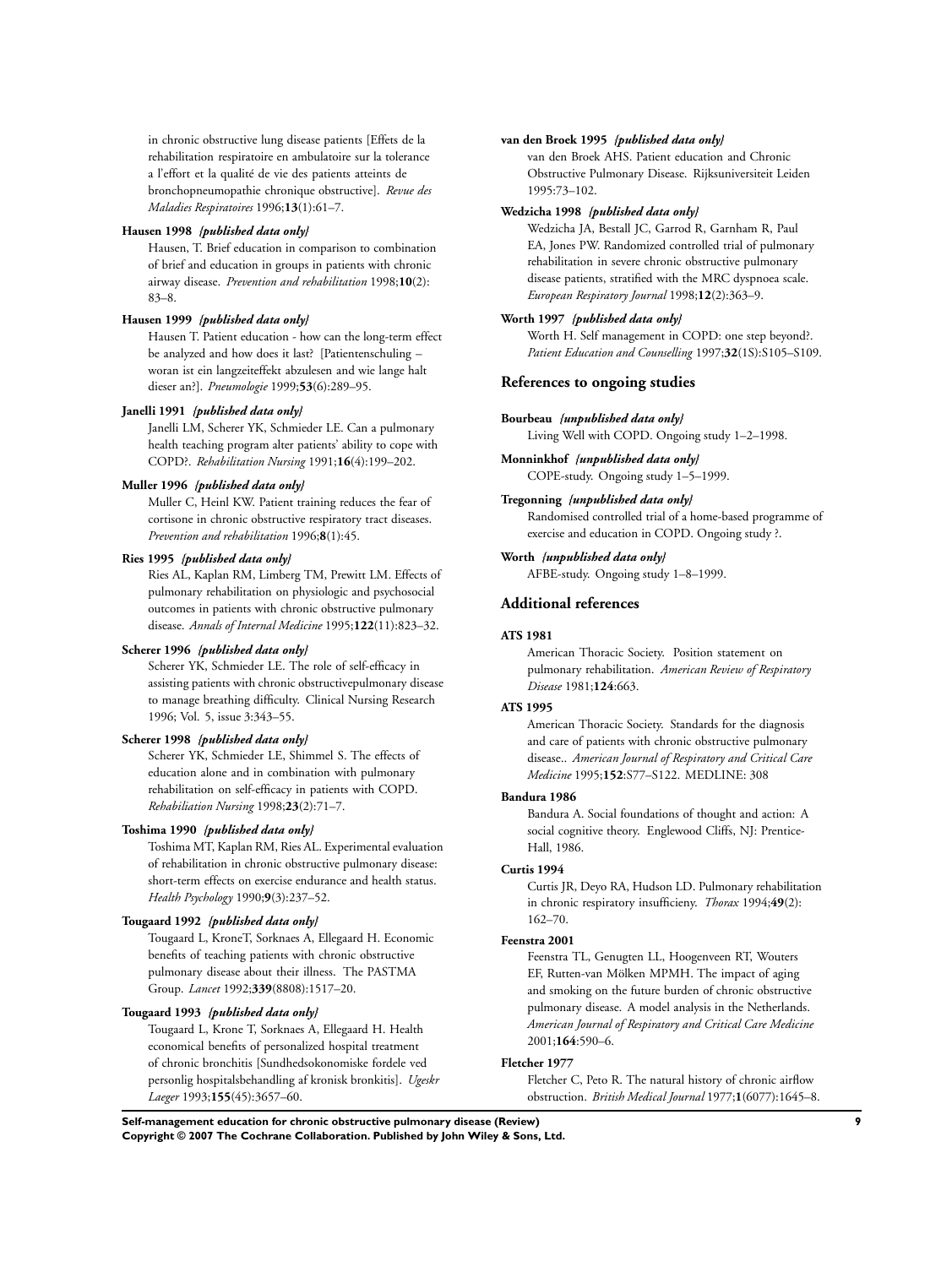#### **Gibson 2000**

Gibson PG, Coughlan J, Wilson AJ, Abramson M, Bauman A, Hensley MJ, et al. Self-management eduaction and regular practioner review for adults with astma. *The Cochrane Library* 2000, Issue 2.

#### **Goldstein 1994**

Goldstein RS, Gort EH, Stubbing DG, Avendano MA, Guyatt GH. Randomised controlled trial of respiratory rehabilitation. *Lancet* 1994;**344**:1394–7. [293]

### **Griffiths 2000**

Griffiths TL, Burr ML, Campbell IA, Lewis-Jenkins V, Mullins J, Shiels K, et al. Results at 1 year of outpatient multidisciplinary pulmonary rehabilitation: a randomised controlled trial. *Lancet* 2000;**355**:362–8. [1159]

### **Jadad 1996**

Jadad AR, Moore RA, Carroll D, Jenkinson C, Reynolds DJ, Gavaghan DJ, et al. Assessing the quality of reports of randomized clinical trials: is blinding necessary?. *Controlled Clinical Trials* 1996;**17**:1–12. [1405]

#### **Ketelaars 1996**

Ketelaars CA, Schlösser MAG, Mostert R, Huyer Abu, Saad H, Halfens RJ, et al. Determinants of health-related quality of life in patients with chronic obstructive pulmonary disease. *Thorax* 1996;**51**(1):39–43.

### **Klein 2001**

Klein JJ, van der Palen J, Uil SM, Zielhuis GA, Seydel ER, van Herwaarden CL. Benefit from the inclusion of selftreatment guidelines to a self- management programme for adults with asthma. *European Respiratory Journal* 2001;**17** (3):386–94.

#### **Lahdensuo 1996**

Lahdensuo A, Haahtela T, Herrala J, Kava T, Kirivanta K, Kuusisto P, et al. Randomised comparison of guided self management and traditional treatment of asthma over one year. *British Medical Journal* 1996;**312**:748–52.

#### **Murray 1996**

Murray CJ, Lopez AD. Evidence-based health policy- lessons from the Global Burden of Disease Study. *Science* 1996;**274**:740–3.

### **Seemungal 2000**

Seemungal TA, Donaldson GC, Bhowmik A, Jeffries DJ, Wedzicha JA. Time course and recovery of exacerbations in patients with chronic obstructive pulmonary disease. *American Journal of Respiratory and Critical Care Medicine* 2000;**161**(5):1608–13.

## **Spohn 2000**

Spohn S, Wittmann M, Petro W. [Patientenverhaltenstraining bei COPD: Konzepte und Effizienz]. *Pneumologie* 2000;**54**:72–9.

#### **Worth 1996**

Worth H, Dhein Y, Münks-Lederer C. Evaluation of a structured education program for patients with COPD; a pilot study. *European Respiratory Journal* 1996;**9**:304s.

#### **Wouters 1999**

Wouters EFM. Pulmonary rehabilitation in chronic obstructive pulmonary disease. *European Respiratory Journal* 1999;**9**:189–92.

∗ *Indicates the major publication for the study*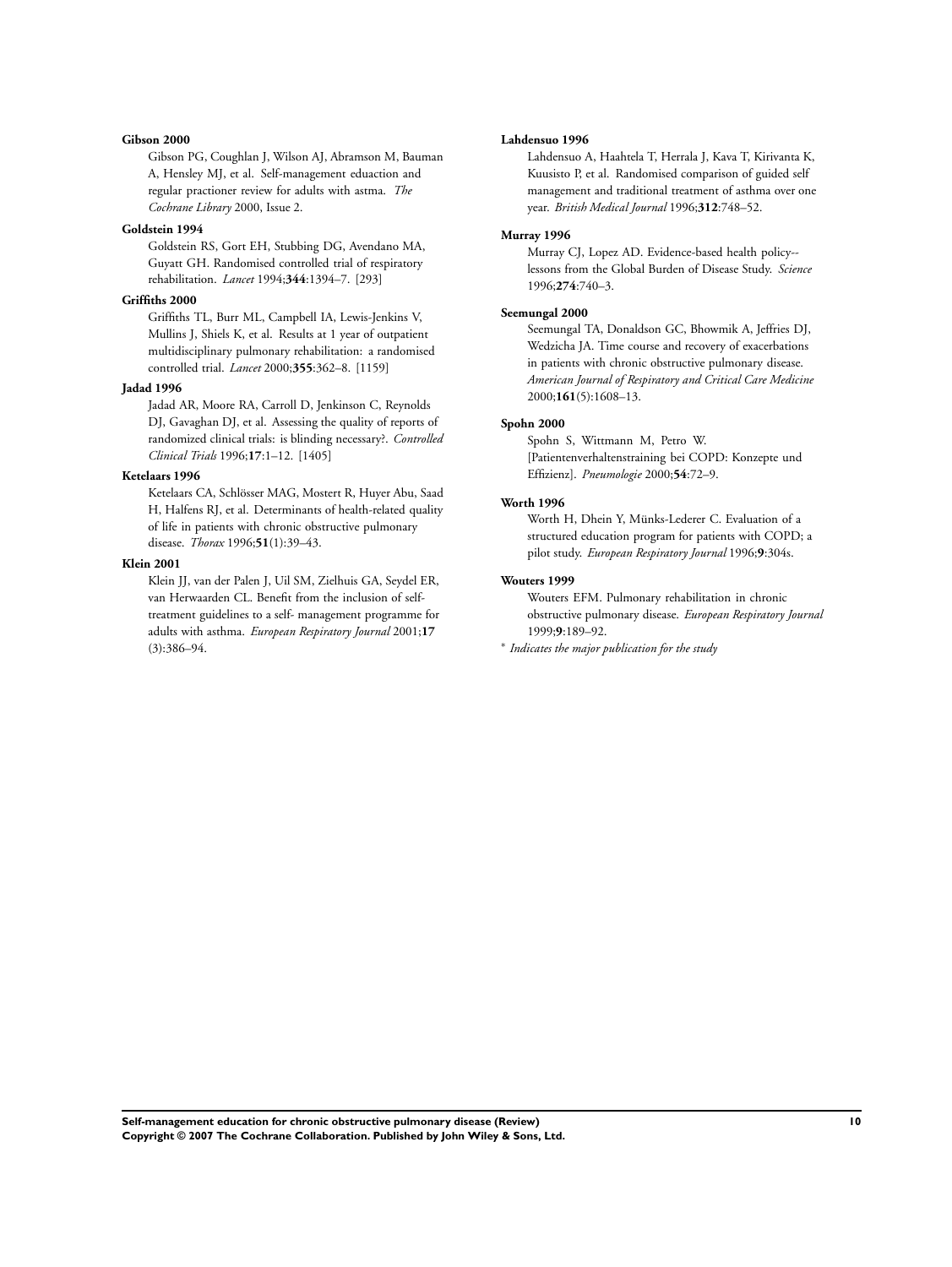## **CHARACTERISTICS OF STUDIES**

## **Characteristics of included studies** *[ordered by study ID]*

## **[Blake 1990](#page-9-0)**

| Methods                                 | <b>RCT</b><br>$FUP = 12 m$<br>control: usual care                                                                                                                                                                                                                                                                                                                                                           |                       |
|-----------------------------------------|-------------------------------------------------------------------------------------------------------------------------------------------------------------------------------------------------------------------------------------------------------------------------------------------------------------------------------------------------------------------------------------------------------------|-----------------------|
| Participants                            | Eligible:109<br>Randomised: 94<br>Completed: 83<br>Mean age: I: 63 (?) yrs C: 64 (?) yrs<br>Sex (% male): I: 80% C: 82%<br>Diagnosis COPD: respiratory symptoms + abnormal pulmonary function:<br>- daily cough and/or shortness of breath over the preceding six months<br>- FEV1/VC < 75 % or FVC%pred < 75%<br>Recruitment: outpatients<br>Major exclusions: -<br>FEV1%pred: ?<br>FEV1/VC: I: 46% C: 43% |                       |
| Interventions                           | Mode: individual education + patient brochure + audiotape<br>Content: stress management; relaxation exercise; meditation; guided imagery focusing on<br>breathing; social and recreational activities; communication skills<br>Duration: 1 to 4 hrs<br>Action Plan: N                                                                                                                                       |                       |
| Outcomes                                | -Health status:<br>$-SIP$<br>- Hospital days<br>- Bed-disability days<br>- Restricted-activity days<br>- Physician visits                                                                                                                                                                                                                                                                                   |                       |
| <b>Notes</b>                            | -Follow-up data for 6 and 12 months<br>-19% never smokers                                                                                                                                                                                                                                                                                                                                                   |                       |
| <b>Risk of bias</b>                     |                                                                                                                                                                                                                                                                                                                                                                                                             |                       |
| <b>Bias</b>                             | Authors' judgement                                                                                                                                                                                                                                                                                                                                                                                          | Support for judgement |
| Allocation concealment (selection bias) | Unclear risk                                                                                                                                                                                                                                                                                                                                                                                                | D - Not used          |

**Self-management education for chronic obstructive pulmonary disease (Review) 11 Copyright © 2007 The Cochrane Collaboration. Published by John Wiley & Sons, Ltd.**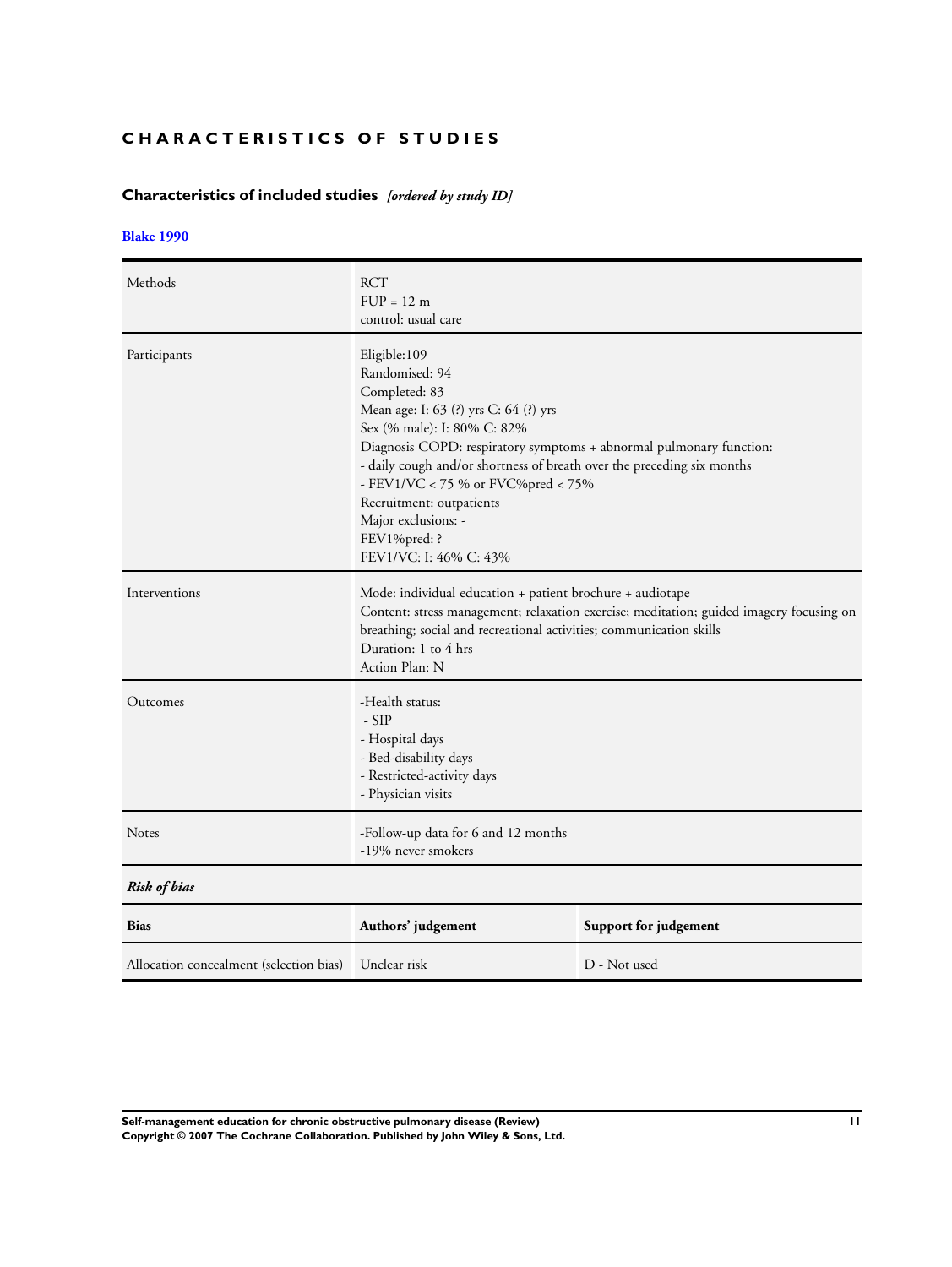**[Cockcroft 1987](#page-9-0)**

| Methods             | <b>RCT</b><br>$FUP = 10$ m<br>control: usual care                                                                                                                                                                                                                                                                                                                                                                                                |
|---------------------|--------------------------------------------------------------------------------------------------------------------------------------------------------------------------------------------------------------------------------------------------------------------------------------------------------------------------------------------------------------------------------------------------------------------------------------------------|
| Participants        | Eligible: 92<br>Randomised: 75<br>Completed: 73<br>Mean age: I: 69 (?) yrs C: 71 (?) yrs Sex (% male): I: 69 C: 67<br>Diagnosis of COPD: all pts suffering from chronic respiratory disability that was caused<br>mainly by chronic obstructive airways disease; at least admitted twice during previous 3<br>yrs.<br>Recruitment: outpatients<br>Major exclusions: disability not caused by a respiratory condition<br>FEV1%pred:?<br>FEV1/VC:? |
| Interventions       | Mode: indidvidual by home visits of a respiratory health worker<br>Content: COPD knowledge; symptoms; coping behaviour<br>Duration: about 10 hrs<br>Action Plan: N                                                                                                                                                                                                                                                                               |
| Outcomes            | -Health Status<br>-GHQ<br>-Hospital admissions<br>-Deaths<br>-Knowledge about medication and condition<br>-VAS-scales concerning physical and psychological aspects                                                                                                                                                                                                                                                                              |
| <b>Notes</b>        |                                                                                                                                                                                                                                                                                                                                                                                                                                                  |
| <b>Risk of bias</b> |                                                                                                                                                                                                                                                                                                                                                                                                                                                  |

| <b>Bias</b>                                          | Authors' judgement | Support for judgement |
|------------------------------------------------------|--------------------|-----------------------|
| Allocation concealment (selection bias) Unclear risk |                    | B - Unclear           |

## **[Emery 1998](#page-9-0)**

| Methods      | <b>RCT</b><br>$FUP = 2 m$<br>control: usual care                                                                                                                                                                             |
|--------------|------------------------------------------------------------------------------------------------------------------------------------------------------------------------------------------------------------------------------|
| Participants | Eligible: 92<br>Randomised: 50<br>Completed: 49<br>Mean age: I: 67 (6) yrs C: 67 (6) yrs<br>Sex (% male): I: 42 C: 48<br>Diagnosis of COPD: stable COPD; $>$ 50 yrs; FEV1/VC < 70; $>$ 6 months clinical symptoms<br>of COPD |

**Self-management education for chronic obstructive pulmonary disease (Review) 12**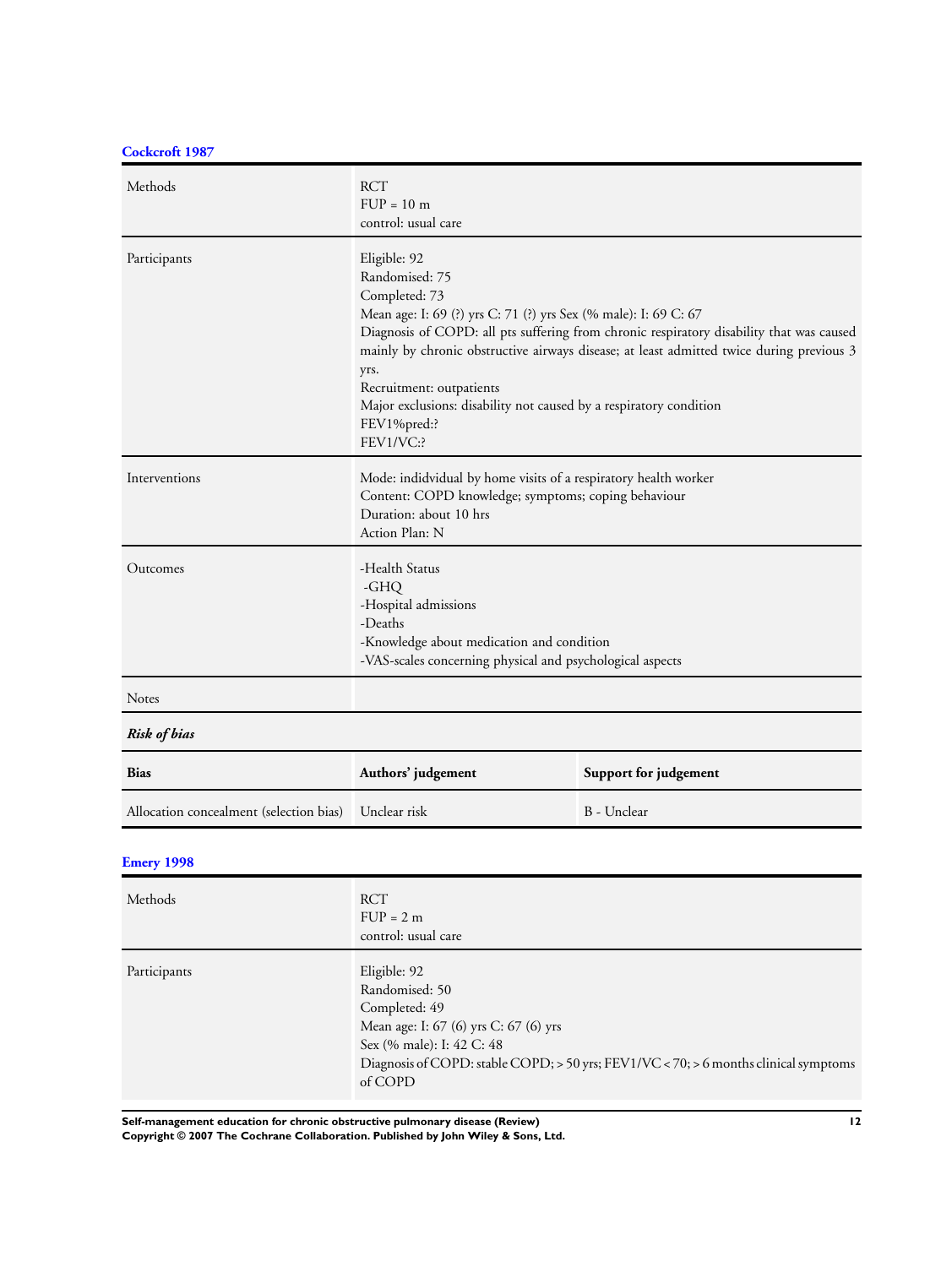## **[Emery 1998](#page-9-0)** (*Continued)*

|                                         | Recruitment: outpatients + GP-patients + advertisements + word of mouth<br>Major exclusions: significant cardiac disease; other diseases affecting exercise tolerance or<br>learning skills last 3 months; asthma without fixed obstruction<br>FEV1%pred: I: 43 (18) C: 39 (16)<br>FEV1/VC:?                        |                       |
|-----------------------------------------|---------------------------------------------------------------------------------------------------------------------------------------------------------------------------------------------------------------------------------------------------------------------------------------------------------------------|-----------------------|
| Interventions                           | Mode: group education<br>Content: COPD knowledge;therapy; coping; interpreting pulmonary function tests; un-<br>derstanding of arterial bloodgases; stressmanagement<br>Duration: 26 hrs<br>Action Plan: N                                                                                                          |                       |
| Outcomes                                | -Health status<br>$-SIP$<br>- HRQ0L-MHLC<br>-Health knowledge test<br>- FEV1%pred                                                                                                                                                                                                                                   |                       |
| Notes                                   | The third arms was disregarded, because it was focussed on pulmonary rehabilitation                                                                                                                                                                                                                                 |                       |
| <b>Risk of bias</b>                     |                                                                                                                                                                                                                                                                                                                     |                       |
| <b>Bias</b>                             | Authors' judgement                                                                                                                                                                                                                                                                                                  | Support for judgement |
| Allocation concealment (selection bias) | Low risk                                                                                                                                                                                                                                                                                                            | A - Adequate          |
| Gallefoss 1999a                         |                                                                                                                                                                                                                                                                                                                     |                       |
| Methods                                 | <b>RCT</b><br>$FUP = 12 m$<br>control: usual care                                                                                                                                                                                                                                                                   |                       |
| Participants                            | Eligible: 68<br>Randomised: 62<br>Completed: 53<br>Mean age: I: 57 (9) yrs C: 58 (10) yrs<br>Sex (% male): I:48 C: 52<br>Diagnosis of COPD: FEV1pred >= 40% and FEV1pred < 80%<br>Recruitment: outpatients<br>Major exclusions: any serious disease<br>FEV1%pred: I:59 (9) C: 56 (11)<br>FEV1/VC: I: 55(9) C:52(10) |                       |
| Interventions                           | Mode:patient brochure + group sessions<br>Content:COPD knowledge; medication; symptoms; exacerbations; inhalation tech-<br>nique;smoking cessation; relaxation; coping<br>Duration: max 6.5 hrs<br>Action Plan: Y                                                                                                   |                       |

**Self-management education for chronic obstructive pulmonary disease (Review) 13**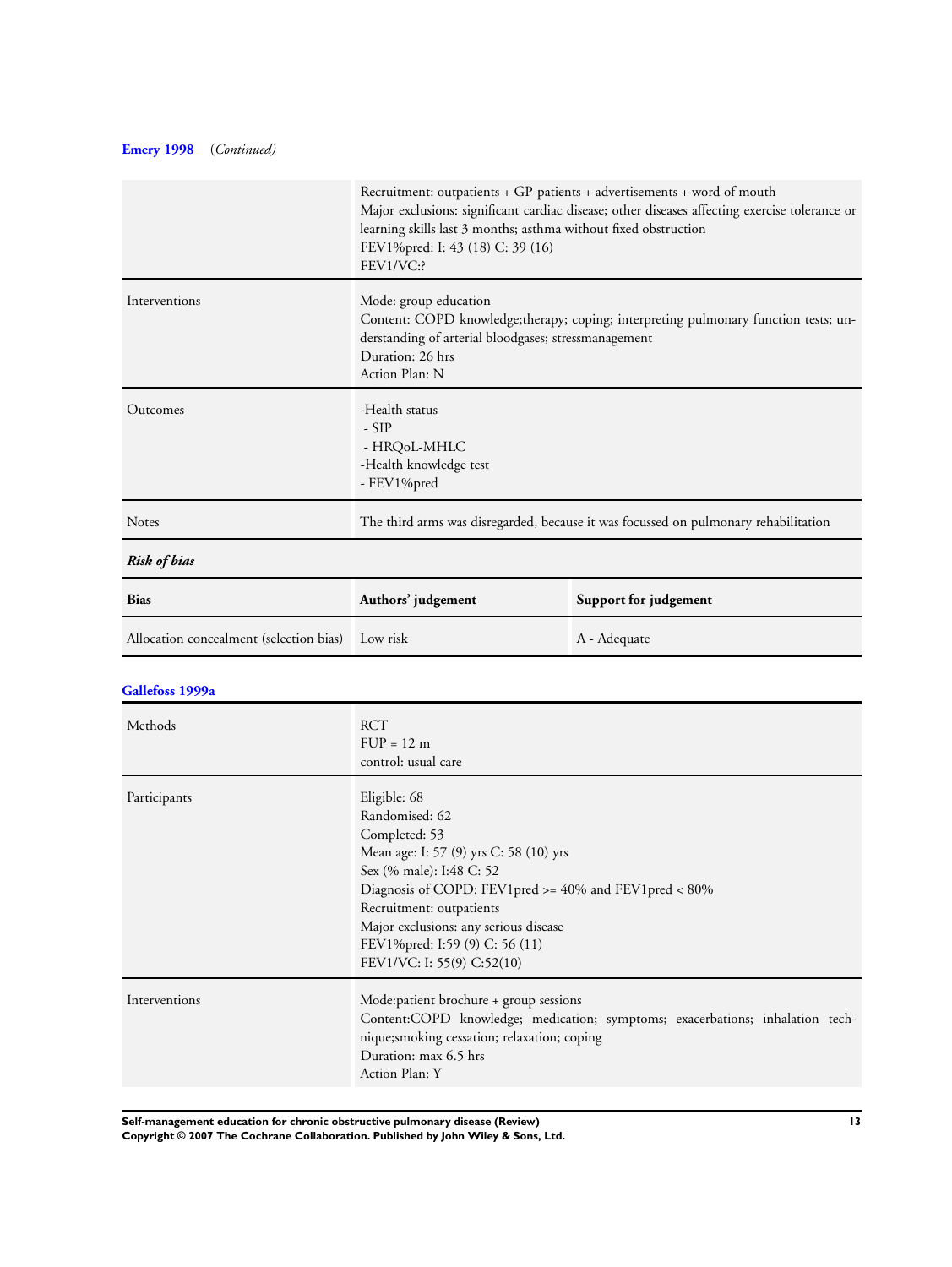## **[Gallefoss 1999a](#page-9-0)** (*Continued)*

| Outcomes                                | -Health status<br>-SGRQ<br>-other HRQoL instruments                                                                                                                                                                                                                                                              |                       |
|-----------------------------------------|------------------------------------------------------------------------------------------------------------------------------------------------------------------------------------------------------------------------------------------------------------------------------------------------------------------|-----------------------|
| Notes                                   | - The same study as Gallefoss 1999b and 2000                                                                                                                                                                                                                                                                     |                       |
| <b>Risk of bias</b>                     |                                                                                                                                                                                                                                                                                                                  |                       |
| <b>Bias</b>                             | Authors' judgement                                                                                                                                                                                                                                                                                               | Support for judgement |
| Allocation concealment (selection bias) | Low risk                                                                                                                                                                                                                                                                                                         | A - Adequate          |
| Gallefoss 1999b                         |                                                                                                                                                                                                                                                                                                                  |                       |
| Methods                                 | <b>RCT</b><br>$FUP = 12 m$<br>control: usual care                                                                                                                                                                                                                                                                |                       |
| Participants                            | Eligible: 68<br>Randomised: 62<br>Completed: 53<br>Mean age: I: 57(9) C: 58(10)<br>Sex (% male): I:48 C: 52<br>Diagnosis of COPD: FEV1%pred >= 40% and FEV1%pred<80%<br>Recruitment: outpatients<br>Major exclusions: any serious disease<br>FEV1%pred: I: 59 (9) C:56 (11)<br>FEV1/VC: I: 55 (9) % C: 52 (10) % |                       |
| Interventions                           | Mode:patient brochure + group sessions<br>Content:COPD knowledge; medication; symptoms; exacerbations; inhalation tech-<br>nique;smoking cessation;relaxation; coping<br>Duration: max 6.5 hrs<br>Action Plan: Y                                                                                                 |                       |
| Outcomes                                | -Compliance<br>-Courses of steroids<br>-Use rescue medication                                                                                                                                                                                                                                                    |                       |
| Notes                                   | - The same study as Gallefoss 1999a and 2000                                                                                                                                                                                                                                                                     |                       |
| <b>Risk of bias</b>                     |                                                                                                                                                                                                                                                                                                                  |                       |
| Bias                                    | Support for judgement<br>Authors' judgement                                                                                                                                                                                                                                                                      |                       |
| Allocation concealment (selection bias) | Low risk                                                                                                                                                                                                                                                                                                         | A - Adequate          |

**Self-management education for chronic obstructive pulmonary disease (Review) 14 Copyright © 2007 The Cochrane Collaboration. Published by John Wiley & Sons, Ltd.**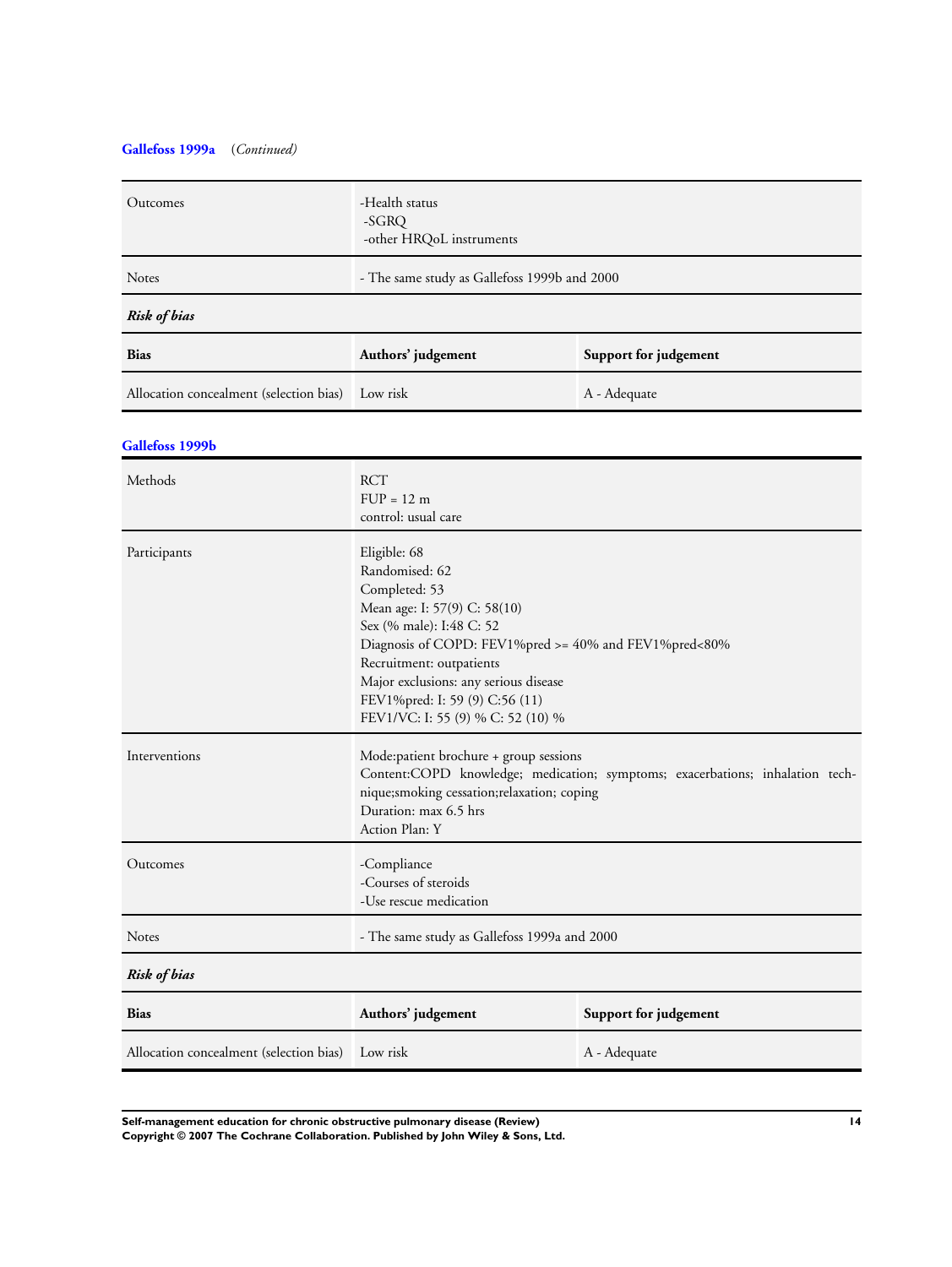**[Gallefoss 2000a](#page-9-0)**

| Methods             | <b>RCT</b><br>$FUP = 12 m$<br>control: usual care                                                                                                                                                                                                                                                                             |
|---------------------|-------------------------------------------------------------------------------------------------------------------------------------------------------------------------------------------------------------------------------------------------------------------------------------------------------------------------------|
| Participants        | Eligible: 68<br>Randomised: 62<br>Completed: 53<br>Mean age: I: 57 (9) yrs C: 58(10) yrs<br>Sex (% male): I: 48% C: 52%<br>Diagnosis of COPD: FEV1pred >= 40 % and FEV1pred< 80%<br>Recruitment: outpatients<br>Major exclusions: any serious disease<br>FEV1%pred: I: 59 (9) C: 56 (11)<br>FEV1/VC: I: 55 (9) % C: 52 (10) % |
| Interventions       | Mode: patient brochure + group sessions + individual sessions by nurse and physiotherapist<br>Content: COPD knowledge; medication; symptoms; exacerbations; inhalation technique;<br>smoking cessation, relaxation; coping<br>Duration: max 6,5 hrs<br>Action Plan: Y                                                         |
| Outcomes            | -Health status<br>- SGRQ<br>- Hospital admissions<br>- Days lost from work<br>- GP-consultation<br>- FEV1%pred                                                                                                                                                                                                                |
| Notes               | - 6% were never smokers<br>- The same study as Gallefoss 1999a and 1999b                                                                                                                                                                                                                                                      |
| <b>Risk of bias</b> |                                                                                                                                                                                                                                                                                                                               |

| <b>Bias</b>                                      | Authors' judgement | Support for judgement |
|--------------------------------------------------|--------------------|-----------------------|
| Allocation concealment (selection bias) Low risk |                    | A - Adequate          |

## **[Gourley 1998](#page-9-0)**

| Methods      | <b>RCT</b><br>$FUP = 6m$<br>control: usual care                                                                                                                                           |
|--------------|-------------------------------------------------------------------------------------------------------------------------------------------------------------------------------------------|
| Participants | Eligible: ?<br>Randomised: 98<br>Completed: 98<br>Mean age: I: 69 (6) yrs C: 69 (9) yrs<br>Sex (% male): I: 100 C:100<br>Diagnosis of COPD: COPD ATS criteria; at least one MDI; > 40 yrs |

**Self-management education for chronic obstructive pulmonary disease (Review) 15**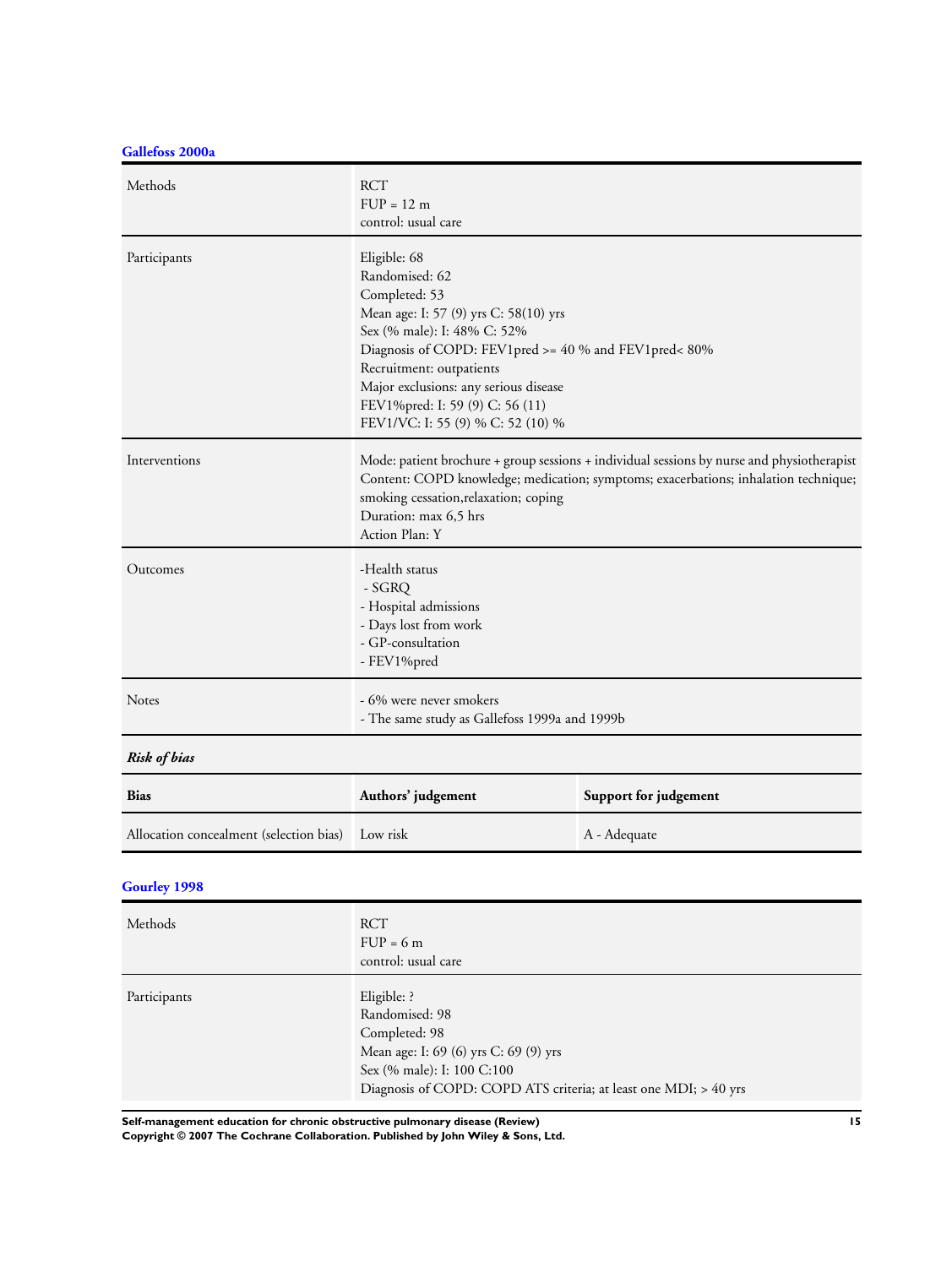## **[Gourley 1998](#page-9-0)** (*Continued)*

|                                         | Recruitment: outpatients<br>Major exclusions: life expectancy < 6 months; hospitalisation or ER-visits during past 2<br>wks; lung infection past 2 wks; decompensated CHF class 3 or 4; other lung disease except<br>for conmittant asthma<br>FEV1%pred:?<br>FEV1/VC:?                                                                                                        |                       |
|-----------------------------------------|-------------------------------------------------------------------------------------------------------------------------------------------------------------------------------------------------------------------------------------------------------------------------------------------------------------------------------------------------------------------------------|-----------------------|
| Interventions                           | Mode: individual verbal education<br>Content: COPD knowledge; therapy; coping<br>Duration: 3 hrs<br>Action Plan: N                                                                                                                                                                                                                                                            |                       |
| Outcomes                                | - Health status<br>$-HSQ2$<br>- Patient satisfaction<br>- Disease knowledge<br>- Disease management knowledge                                                                                                                                                                                                                                                                 |                       |
| <b>Notes</b>                            | - The same study as no. 33                                                                                                                                                                                                                                                                                                                                                    |                       |
| <b>Risk of bias</b>                     |                                                                                                                                                                                                                                                                                                                                                                               |                       |
| <b>Bias</b>                             | Authors' judgement                                                                                                                                                                                                                                                                                                                                                            | Support for judgement |
| Allocation concealment (selection bias) | Unclear risk                                                                                                                                                                                                                                                                                                                                                                  | D - Not used          |
| <b>Howland 1986</b>                     |                                                                                                                                                                                                                                                                                                                                                                               |                       |
| Methods                                 | <b>CCT</b><br>$FUP = 12 m$<br>control: usual care                                                                                                                                                                                                                                                                                                                             |                       |
| Participants                            | Eligible: 923<br>Randomised: 659<br>Completed: 538<br>Mean age: I: 59 (?) yrs C: 60 (?) yrs<br>Sex (% male): I: 54% C: 51%<br>Diagnosis COPD: presence of COAD; FEV1/FVC < 60% or between 60 to 70% with<br>chronic symptoms of cough, weezing or breathlessness<br>Recruitment: community patients<br>Major exclusions: -<br>FEV1%pred: ?<br>FEV1/VC: ?                      |                       |
| Interventions                           | Mode:group education (one for the mildly and one for the severely impaired patients)<br>Content: Severe group: COPD knowledge; nutrition; excercise; smoking cessation; Mild<br>group: emphasized prevention and impairment oa smoking cessation, building and main-<br>taining physical endurance and reducing stress<br>Duration: Severe group = 12 hrs; Mild group = 6 hrs |                       |

**Self-management education for chronic obstructive pulmonary disease (Review) 16**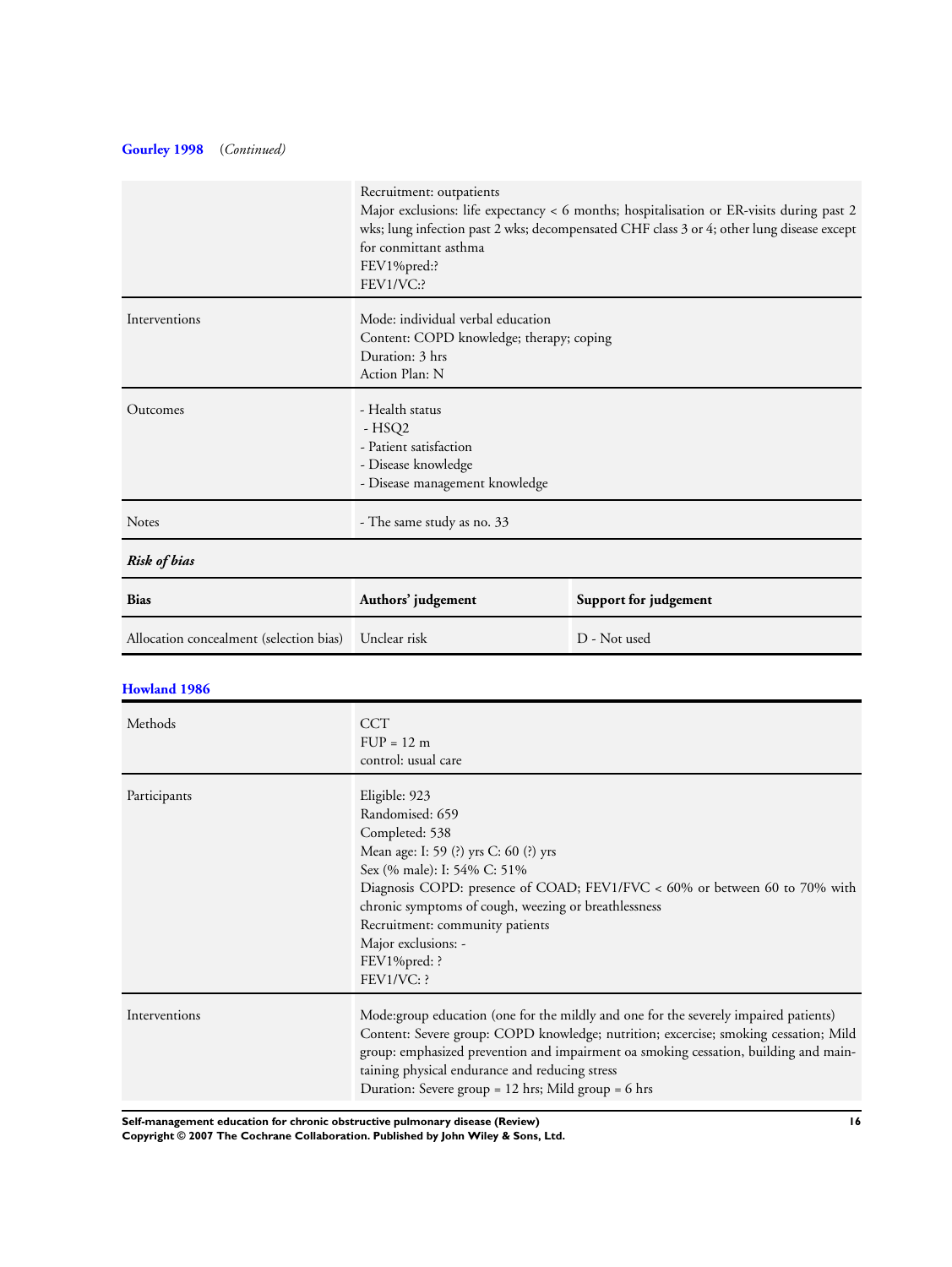## **[Howland 1986](#page-9-0)** (*Continued)*

|                                         | Action Plan: N                                                             |                       |
|-----------------------------------------|----------------------------------------------------------------------------|-----------------------|
| Outcomes                                | -Health status<br>measured by a self designed questionnaire<br>- FEV1%pred |                       |
| <b>Notes</b>                            | - They assessed a severe and a mild group of patients                      |                       |
| Risk of bias                            |                                                                            |                       |
| <b>Bias</b>                             | Authors' judgement                                                         | Support for judgement |
| Allocation concealment (selection bias) | Unclear risk                                                               | D - Not used          |
|                                         |                                                                            |                       |

## **[Littlejohns 1991](#page-9-0)**

| Methods       | <b>RCT</b><br>$FUP = 12 m$<br>control: usual care                                                                                                                                                                                                                                                                                                                                                                                       |
|---------------|-----------------------------------------------------------------------------------------------------------------------------------------------------------------------------------------------------------------------------------------------------------------------------------------------------------------------------------------------------------------------------------------------------------------------------------------|
| Participants  | Eligible: 166<br>Randomised: 152<br>Completed: 133<br>Mean age: I: 63 (8) yrs C: 63 (7) yrs<br>Sex (% male): I: 67 C: 63<br>Diagnosis of COPD: previously documented chronic airflow obstruction; 30 to 75 yrs;<br>FEV1%pred < 60%; stable state<br>Recruitment: outpatients<br>Major exclusions: other major disease; change in medication at least six weeks before re-<br>cruitment<br>FEV1%pred: I: 45 (22) C: 50 (23)<br>FEV1/VC:? |
| Interventions | Mode: individual by respiratory health worker<br>Content: COPD knowledge; inhalation technique; impairment, disability and handicap<br>Duration: ?<br>Action Plan: N                                                                                                                                                                                                                                                                    |
| Outcomes      | -Health status<br>$-SIP$<br>-No. of exacerbations<br>-Courses of oral steroids<br>-Courses of antibiotics<br>-Hospital admissions<br>-FEV1%pred<br>-Excercise capacity<br>$-6MW$                                                                                                                                                                                                                                                        |
| Notes         |                                                                                                                                                                                                                                                                                                                                                                                                                                         |

**Self-management education for chronic obstructive pulmonary disease (Review) 17**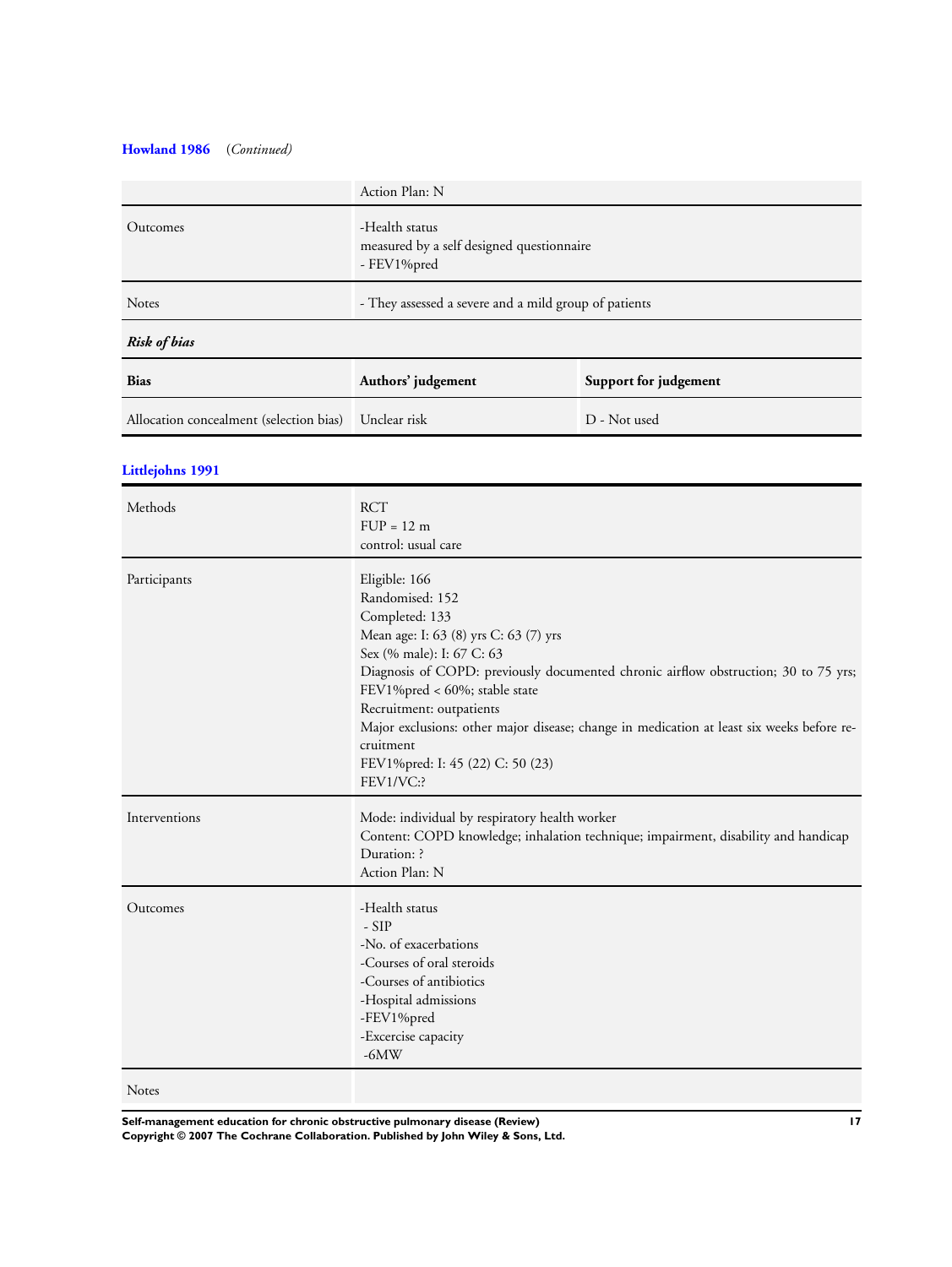## **[Littlejohns 1991](#page-9-0)** (*Continued)*

| Risk of bias                            |                                                                                                                                                                                                                                                                                                                                                                                                                              |                       |
|-----------------------------------------|------------------------------------------------------------------------------------------------------------------------------------------------------------------------------------------------------------------------------------------------------------------------------------------------------------------------------------------------------------------------------------------------------------------------------|-----------------------|
| <b>Bias</b>                             | Authors' judgement                                                                                                                                                                                                                                                                                                                                                                                                           | Support for judgement |
| Allocation concealment (selection bias) | Low risk                                                                                                                                                                                                                                                                                                                                                                                                                     | A - Adequate          |
| Sassi-Dambron 1995                      |                                                                                                                                                                                                                                                                                                                                                                                                                              |                       |
| Methods                                 | <b>RCT</b><br>$FUP = 6m$<br>control: general health education                                                                                                                                                                                                                                                                                                                                                                |                       |
| Participants                            | Eligible: 143<br>Randomised: 98<br>Completed: 76<br>Mean age: I: 68 (8) C: 67 (8)<br>Sex (% male): I: 57 C: 53<br>Diagnosis of COPD: patients report that he or she felt limited in physical function sec-<br>ondary to dyspnea<br>Recruitment: outpatients+ GP-patients+community patients<br>Major exclusions: participation in pulmonary rehabilitation previous 2 years<br>FEV1%pred: I: 50 (21) C:50 (23)<br>FEV1/VC: ? |                       |
| Interventions                           | Mode: group education (I: rehab without exercise C: general health education lectures)<br>Content: ?<br>Duration: 6 sessions<br>Action Plan: N                                                                                                                                                                                                                                                                               |                       |
| Outcomes                                | -Health status<br>-QWB<br>-Symptoms<br>-Exercise capacity<br>$-6MW$                                                                                                                                                                                                                                                                                                                                                          |                       |
| Notes                                   | -Comparison of two interventions. No usual care group.                                                                                                                                                                                                                                                                                                                                                                       |                       |
| <b>Risk of bias</b>                     |                                                                                                                                                                                                                                                                                                                                                                                                                              |                       |
| <b>Bias</b>                             | Authors' judgement                                                                                                                                                                                                                                                                                                                                                                                                           | Support for judgement |
| Allocation concealment (selection bias) | Unclear risk                                                                                                                                                                                                                                                                                                                                                                                                                 | B - Unclear           |

**Self-management education for chronic obstructive pulmonary disease (Review) 18 Copyright © 2007 The Cochrane Collaboration. Published by John Wiley & Sons, Ltd.**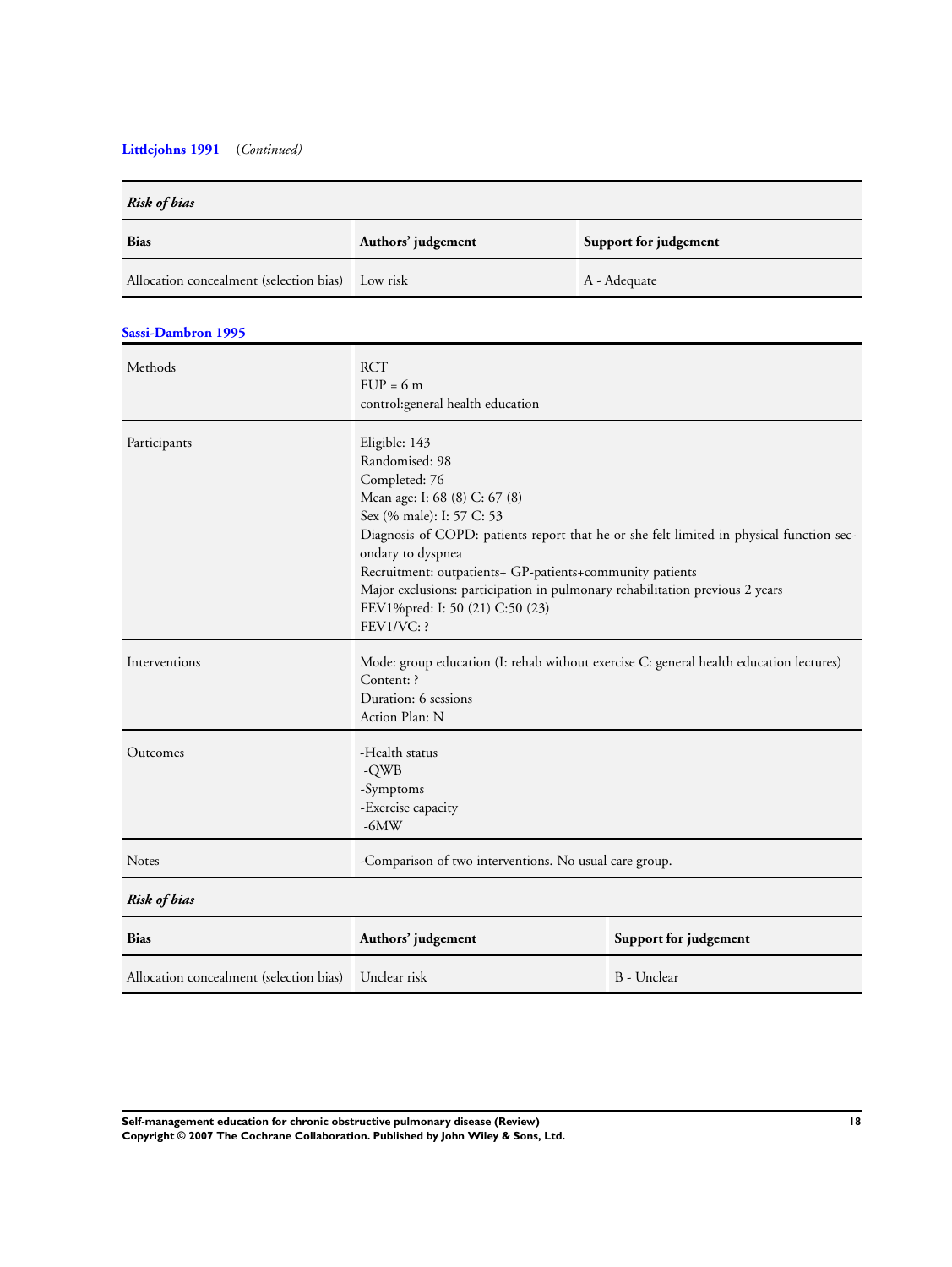**[Solomon 1998](#page-9-0)**

| Methods                                          | <b>RCT</b><br>$FUP = 6m$<br>control: usual care                                                                                                                                                                                                                                                                                                                                                                                                                   |                       |
|--------------------------------------------------|-------------------------------------------------------------------------------------------------------------------------------------------------------------------------------------------------------------------------------------------------------------------------------------------------------------------------------------------------------------------------------------------------------------------------------------------------------------------|-----------------------|
| Participants                                     | Eligible: 193<br>Randomised: 128<br>Completed: 98<br>Mean age: I: 69 (6) yrs C: 69 (9) yrs Sex (% male): I: 100 C:100<br>Diagnosis of COPD: COPD ATS criteria; at least one MDI; > 40 yrs<br>Recruitment: outpatients<br>Major exclusions: life expectancy < months; hospitalisation or ER-visits during past 2 wks;<br>lung infection past 2 wks; decompensated CHF class 3 or 4; other lung disease except for<br>conmittant asthma<br>FEV1%pred:?<br>FEV1/VC:? |                       |
| Interventions                                    | Mode: individual verbal education<br>Content: COPD knowledge; therapy; coping<br>Duration: 3 hrs<br>Action Plan: N                                                                                                                                                                                                                                                                                                                                                |                       |
| Outcomes                                         | -Control of disease<br>-Symptoms<br>-Hospital admissions<br>-ER visits<br>-Use of other health care facilities                                                                                                                                                                                                                                                                                                                                                    |                       |
| <b>Notes</b>                                     |                                                                                                                                                                                                                                                                                                                                                                                                                                                                   |                       |
| Risk of bias                                     |                                                                                                                                                                                                                                                                                                                                                                                                                                                                   |                       |
| <b>Bias</b>                                      | Authors' judgement                                                                                                                                                                                                                                                                                                                                                                                                                                                | Support for judgement |
| Allocation concealment (selection bias) Low risk |                                                                                                                                                                                                                                                                                                                                                                                                                                                                   | A - Adequate          |

## **[Watson 1997](#page-9-0)**

| Methods      | <b>RCT</b><br>$FUP = 6m$<br>control: usual care                                                                                                                                                                                                                                                                      |
|--------------|----------------------------------------------------------------------------------------------------------------------------------------------------------------------------------------------------------------------------------------------------------------------------------------------------------------------|
| Participants | Eligible: 93<br>Randomised: 69<br>Completed: 56<br>Mean age: I: 68 (10) yrs C: 67 (8) yrs<br>Sex (% male): I: 62 C: 67<br>Diagnosis of COPD: COPD (ATS crtiteria) as major limiting disease; smoking history ><br>10 pack years; FEV1%pred < 65%; FEV1/VC < 70 %; bronchodilator therapy<br>Recruitment: GP-patients |

**Self-management education for chronic obstructive pulmonary disease (Review) 19**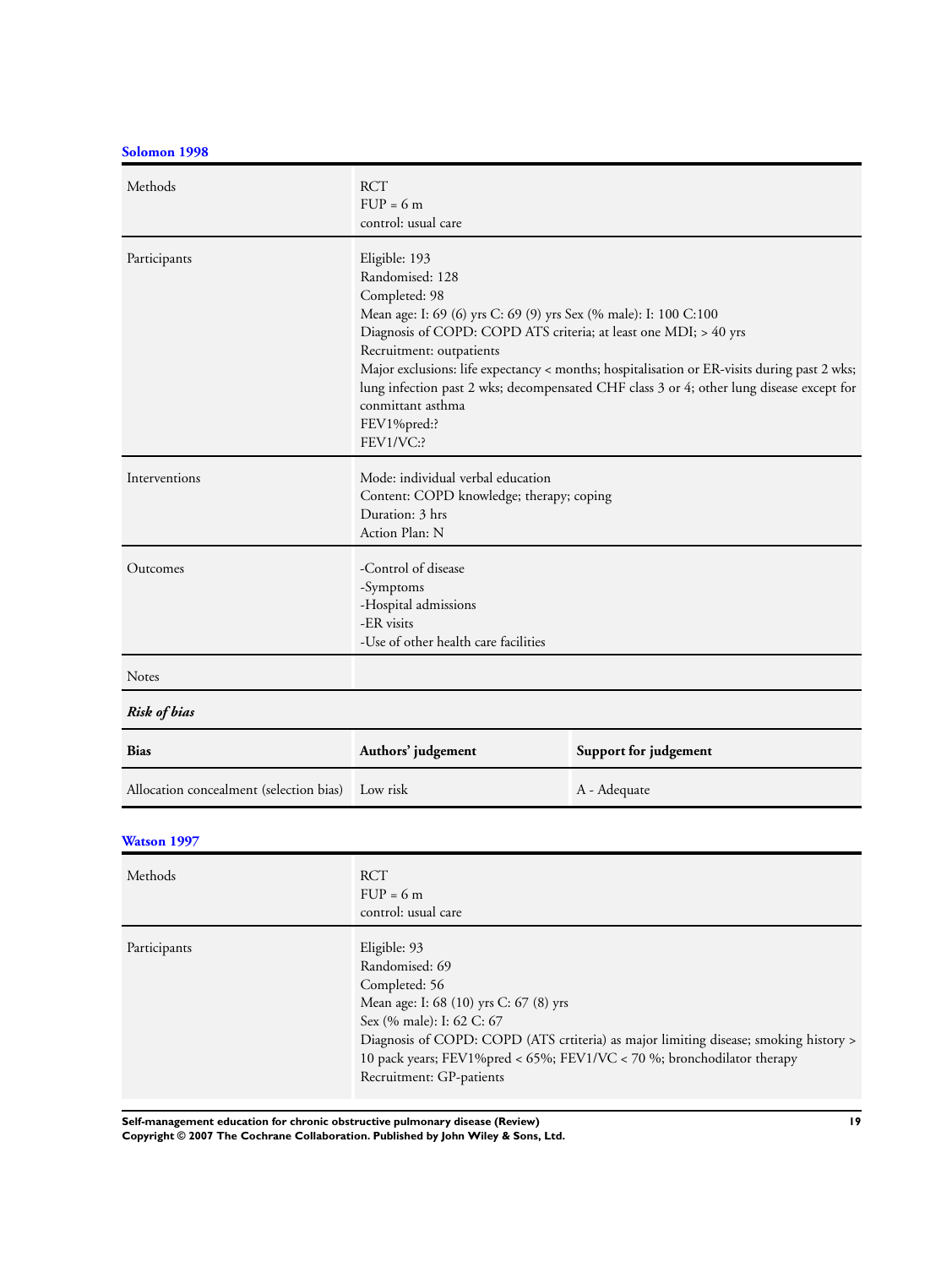## **[Watson 1997](#page-9-0)** (*Continued)*

|                                         | FEV1%pred: I: 37 (14) C: 36 (16)<br>FEV1/VC: I: 52 (25) C: 48 (15)                                                                                                                          | Major exclusions: asthma (onset < 35 yrs) as primary diagnosis; cardiac disease as primary<br>diagnosis, another functionally limiting disease (except cor pulmonale) affecting mortality |
|-----------------------------------------|---------------------------------------------------------------------------------------------------------------------------------------------------------------------------------------------|-------------------------------------------------------------------------------------------------------------------------------------------------------------------------------------------|
| Interventions                           | Mode: action plan and patient brochure<br>Content: COPD knowledge; exercise; smoking cessation; coping (controlling breathless-<br>ness); nutrition<br>Duration: $< 1$ hr<br>Action Plan: Y |                                                                                                                                                                                           |
| Outcomes                                | -Health Status<br>- SGRQ<br>-Symptoms<br>$-GP$ -visits<br>-Courses of prednisolone<br>-Courses of antibiotics<br>-FEV1%pred                                                                 |                                                                                                                                                                                           |
| <b>Notes</b>                            |                                                                                                                                                                                             |                                                                                                                                                                                           |
| <b>Risk of bias</b>                     |                                                                                                                                                                                             |                                                                                                                                                                                           |
| <b>Bias</b>                             | Authors' judgement                                                                                                                                                                          | Support for judgement                                                                                                                                                                     |
| Allocation concealment (selection bias) | Unclear risk                                                                                                                                                                                | B - Unclear                                                                                                                                                                               |

## **Characteristics of excluded studies** *[ordered by study ID]*

| Study            | Reason for exclusion                                        |
|------------------|-------------------------------------------------------------|
| Ashikaga 1980    | $\langle$ 1985; asthma + COPD                               |
| Brough 1982      | < 1985; methodological flaws                                |
| Brundage 1993    | No CCTor RCT                                                |
| De Assuncao 1999 | No CCTor RCT; asthma                                        |
| Devine 1996      | No CCT or RCT: meta-analysis                                |
| Gallefoss 2000b  | No adequate outcome                                         |
| Garrod 1997      | Abstract only; primarly focused on pulmonary rehabilitation |

**Self-management education for chronic obstructive pulmonary disease (Review) 20 Copyright © 2007 The Cochrane Collaboration. Published by John Wiley & Sons, Ltd.**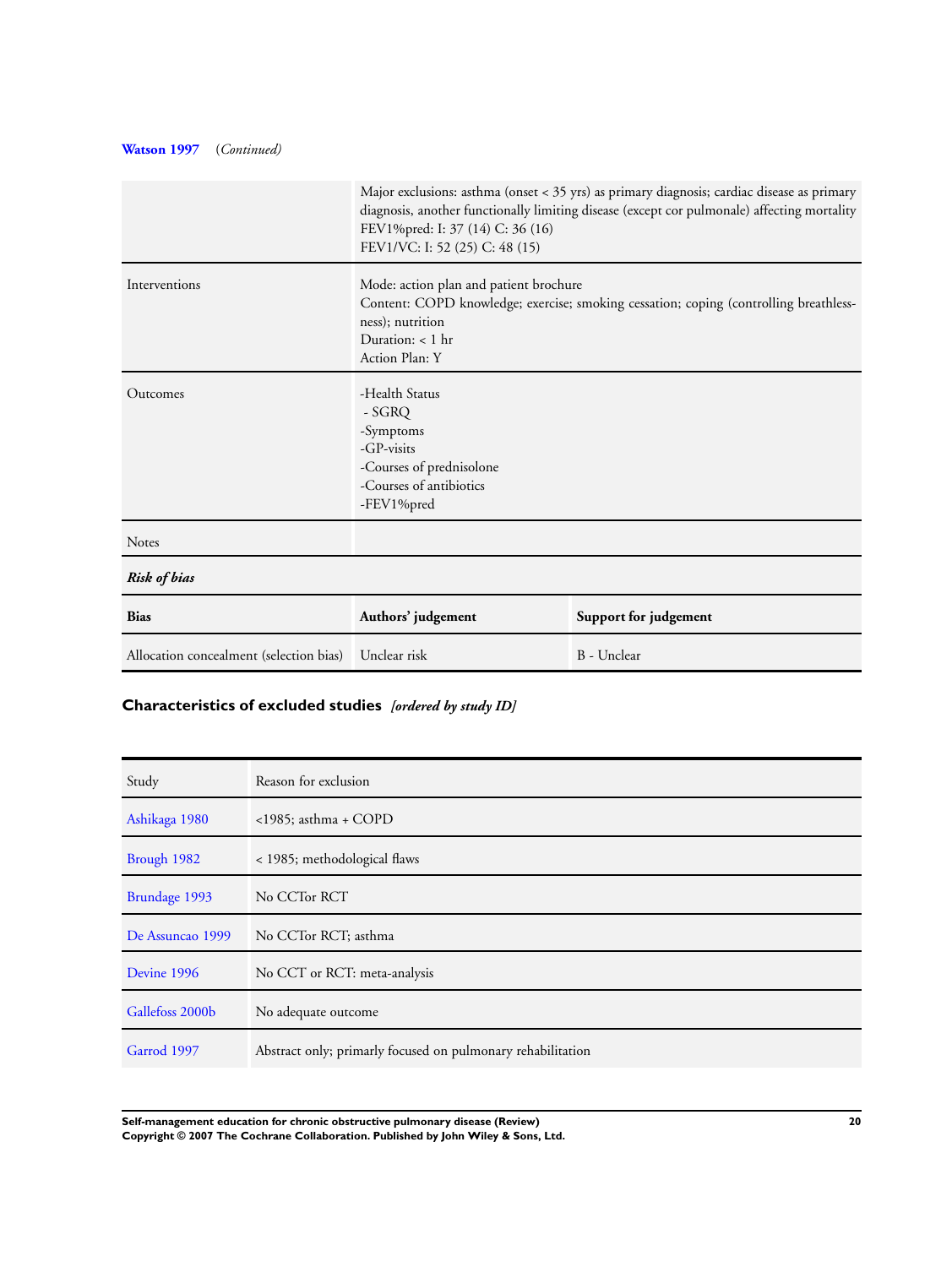## (*Continued)*

| Grosbois 1996      | No CCT or RCT; pulmonary rehabilitation                                     |
|--------------------|-----------------------------------------------------------------------------|
| Hausen 1998        | No CCTor RCT; 76% asthma                                                    |
| Hausen 1999        | No CCTor RCT                                                                |
| Janelli 1991       | No CCT or RCT                                                               |
| Muller 1996        | No CCT or RCT; asthma + COPD group                                          |
| <b>Ries 1995</b>   | Primarly focused on pulmonary rehabilitation                                |
| Scherer 1996       | No CCT or RCT                                                               |
| Scherer 1998       | Primarly focused on pulmonary rehabilitation; no adequate outcome           |
| Toshima 1990       | Primarly focused on pulmonary rehabilitation; the same article as refnr. 83 |
| Tougaard 1992      | About 90% were asthma patients                                              |
| Tougaard 1993      | The same article as refnr. 100                                              |
| van den Broek 1995 | Primarly focused on pulmonary rehabilitation                                |
| Wedzicha 1998      | Primarly focused on pulmonary rehabilitation                                |
| <b>Worth 1997</b>  | No CCT                                                                      |

## **Characteristics of ongoing studies** *[ordered by study ID]*

## **[Bourbeau](#page-9-0)**

| Trial name or title | Living Well with COPD                                                                                                                                                                                                                                                                                                                                                                                                          |
|---------------------|--------------------------------------------------------------------------------------------------------------------------------------------------------------------------------------------------------------------------------------------------------------------------------------------------------------------------------------------------------------------------------------------------------------------------------|
| Methods             |                                                                                                                                                                                                                                                                                                                                                                                                                                |
| Participants        | Eligible: 469<br>Randomised: 191<br>Completed:165<br>Mean age: I: 69 yrs C: 70 yrs<br>Sex (% male): I: 52 C: 59<br>Diagnosis COPD:smoking history (> 10 packyears), age 50+, FEV1 post 25-75% of pred, no previous<br>diagnosis of asthma, terminal disease, dementia or L CHF, no participation in pulm. rehabilitation in the<br>prior year, no long term care facility stays<br>Recruitment: outpatients<br>Follow-up: 12 m |

**Self-management education for chronic obstructive pulmonary disease (Review) 21 Copyright © 2007 The Cochrane Collaboration. Published by John Wiley & Sons, Ltd.**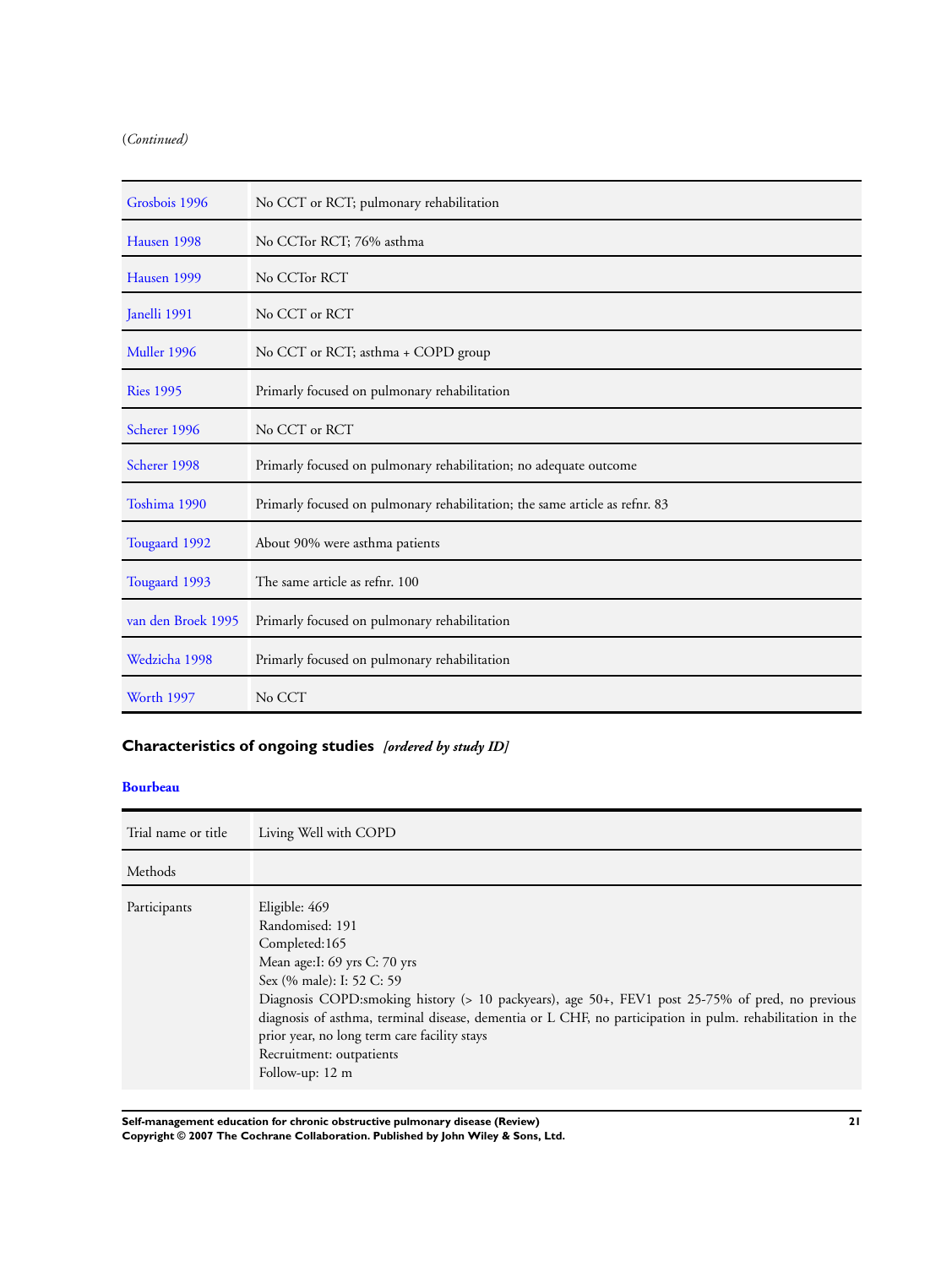## **[Bourbeau](#page-9-0)** (*Continued)*

| Interventions       | Mode: individual education; skill training; self help workbooks; learning video; supportive telephone calls<br>Content: knowledge of COPD; inhalation technique; energy conservation; breathing and coughing tech-<br>niques; relaxation and exercise; symptom control; adopting a healthy lifestyle; coping; oxygen therapy<br>Duration: 8 hrs<br>Action Plan: Y<br>Execercise program: Y |
|---------------------|--------------------------------------------------------------------------------------------------------------------------------------------------------------------------------------------------------------------------------------------------------------------------------------------------------------------------------------------------------------------------------------------|
| Outcomes            | -Health status:<br>$-SGRQ$<br>-Exacerbations<br>-Courses of oral steroids<br>-Courses of antibiotics<br>-Hospital admissions<br>- Use of other health care facilities<br>- Lung function<br>-Excercise capacity:<br>$-6MW$                                                                                                                                                                 |
| Starting date       | $1 - 2 - 1998$                                                                                                                                                                                                                                                                                                                                                                             |
| Contact information | J. Bourbeau<br>Respiratory Epidemiology Unit<br>Lady Meridith House<br>1110 Pine Avenue West<br>Montreal, Quebec,<br>Canada H3A 1A3<br>jean.bourbeau@mcgill.ca                                                                                                                                                                                                                             |
| <b>Notes</b>        |                                                                                                                                                                                                                                                                                                                                                                                            |

## **[Monninkhof](#page-9-0)**

Trial name or title COPE-study Methods Participants Eligible: 509 Randomised: 246 Completed: ? Mean age: I: 64 yrs C: 64 yrs Sex (% male): I: 85.5 C:83.7 Diagnosis COPD: clinical stable COPD, smoking history, age 40-75; FEV1%pred 25-75%; FEV1/VC <= 60; reversibilty of FEV1%pred < =12 % Recruitment: outpatients Follow-up: 24 m

**Self-management education for chronic obstructive pulmonary disease (Review) 22 Copyright © 2007 The Cochrane Collaboration. Published by John Wiley & Sons, Ltd.**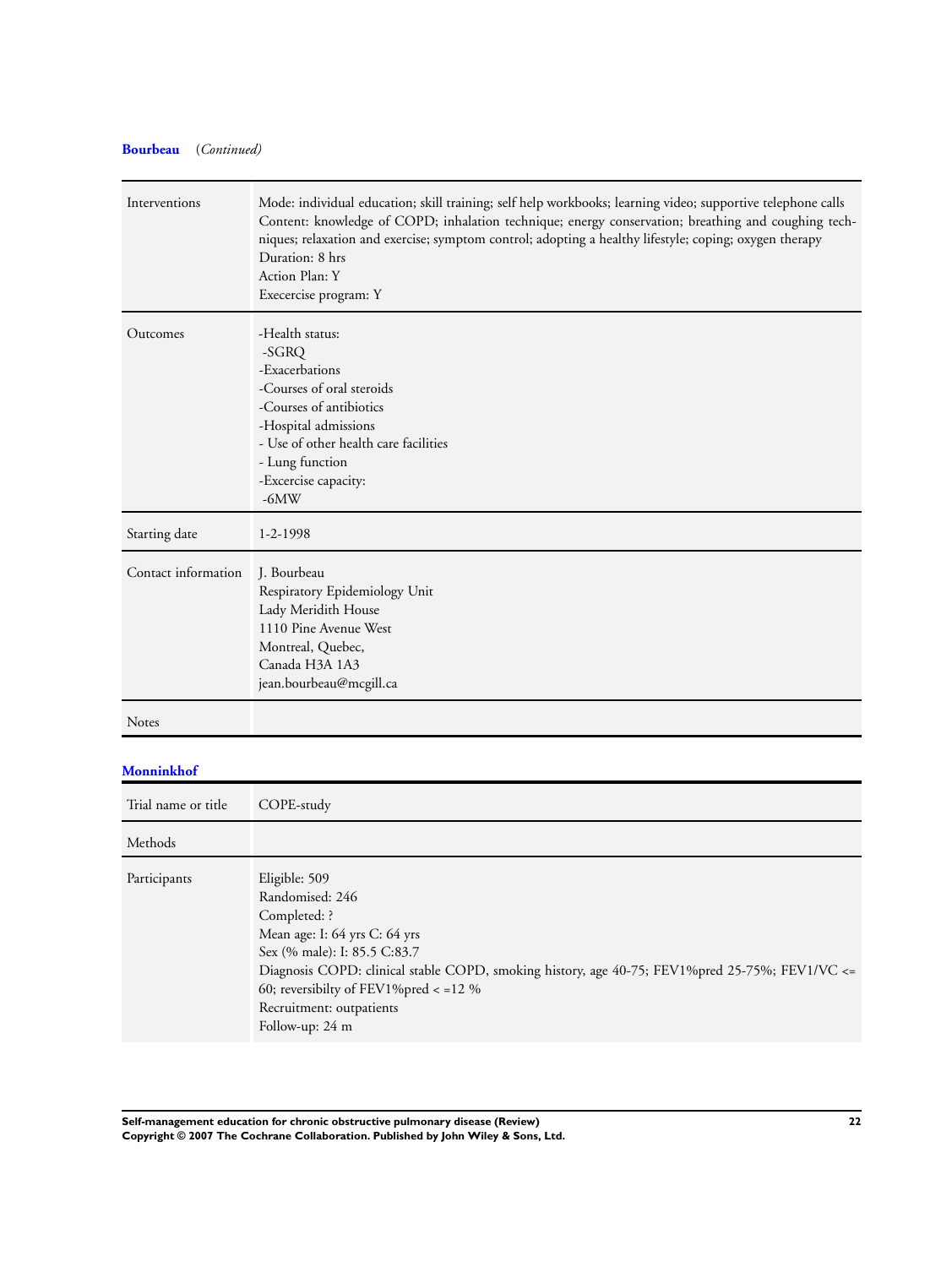## **[Monninkhof](#page-9-0)** (*Continued)*

| Interventions       | Mode: group education; skill training; self help workbook;<br>Content: knowledge of COPD; inhalation technique; relaxation and exercise; symptom control; coping;<br>nutrition; communication<br>Duration: 7.5 hrs<br>Action Plan: Y<br>Exercise program: Y                         |
|---------------------|-------------------------------------------------------------------------------------------------------------------------------------------------------------------------------------------------------------------------------------------------------------------------------------|
| Outcomes            | - Health status:<br>- SGRQ<br>- Euroqol-5D<br>-Symptoms -Exacerbations<br>- Courses of oral steriods<br>-Courses of antibiotics<br>- Use of rescue medication<br>-Hospital admissions<br>- Use of other health care facilities<br>-Lung function<br>- Excercise capacity:<br>$-6MW$ |
| Starting date       | 1-5-1999                                                                                                                                                                                                                                                                            |
| Contact information | E. Monninkhof<br>COPE-study<br>Department of lung diseases<br>Medisch Spectrum Twente<br>P.O. Box 50000<br>7500 KA Enschede<br>The Netherlands<br>emonninkhof@introweb.nl                                                                                                           |
| Notes               |                                                                                                                                                                                                                                                                                     |
| <b>Tregonning</b>   |                                                                                                                                                                                                                                                                                     |
| Trial name or title | Randomised controlled trial of a home-based programme of exercise and education in COPD                                                                                                                                                                                             |
| Methods             |                                                                                                                                                                                                                                                                                     |
| Participants        | Eligible: ?<br>Randomised: 141<br>Completed: 117<br>Mean age: I: 73 yrs C: 73 yrs<br>Sex (% male): I: 66 C: 60<br>Diagnosis COPD: stable COPD, FEV1<80%; FEV1/VC < 70<br>Recruitment: hospital patients<br>Follow-up: 6 m                                                           |

**Self-management education for chronic obstructive pulmonary disease (Review) 23 Copyright © 2007 The Cochrane Collaboration. Published by John Wiley & Sons, Ltd.**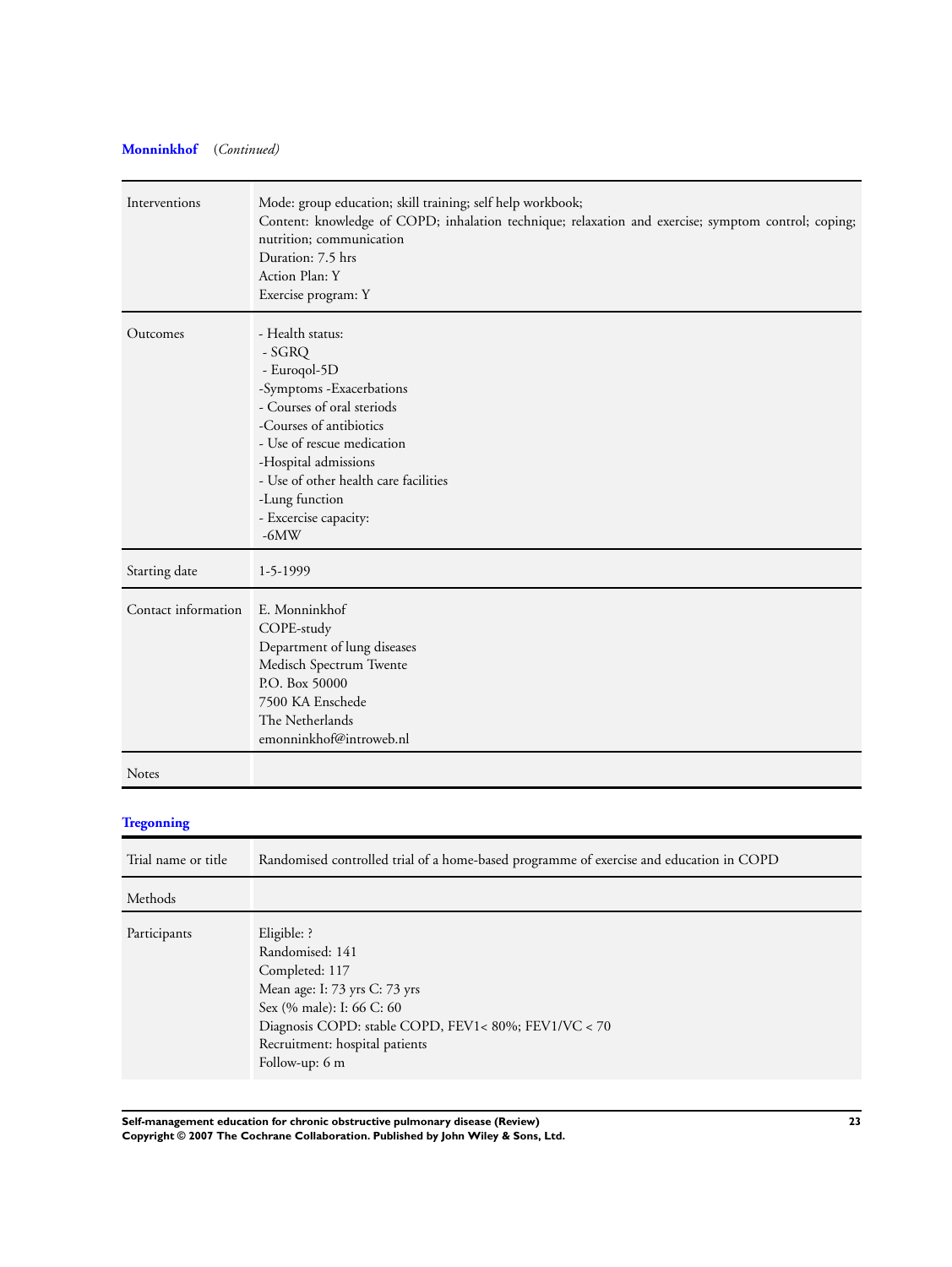## **[Tregonning](#page-9-0)** (*Continued)*

| Interventions       | Mode: individual education; self help workbook; supportive telephone calls<br>Content: knowledge of COPD; coping; nutrition; smoking cessation; relaxation and execercise; communi-<br>cation; flexible use of medication<br>Duration:3 visits<br>Action Plan: N<br>Exercise program: Y (home) |
|---------------------|------------------------------------------------------------------------------------------------------------------------------------------------------------------------------------------------------------------------------------------------------------------------------------------------|
| Outcomes            | -Health status:<br>-CRDQ<br>-Symptoms<br>-Excercise capacity:<br>$-6MW$                                                                                                                                                                                                                        |
| Starting date       | ?                                                                                                                                                                                                                                                                                              |
| Contact information | M. Tregonning<br>North Bristol NHS Trust<br><b>Bristol</b><br>UK                                                                                                                                                                                                                               |
| <b>Notes</b>        |                                                                                                                                                                                                                                                                                                |

## **[Worth](#page-9-0)**

| Trial name or title | AFBE-study                                                                                                                                                                                                                                                                             |
|---------------------|----------------------------------------------------------------------------------------------------------------------------------------------------------------------------------------------------------------------------------------------------------------------------------------|
| Methods             |                                                                                                                                                                                                                                                                                        |
| Participants        | Eligible: 102<br>Randomised: 89<br>Completed: 86<br>Mean age: 62 yrs<br>Sex (% male): 76%<br>Diagnosis COPD: clinical stable COPD; age 45-75 FEV1% pred. 30-80%,<br>$FEV1/VC \leq$<br>70%<br>FEV1 -reversibility $\leq$ 12%<br>Recruitment: outpatients<br>Follow-up: 12 m             |
| Interventions       | Mode: group education<br>; skill training<br>Content: knowledge of COPD; inhalation technique; monitoring of disease; effects/side effects of medication;<br>self adjustment of medication; behaviour during exacerbations<br>Duration: 6 hrs<br>Action Plan: Y<br>Exercise program: N |

**Self-management education for chronic obstructive pulmonary disease (Review) 24 Copyright © 2007 The Cochrane Collaboration. Published by John Wiley & Sons, Ltd.**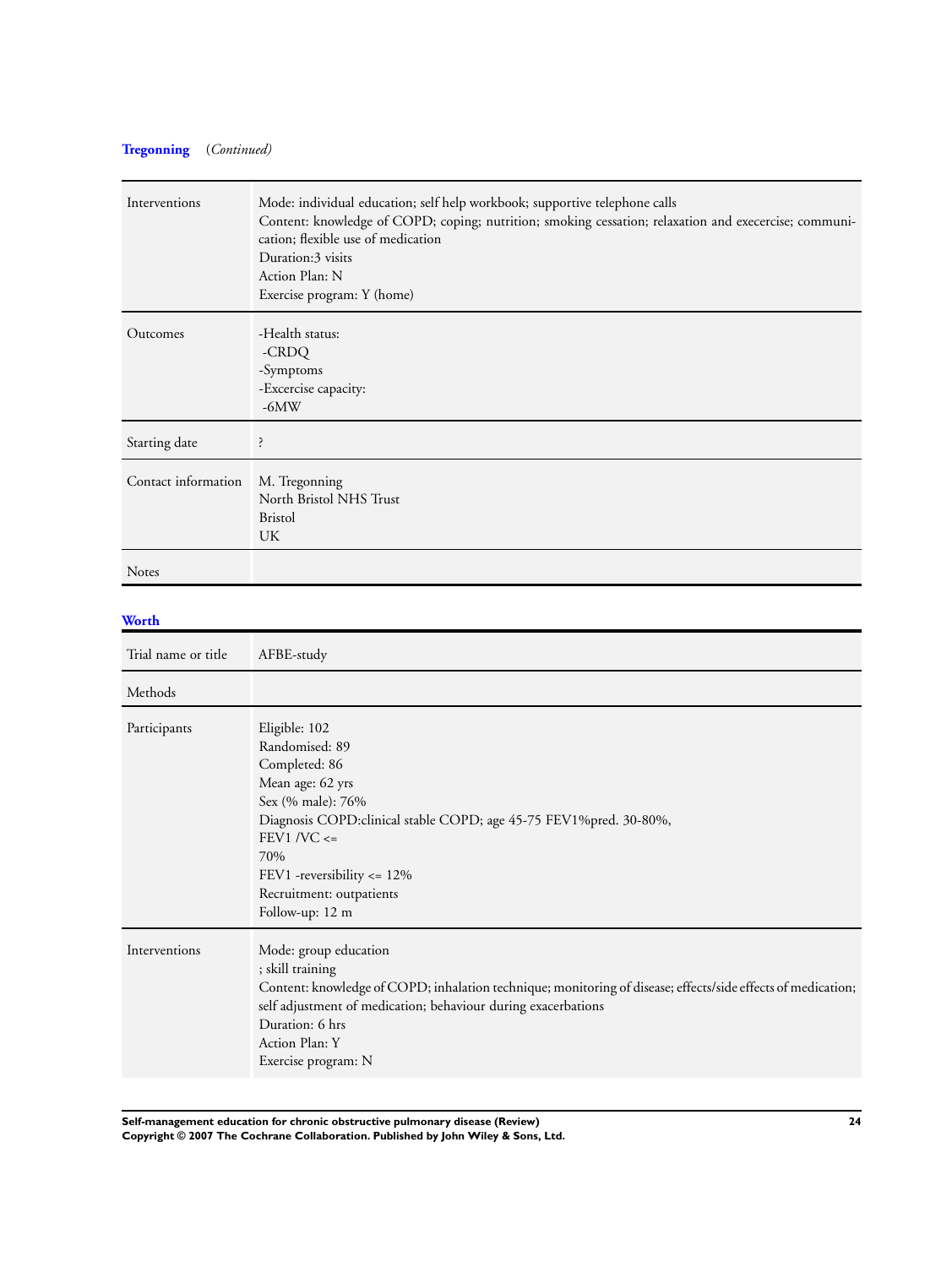## **[Worth](#page-9-0)** (*Continued)*

| Outcomes            | -Health status:<br>- SGRQ<br>$-$ SF-36<br>-Symptoms<br>-Exacerbations<br>-Courses of oral steroids<br>-Courses of antibiotics<br>- Use of rescue medication<br>-Lung function |
|---------------------|-------------------------------------------------------------------------------------------------------------------------------------------------------------------------------|
| Starting date       | $1 - 8 - 1999$                                                                                                                                                                |
| Contact information | Y. Dhein,<br>H. Worth<br>Medical Department Fuerth Hospital<br>Jakob-Henle-Str. 1<br>90766 Fuerth<br>Germany<br>med1@klinikum-fuerth.de                                       |
| <b>Notes</b>        |                                                                                                                                                                               |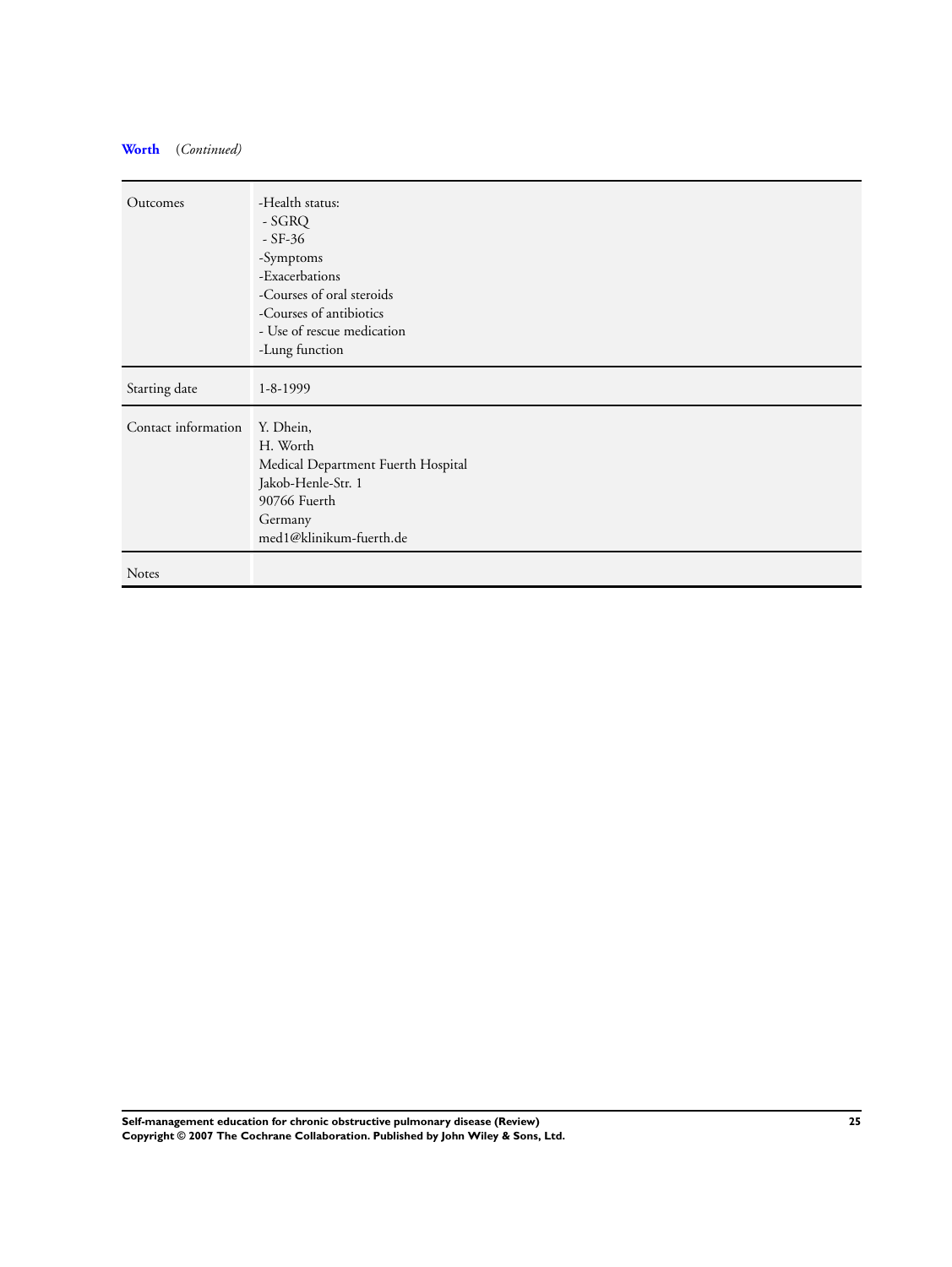## **D A T A A N D A N A L Y S E S**

## **Comparison 1. Self-management versus control**

| Outcome or subgroup title                                     | No. of<br>studies | No. of<br>participants | Statistical method                       | <b>Effect</b> size               |
|---------------------------------------------------------------|-------------------|------------------------|------------------------------------------|----------------------------------|
| 1 HRQOL: SGRQ Total +<br>domains                              | $\overline{2}$    |                        | Mean Difference (IV, Fixed, 95% CI)      | Subtotals only                   |
| 1.1 SGRQ                                                      | $\overline{2}$    | 109                    | Mean Difference (IV, Fixed, 95% CI)      | $-1.32$ [ $-7.87, 5.23$ ]        |
| 1.2 SGRQ-symptoms                                             | $\overline{2}$    | 109                    | Mean Difference (IV, Fixed, 95% CI)      | $-3.56$ [ $-11.54$ , $4.41$ ]    |
| 1.3 SGRQ-activity                                             | $\overline{2}$    | 109                    | Mean Difference (IV, Fixed, 95% CI)      | $-10.20$ $[-18.46, -1]$ .<br>95] |
| 1.4 SGRQ-impact                                               | $\overline{2}$    | 109                    | Mean Difference (IV, Fixed, 95% CI)      | $-2.77$ $[-9.25, 3.70]$          |
| 3 Doctor and nurse visits: mean<br>number per person per year | 3                 | 197                    | Mean Difference (IV, Fixed, 95% CI)      | $-0.36$ $[-0.75, 0.03]$          |
| 3.1 doctor and nurse visits:<br>mean number per person per    | 3                 | 197                    | Mean Difference (IV, Fixed, 95% CI)      | $-0.36$ $[-0.75, 0.03]$          |
| year                                                          |                   |                        |                                          |                                  |
| 4 Excercise capacity: 6MW                                     | $\mathbf{1}$      | 133                    | Mean Difference (IV, Fixed, 95% CI)      | $0.0$ [0.0, 0.0]                 |
| 5 Lung function: FEV1%pred                                    | 4                 | 290                    | Std. Mean Difference (IV, Fixed, 95% CI) | $-0.01$ $[-0.24, 0.22]$          |
| 6 Days lost from work: mean<br>number per person per year     | 2                 | 121                    | Mean Difference (IV, Fixed, 95% CI)      | $-17.5$ [ $-50.05$ , 15.<br>05]  |
| 7 General HRQOL: SIP Total<br>score                           | 3                 | 249                    | Mean Difference (IV, Fixed, 95% CI)      | $0.30$ [-4.00, 4.60]             |
| 8 General HRQoL: SIP physical                                 | $\overline{2}$    | 201                    | Mean Difference (IV, Fixed, 95% CI)      | $0.0$ [0.0, 0.0]                 |
| 9 General HRQoL: SIP<br>psychosocial                          | 2                 | 201                    | Mean Difference (IV, Fixed, 95% CI)      | $0.0$ [0.0, 0.0]                 |
| 10 Patients using at least one<br>course of oral steroids     | $\overline{2}$    | 186                    | Risk Ratio (M-H, Fixed, 95% CI)          | $1.39$ [1.02, 1.91]              |
| 11 Hospital admissions: one or<br>more                        | 2                 | 195                    | Risk Ratio (M-H, Fixed, 95% CI)          | $0.80$ [0.43, 1.50]              |

**Self-management education for chronic obstructive pulmonary disease (Review) 26 Copyright © 2007 The Cochrane Collaboration. Published by John Wiley & Sons, Ltd.**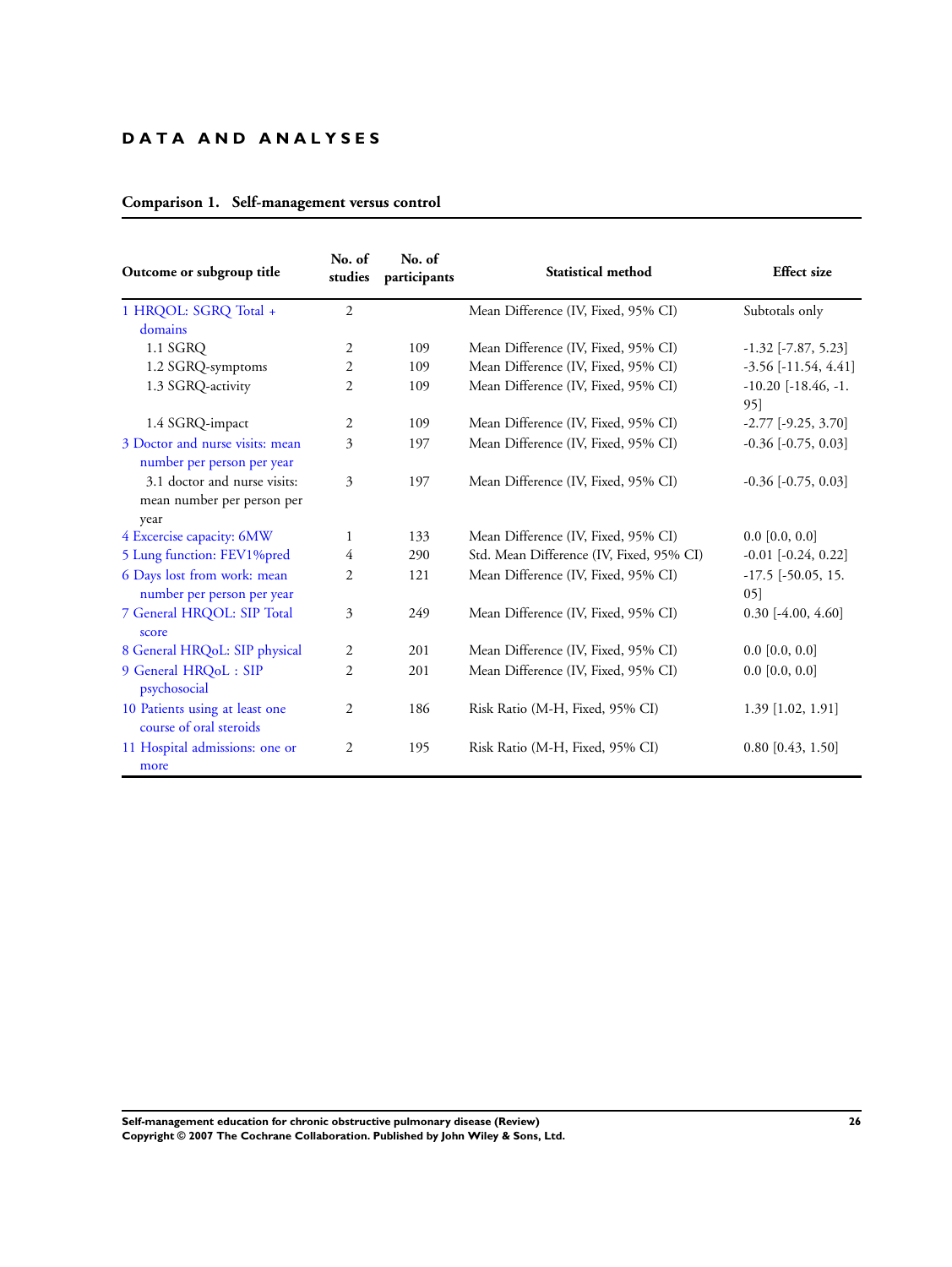## <span id="page-28-0"></span>**Analysis 1.1. Comparison 1 Self-management versus control, Outcome 1 HRQOL: SGRQ Total + domains.**

Review: Self-management education for chronic obstructive pulmonary disease

Comparison: 1 Self-management versus control

Outcome: 1 HRQOL: SGRQ Total + domains

| Study or subgroup                                                                       | Treatment   |             | Control     |           | Mean<br>Difference     | Weight | Mean<br>Difference                |
|-----------------------------------------------------------------------------------------|-------------|-------------|-------------|-----------|------------------------|--------|-----------------------------------|
|                                                                                         | $\mathbb N$ | Mean(SD)    | $\mathbb N$ | Mean(SD)  | IV, Fixed, 95% CI      |        | IV, Fixed, 95% CI                 |
| I SGRO                                                                                  |             |             |             |           |                        |        |                                   |
| Gallefoss 1999a                                                                         | 26          | 40(16)      | 27          | 43.1(21)  |                        | 42.6 % | $-3.10$ [ $-13.13$ , 6.93]        |
| Watson 1997                                                                             | 29          | 39 (17)     | 27          | 39(16)    |                        | 57.4 % | $0.0$ $\lceil -8.64, 8.64 \rceil$ |
| Subtotal (95% CI)                                                                       | 55          |             | 54          |           |                        | 100.0% | $-1.32$ [ $-7.87, 5.23$ ]         |
| Heterogeneity: Chi <sup>2</sup> = 0.21, df = 1 (P = 0.65); $1^2$ =0.0%                  |             |             |             |           |                        |        |                                   |
| Test for overall effect: $Z = 0.40$ (P = 0.69)                                          |             |             |             |           |                        |        |                                   |
| 2 SGRQ-symptoms                                                                         |             |             |             |           |                        |        |                                   |
| Gallefoss 1999a                                                                         | 26          | 44.9 $(21)$ | 27          | 51.3(22)  |                        | 47.5 % | $-6.40$ [ $-17.98$ , $5.18$ ]     |
| Watson 1997                                                                             | 29          | 58(21)      | 27          | 59 $(21)$ |                        | 52.5 % | $-1.00$ $[-12.01, 10.01]$         |
| Subtotal (95% CI)                                                                       | 55          |             | 54          |           |                        | 100.0% | $-3.56$ [ $-11.54$ , 4.41 ]       |
| Heterogeneity: Chi <sup>2</sup> = 0.44, df = 1 (P = 0.51); $1^2$ =0.0%                  |             |             |             |           |                        |        |                                   |
| Test for overall effect: $Z = 0.88$ (P = 0.38)                                          |             |             |             |           |                        |        |                                   |
| 3 SGRQ-activity                                                                         |             |             |             |           |                        |        |                                   |
| Gallefoss 1999a                                                                         | 26          | 53.2 (19)   | 27          | 50.9(21)  |                        | 58.7%  | 2.30 [ -8.47, 13.07 ]             |
| Watson 1997                                                                             | 29          | 23(24)      | 27          | 51(25)    |                        | 41.3%  | $-28.00$ [ $-40.85$ , $-15.15$ ]  |
| Subtotal (95% CI)                                                                       | 55          |             | 54          |           |                        | 100.0% | $-10.20$ [ $-18.46$ , $-1.95$ ]   |
| Heterogeneity: Chi <sup>2</sup> = 12.54, df = 1 (P = 0.00040); $1^2$ =92%               |             |             |             |           |                        |        |                                   |
| Test for overall effect: $Z = 2.42$ (P = 0.015)                                         |             |             |             |           |                        |        |                                   |
| 4 SGRQ-impact                                                                           |             |             |             |           |                        |        |                                   |
| Gallefoss 1999a                                                                         | 26          | 30.9(18)    | 27          | 37.4 (24) |                        | 32.3 % | $-6.50$ [ $-17.89$ , 4.89]        |
| Watson 1997                                                                             | 29          | 25(15)      | 27          | 26(15)    |                        | 67.7%  | $-1.00$ [ $-8.86$ , 6.86 ]        |
| Subtotal (95% CI)                                                                       | 55          |             | 54          |           |                        | 100.0% | $-2.77$ [ $-9.25, 3.70$ ]         |
| Heterogeneity: Chi <sup>2</sup> = 0.61, df = 1 (P = 0.44); $1^2$ =0.0%                  |             |             |             |           |                        |        |                                   |
| Test for overall effect: $Z = 0.84$ (P = 0.40)                                          |             |             |             |           |                        |        |                                   |
| Test for subgroup differences: Chi <sup>2</sup> = 2.96, df = 3 (P = 0.40), $1^2$ = 0.0% |             |             |             |           |                        |        |                                   |
|                                                                                         |             |             |             |           |                        |        |                                   |
|                                                                                         |             |             |             | $-100$    | $-50$<br>$\circ$<br>50 | 100    |                                   |

Favours treatment Favours control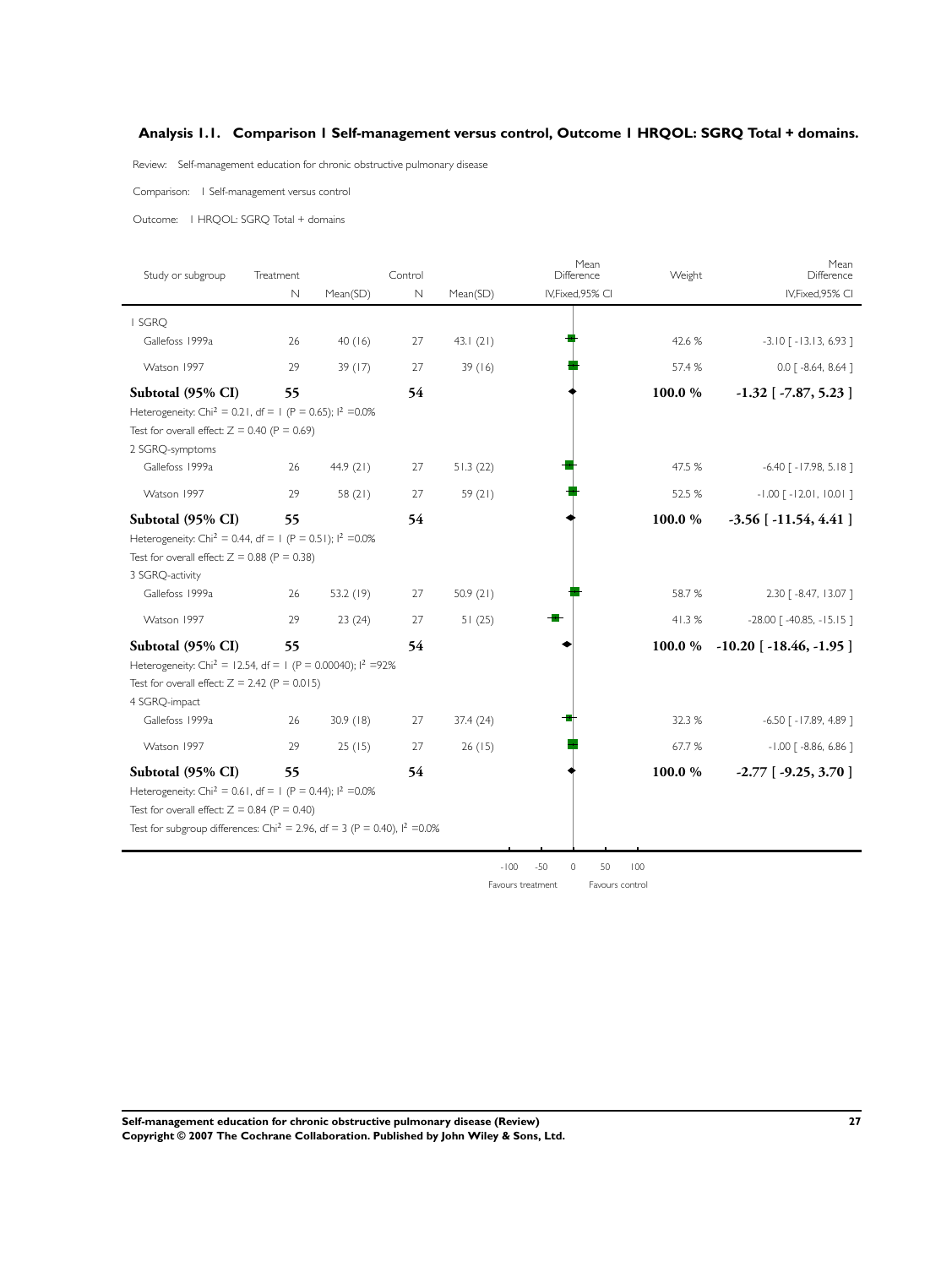## <span id="page-29-0"></span>**Analysis 1.3. Comparison 1 Self-management versus control, Outcome 3 Doctor and nurse visits: mean number per person per year.**

Review: Self-management education for chronic obstructive pulmonary disease

Comparison: 1 Self-management versus control

Outcome: 3 Doctor and nurse visits: mean number per person per year

| Study or subgroup                                                                              | Treatment      |            | Control     |            |                   |      | Mean<br>Difference |                 |                 | Weight | Mean<br>Difference                  |
|------------------------------------------------------------------------------------------------|----------------|------------|-------------|------------|-------------------|------|--------------------|-----------------|-----------------|--------|-------------------------------------|
|                                                                                                | $\mathbb N$    | Mean(SD)   | $\mathbb N$ | Mean(SD)   |                   |      | IV, Fixed, 95% CI  |                 |                 |        | IV, Fixed, 95% CI                   |
| doctor and nurse visits: mean number per person per year                                       |                |            |             |            |                   |      |                    |                 |                 |        |                                     |
| Gallefoss 2000a                                                                                | 26             | 0.5(0.9)   | 27          | 3.4(5.5)   |                   |      |                    |                 |                 | 3.4%   | $-2.90$ [ $-5.00$ , $-0.80$ ]       |
| Solomon 1998                                                                                   | 4 <sub>1</sub> | 0.81(0.93) | 47          | 1.17(1.03) |                   |      |                    |                 |                 | 90.4 % | $-0.36$ $\lceil -0.77, 0.05 \rceil$ |
| Watson 1997                                                                                    | 29             | 3(3)       | 27          | 2(3)       |                   |      |                    |                 |                 | 6.1%   | $1.00$ $\lceil -0.57, 2.57 \rceil$  |
| <b>Total (95% CI)</b><br>Heterogeneity: Chi <sup>2</sup> = 8.48, df = 2 (P = 0.01); $1^2$ =76% | 96             |            | 101         |            |                   |      |                    |                 |                 | 100.0% | $-0.36$ [ $-0.75$ , 0.03 ]          |
| Test for overall effect: $Z = 1.83$ (P = 0.067)                                                |                |            |             |            |                   |      |                    |                 |                 |        |                                     |
| Test for subgroup differences: Not applicable                                                  |                |            |             |            |                   |      |                    |                 |                 |        |                                     |
|                                                                                                |                |            |             |            |                   |      |                    |                 |                 |        |                                     |
|                                                                                                |                |            |             |            | $-10$             | $-5$ | $\circ$            | 5               | $\overline{10}$ |        |                                     |
|                                                                                                |                |            |             |            | Favours treatment |      |                    | Favours control |                 |        |                                     |

## **Analysis 1.4. Comparison 1 Self-management versus control, Outcome 4 Excercise capacity: 6MW.**

Review: Self-management education for chronic obstructive pulmonary disease

Comparison: 1 Self-management versus control

Outcome: 4 Excercise capacity: 6MW

J.

| Study or subgroup                             | Treatment<br>N | Mean(SD) | Control<br>$\mathbb N$ | Mean(SD) |                   |      | Mean<br>Difference<br>IV.Fixed.95% CI | Weight         | Mean<br>Difference<br>IV, Fixed, 95% CI |
|-----------------------------------------------|----------------|----------|------------------------|----------|-------------------|------|---------------------------------------|----------------|-----------------------------------------|
| Littlejohns 1991                              | 68             | 369.2(0) | 65                     | 367.5(0) |                   |      |                                       |                | Not estimable                           |
| <b>Total (95% CI)</b>                         | 68             |          | 65                     |          |                   |      |                                       |                | Not estimable                           |
| Heterogeneity: not applicable                 |                |          |                        |          |                   |      |                                       |                |                                         |
| Test for overall effect: not applicable       |                |          |                        |          |                   |      |                                       |                |                                         |
| Test for subgroup differences: Not applicable |                |          |                        |          |                   |      |                                       |                |                                         |
|                                               |                |          |                        |          |                   |      |                                       |                |                                         |
|                                               |                |          |                        |          | $-10$             | $-5$ | $\circ$<br>5                          | $\overline{0}$ |                                         |
|                                               |                |          |                        |          | Favours treatment |      | Favours control                       |                |                                         |

**Self-management education for chronic obstructive pulmonary disease (Review) 28**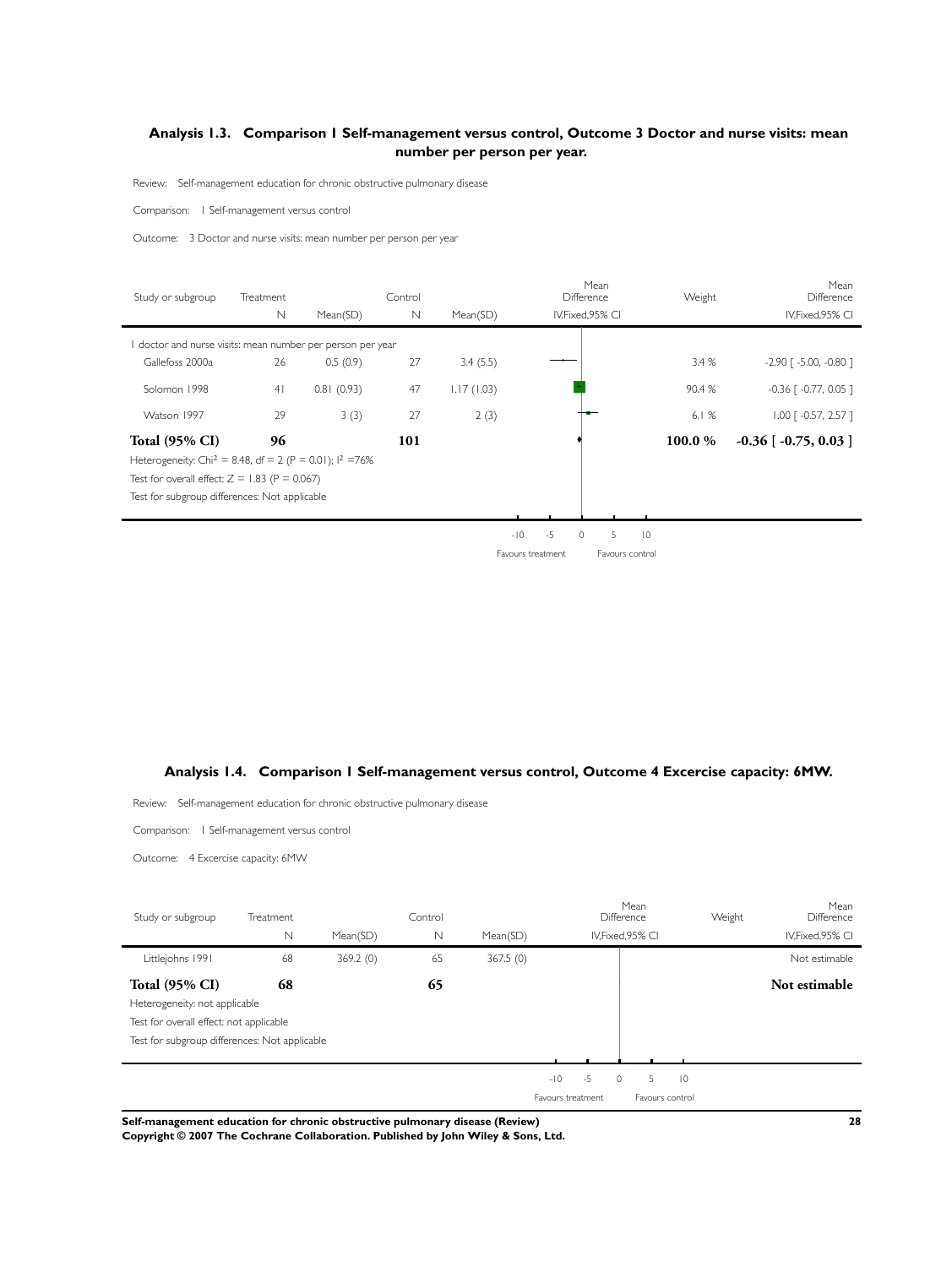## <span id="page-30-0"></span>**Analysis 1.5. Comparison 1 Self-management versus control, Outcome 5 Lung function: FEV1%pred.**

Review: Self-management education for chronic obstructive pulmonary disease

Comparison: 1 Self-management versus control

Outcome: 5 Lung function: FEV1%pred

| Study or subgroup                                                      | Treatment   |                | Control     |                |                                    | Std.<br>Mean<br>Difference | Weight | Std.<br>Mean<br>Difference          |
|------------------------------------------------------------------------|-------------|----------------|-------------|----------------|------------------------------------|----------------------------|--------|-------------------------------------|
|                                                                        | $\mathbb N$ | Mean(SD)       | $\mathbb N$ | Mean(SD)       |                                    | IV, Fixed, 95% CI          |        | IV, Fixed, 95% CI                   |
| Emery 1998                                                             | 23          | 41(20)         | 25          | 39(16)         |                                    |                            | 16.6 % | $0.11$ $\lceil -0.46, 0.68 \rceil$  |
| Gallefoss 2000a                                                        | 26          | 62(14)         | 27          | 58 $(14)$      |                                    |                            | 18.2%  | $0.28$ $\lceil -0.26, 0.82 \rceil$  |
| Littlejohns 1991                                                       | 68          | $-2.06$ (11.6) | 65          | $-0.15$ (14.7) |                                    |                            | 45.9%  | $-0.14$ $[-0.48, 0.20]$             |
| Watson 1997                                                            | 29          | 37.03 (13.51)  | 27          | 37.89 (14.67)  |                                    |                            | 19.4%  | $-0.06$ $\lceil -0.58, 0.46 \rceil$ |
| <b>Total (95% CI)</b>                                                  | 146         |                | 144         |                |                                    |                            | 100.0% | $-0.01$ [ $-0.24$ , 0.22]           |
| Heterogeneity: Chi <sup>2</sup> = 1.91, df = 3 (P = 0.59); $1^2$ =0.0% |             |                |             |                |                                    |                            |        |                                     |
| Test for overall effect: $Z = 0.07$ (P = 0.94)                         |             |                |             |                |                                    |                            |        |                                     |
| Test for subgroup differences: Not applicable                          |             |                |             |                |                                    |                            |        |                                     |
|                                                                        |             |                |             |                |                                    |                            |        |                                     |
|                                                                        |             |                |             |                | $-0.5$<br>$\overline{\phantom{a}}$ | $\circ$<br>0.5             |        |                                     |

Favours control Favours treatment

**Self-management education for chronic obstructive pulmonary disease (Review) 29 Copyright © 2007 The Cochrane Collaboration. Published by John Wiley & Sons, Ltd.**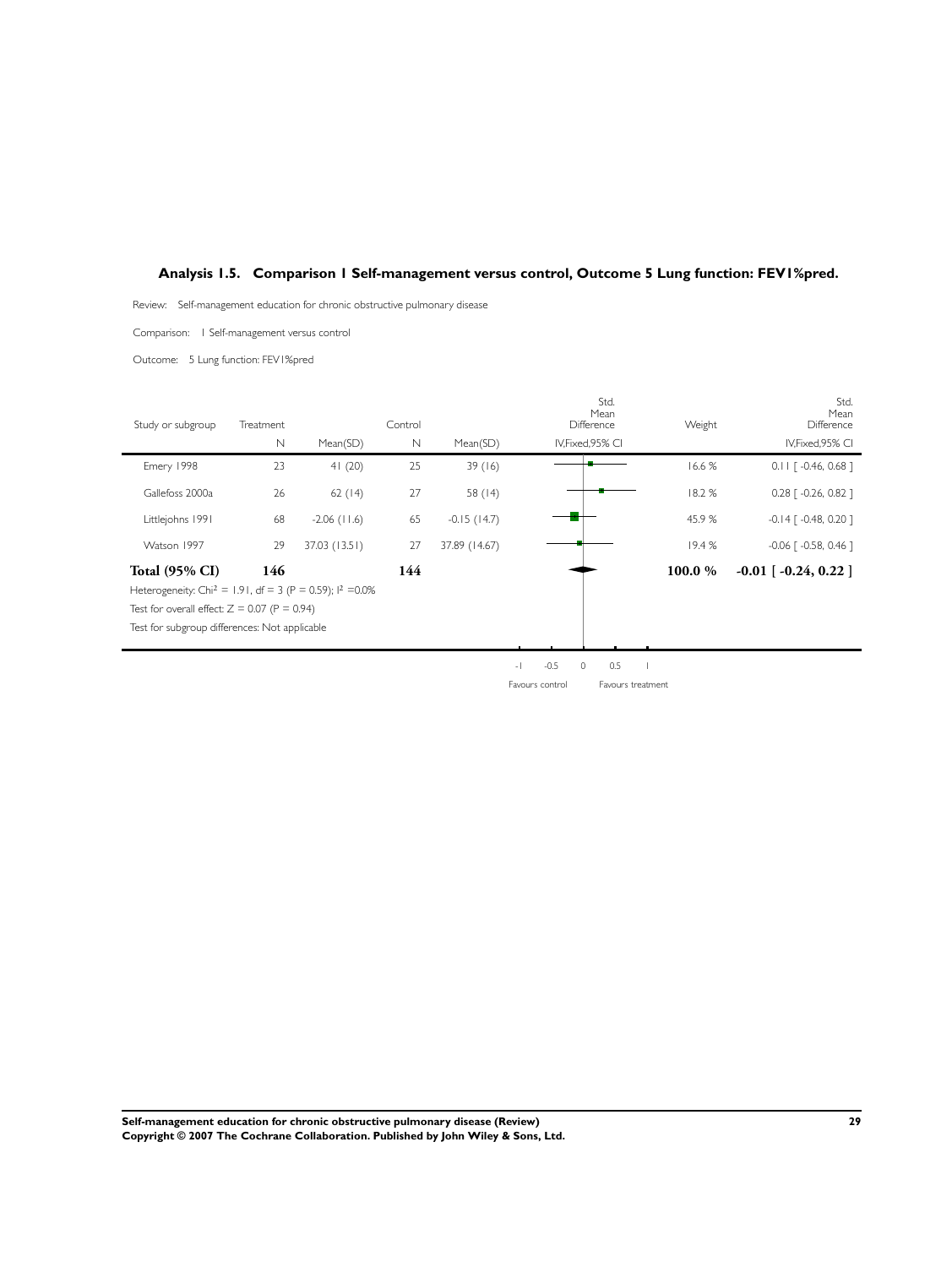## <span id="page-31-0"></span>**Analysis 1.6. Comparison 1 Self-management versus control, Outcome 6 Days lost from work: mean number per person per year.**

Review: Self-management education for chronic obstructive pulmonary disease

Comparison: 1 Self-management versus control

Outcome: 6 Days lost from work: mean number per person per year

| Study or subgroup                              | Treatment    |              | Control     |          | <b>Difference</b> | Mean            | Weight  | Mean<br>Difference            |
|------------------------------------------------|--------------|--------------|-------------|----------|-------------------|-----------------|---------|-------------------------------|
|                                                | $\mathsf{N}$ | Mean(SD)     | $\mathbb N$ | Mean(SD) | IV, Fixed, 95% CI |                 |         | IV, Fixed, 95% CI             |
| <b>Blake 1990</b>                              | 32           | 104(0)       | 36          | 108(0)   |                   |                 |         | Not estimable                 |
| Gallefoss 2000a                                | 26           | $\vdash$ (7) | 27          | 18.5(86) |                   |                 | 100.0 % | $-17.50$ [ $-50.05$ , 15.05 ] |
| <b>Total (95% CI)</b>                          | 58           |              | 63          |          |                   |                 | 100.0 % | $-17.50$ [ $-50.05$ , 15.05 ] |
| Heterogeneity: not applicable                  |              |              |             |          |                   |                 |         |                               |
| Test for overall effect: $Z = 1.05$ (P = 0.29) |              |              |             |          |                   |                 |         |                               |
| Test for subgroup differences: Not applicable  |              |              |             |          |                   |                 |         |                               |
|                                                |              |              |             |          |                   |                 |         |                               |
|                                                |              |              |             | $-100$   | -50<br>$\circ$    | 50<br>100       |         |                               |
|                                                |              |              |             |          | Favours treatment | Favours control |         |                               |

## **Analysis 1.7. Comparison 1 Self-management versus control, Outcome 7 General HRQOL: SIP Total score.**

Review: Self-management education for chronic obstructive pulmonary disease

Comparison: 1 Self-management versus control

Outcome: 7 General HRQOL: SIP Total score

| Study or subgroup                              | Treatment   |           | Control |           |                   |                 | Mean<br>Difference |                | Weight  | Mean<br>Difference                 |
|------------------------------------------------|-------------|-----------|---------|-----------|-------------------|-----------------|--------------------|----------------|---------|------------------------------------|
|                                                | $\mathbb N$ | Mean(SD)  | N       | Mean(SD)  |                   |                 | IV, Fixed, 95% CI  |                |         | IV, Fixed, 95% CI                  |
| <b>Blake 1990</b>                              | 32          | 9.8(0)    | 36      | 15.9(0)   |                   |                 |                    |                |         | Not estimable                      |
| Emery 1998                                     | 23          | 10.7(7.4) | 25      | 10.4(7.8) |                   |                 |                    |                | 100.0 % | $0.30$ $\lceil -4.00, 4.60 \rceil$ |
| Littlejohns 1991                               | 68          | 8.77(0)   | 65      | 7.6(0)    |                   |                 |                    |                |         | Not estimable                      |
| <b>Total (95% CI)</b>                          | 123         |           | 126     |           |                   |                 |                    |                | 100.0%  | $0.30$ [ -4.00, 4.60 ]             |
| Heterogeneity: not applicable                  |             |           |         |           |                   |                 |                    |                |         |                                    |
| Test for overall effect: $Z = 0.14$ (P = 0.89) |             |           |         |           |                   |                 |                    |                |         |                                    |
| Test for subgroup differences: Not applicable  |             |           |         |           |                   |                 |                    |                |         |                                    |
|                                                |             |           |         |           |                   |                 |                    |                |         |                                    |
|                                                |             |           |         |           | $-10$             | $-5$<br>$\circ$ | 5                  | $\overline{0}$ |         |                                    |
|                                                |             |           |         |           | Favours treatment |                 | Favours control    |                |         |                                    |

**Self-management education for chronic obstructive pulmonary disease (Review) 30**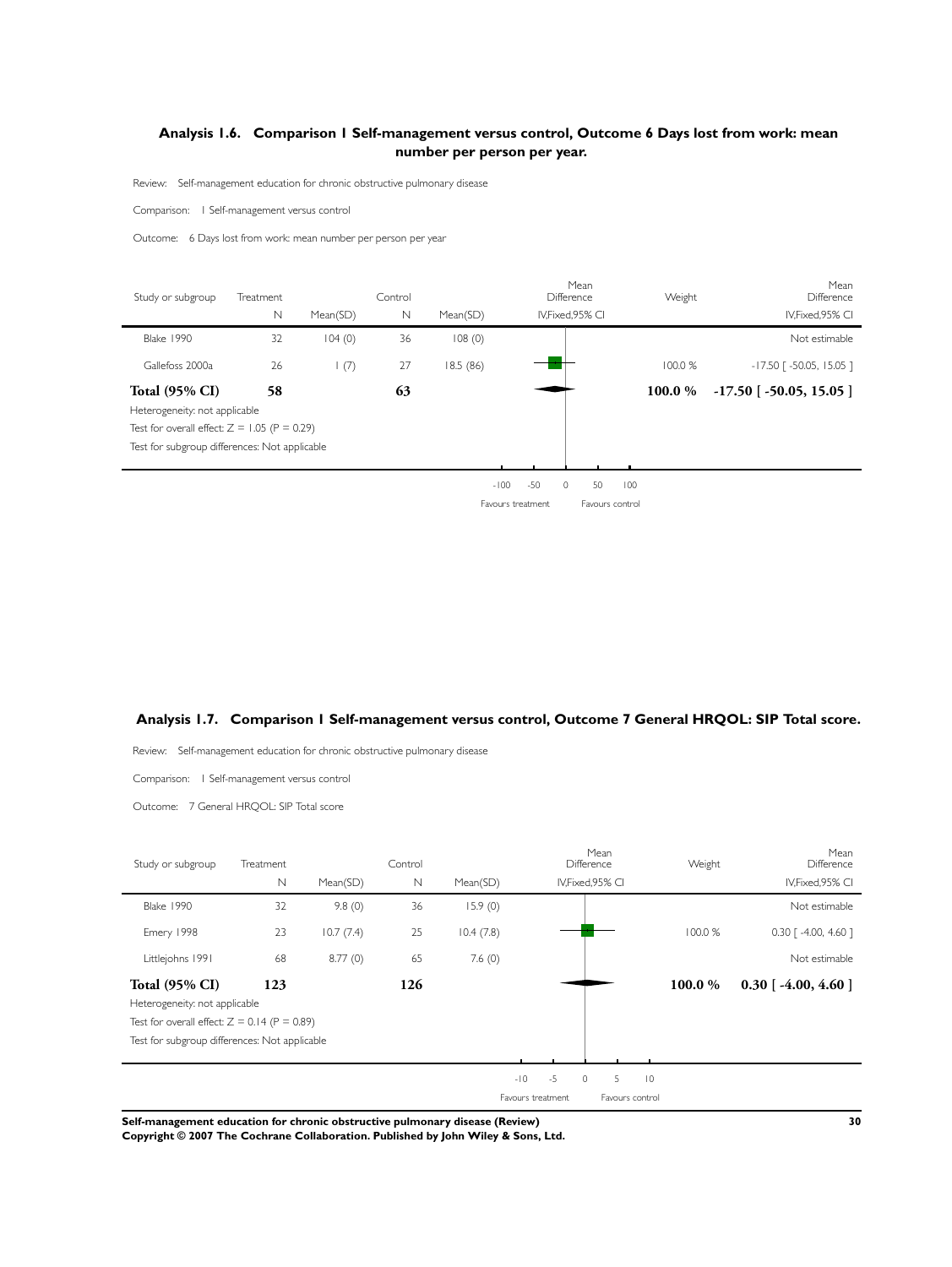## <span id="page-32-0"></span>**Analysis 1.8. Comparison 1 Self-management versus control, Outcome 8 General HRQoL: SIP physical.**

Review: Self-management education for chronic obstructive pulmonary disease

Comparison: 1 Self-management versus control

Outcome: 8 General HRQoL: SIP physical

| Study or subgroup                             | Treatment   |          | Control     |          |               | Mean<br>Difference             | Weight | Mean<br>Difference |
|-----------------------------------------------|-------------|----------|-------------|----------|---------------|--------------------------------|--------|--------------------|
|                                               | $\mathbb N$ | Mean(SD) | $\mathbb N$ | Mean(SD) |               | IV, Fixed, 95% CI              |        | IV, Fixed, 95% CI  |
| <b>Blake 1990</b>                             | 32          | 6.3(0)   | 36          | 13(0)    |               |                                |        | Not estimable      |
| Littlejohns 1991                              | 68          | 1.57(0)  | 65          | 3.45(0)  |               |                                |        | Not estimable      |
| <b>Total (95% CI)</b>                         | 100         |          | 101         |          |               |                                |        | Not estimable      |
| Heterogeneity: not applicable                 |             |          |             |          |               |                                |        |                    |
| Test for overall effect: not applicable       |             |          |             |          |               |                                |        |                    |
| Test for subgroup differences: Not applicable |             |          |             |          |               |                                |        |                    |
|                                               |             |          |             |          |               |                                |        |                    |
|                                               |             |          |             |          | $-5$<br>$-10$ | 5<br>$\overline{0}$<br>$\circ$ |        |                    |

Favours treatment Favours control

**Self-management education for chronic obstructive pulmonary disease (Review) 31 Copyright © 2007 The Cochrane Collaboration. Published by John Wiley & Sons, Ltd.**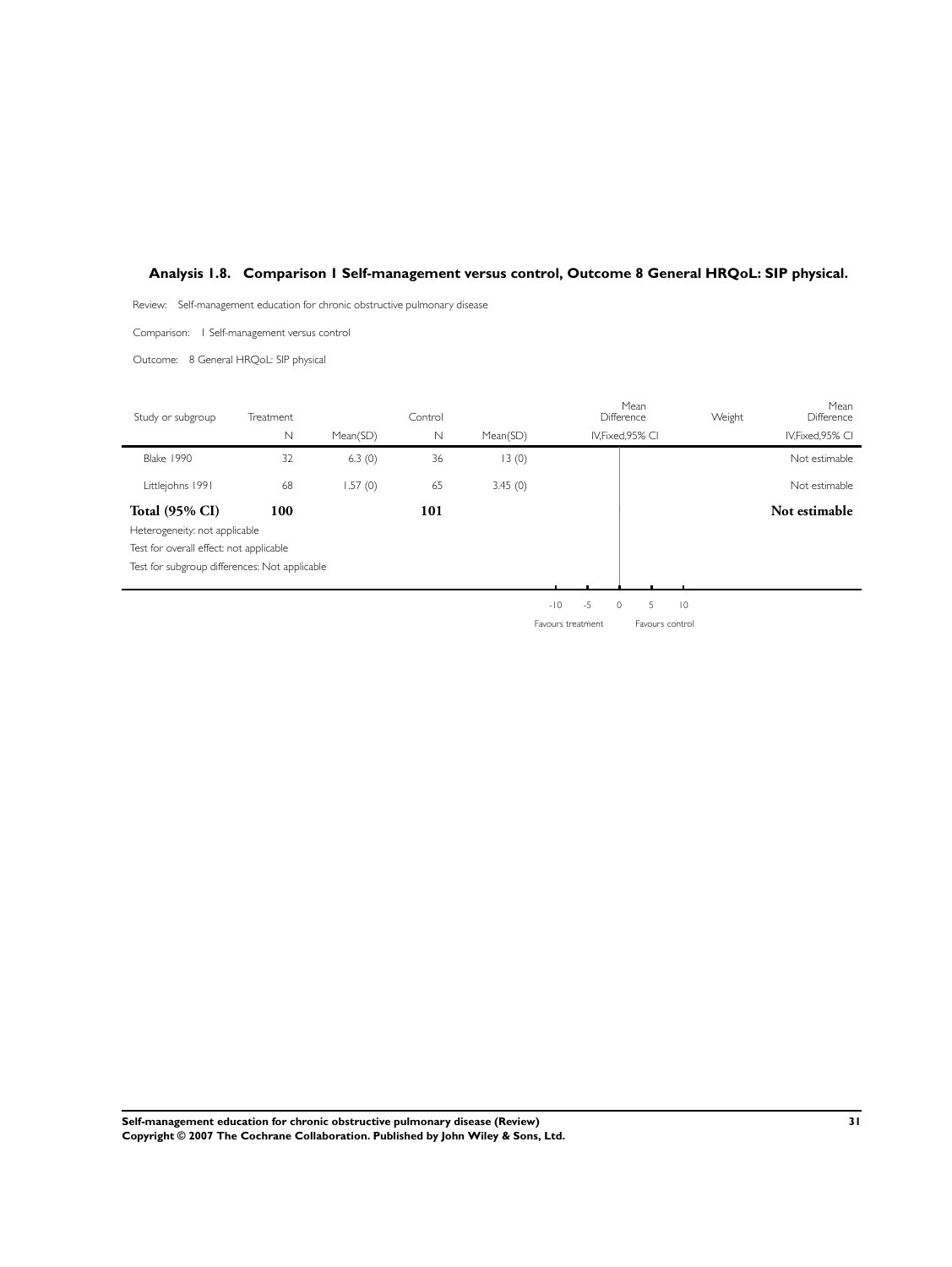## <span id="page-33-0"></span>**Analysis 1.9. Comparison 1 Self-management versus control, Outcome 9 General HRQoL : SIP psychosocial.**

Review: Self-management education for chronic obstructive pulmonary disease

Comparison: 1 Self-management versus control

Outcome: 9 General HRQoL : SIP psychosocial

j.

| Study or subgroup                             | Treatment   |          | Control |          |       |    | Mean<br>Difference |                     | Weight | Mean<br>Difference |
|-----------------------------------------------|-------------|----------|---------|----------|-------|----|--------------------|---------------------|--------|--------------------|
|                                               | $\mathbb N$ | Mean(SD) | N       | Mean(SD) |       |    | IV, Fixed, 95% CI  |                     |        | IV, Fixed, 95% CI  |
| <b>Blake 1990</b>                             | 32          | 8.6(0)   | 36      | 12(0)    |       |    |                    |                     |        | Not estimable      |
| Littlejohns 1991                              | 68          | 7.42(0)  | 65      | 5.82(0)  |       |    |                    |                     |        | Not estimable      |
| <b>Total (95% CI)</b>                         | 100         |          | 101     |          |       |    |                    |                     |        | Not estimable      |
| Heterogeneity: not applicable                 |             |          |         |          |       |    |                    |                     |        |                    |
| Test for overall effect: not applicable       |             |          |         |          |       |    |                    |                     |        |                    |
| Test for subgroup differences: Not applicable |             |          |         |          |       |    |                    |                     |        |                    |
|                                               |             |          |         |          |       |    |                    |                     |        |                    |
|                                               |             |          |         |          | $-10$ | -5 | $\Omega$           | $\overline{0}$<br>5 |        |                    |

Favours treatment Favours control

## **Analysis 1.10. Comparison 1 Self-management versus control, Outcome 10 Patients using at least one course of oral steroids.**

Review: Self-management education for chronic obstructive pulmonary disease

Comparison: 1 Self-management versus control

Outcome: 10 Patients using at least one course of oral steroids

| Study or subgroup                                                      | Treatment | Control | <b>Risk Ratio</b>                               | Weight | <b>Risk Ratio</b>     |
|------------------------------------------------------------------------|-----------|---------|-------------------------------------------------|--------|-----------------------|
|                                                                        | n/N       | n/N     | M-H, Fixed, 95% CI                              |        | M-H, Fixed, 95% CI    |
| Gallefoss 1999b                                                        | 18/26     | 12/27   |                                                 | 32.4 % | 1.56 [0.95, 2.55]     |
| Littlejohns 1991                                                       | 33/68     | 24/65   |                                                 | 67.6 % | $1.31$ $[0.88, 1.96]$ |
| <b>Total (95% CI)</b>                                                  | 94        | 92      |                                                 | 100.0% | $1.39$ [ 1.02, 1.91 ] |
| Total events: 51 (Treatment), 36 (Control)                             |           |         |                                                 |        |                       |
| Heterogeneity: Chi <sup>2</sup> = 0.28, df = 1 (P = 0.60); $1^2$ =0.0% |           |         |                                                 |        |                       |
| Test for overall effect: $Z = 2.08$ (P = 0.038)                        |           |         |                                                 |        |                       |
| Test for subgroup differences: Not applicable                          |           |         |                                                 |        |                       |
|                                                                        |           |         |                                                 |        |                       |
|                                                                        |           |         | $0.1$ $0.2$ $0.5$<br>$5 \t10$<br>$\overline{2}$ |        |                       |
|                                                                        |           |         | Favours control<br>Favours treatment            |        |                       |

**Self-management education for chronic obstructive pulmonary disease (Review) 32**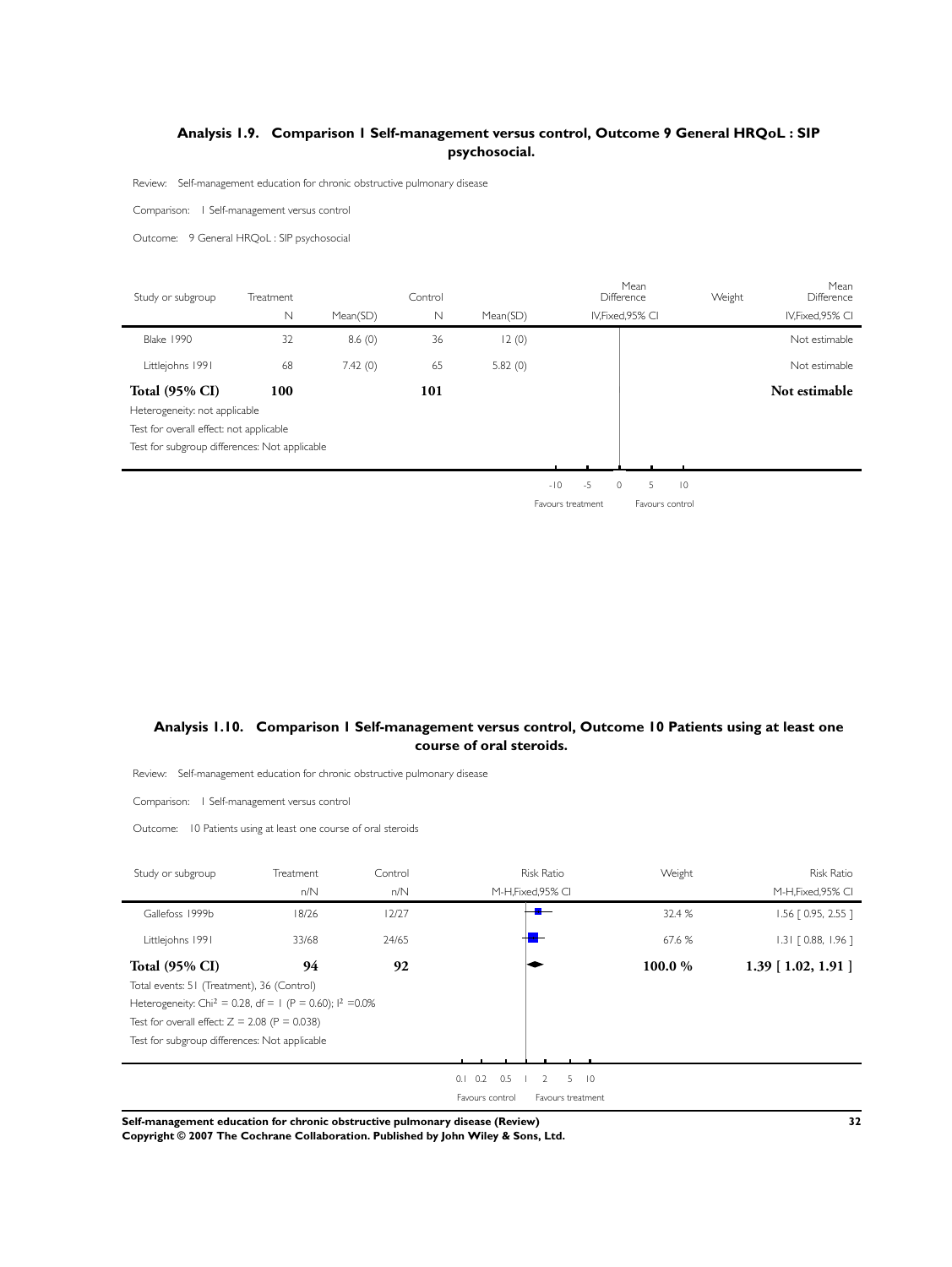## <span id="page-34-0"></span>**Analysis 1.11. Comparison 1 Self-management versus control, Outcome 11 Hospital admissions: one or more.**

Review: Self-management education for chronic obstructive pulmonary disease

Comparison: 1 Self-management versus control

Outcome: 11 Hospital admissions: one or more

| Study or subgroup                                                      | Treatment | Control | <b>Risk Ratio</b>                                          | Weight | <b>Risk Ratio</b>        |
|------------------------------------------------------------------------|-----------|---------|------------------------------------------------------------|--------|--------------------------|
|                                                                        | n/N       | n/N     | M-H, Fixed, 95% CI                                         |        | M-H, Fixed, 95% CI       |
| Gallefoss 2000a                                                        | 3/3       | 4/3     |                                                            | 21.8%  | $0.75$ $[0.18, 3.08]$    |
| Littlejohns 1991                                                       | 12/68     | 14/65   |                                                            | 78.2 % | $0.82$ [ 0.41, 1.64 ]    |
| <b>Total (95% CI)</b>                                                  | 99        | 96      |                                                            | 100.0% | $0.80$ [ $0.43$ , 1.50 ] |
| Total events: 15 (Treatment), 18 (Control)                             |           |         |                                                            |        |                          |
| Heterogeneity: Chi <sup>2</sup> = 0.01, df = 1 (P = 0.91); $1^2$ =0.0% |           |         |                                                            |        |                          |
| Test for overall effect: $Z = 0.69$ (P = 0.49)                         |           |         |                                                            |        |                          |
| Test for subgroup differences: Not applicable                          |           |         |                                                            |        |                          |
|                                                                        |           |         |                                                            |        |                          |
|                                                                        |           |         | 0.5<br>0.2<br>5.<br>$\overline{0}$<br>0.1<br>$\mathcal{L}$ |        |                          |

Favours treatment Favours control

## **F E E D B A C K**

## **Error quoting dosage figure**

## **Summary**

In the results section "Use of Rescue Medication", the Gallefoss 1999 study is quoted in this review as follows: "In this study the educated patients received less than half the amount of rescue medication (median DDD = 125) compared with the control group (median DDD=209)".

In figure 3 of the original Gallefoss paper it is reported that in the control group the median DDD= 290 not 209.

## **Reply**

I agree with the comment of Susan Varney. The median DDD rescue medication in the control group should be 290 not 209. This should be changed.

**Self-management education for chronic obstructive pulmonary disease (Review) 33 Copyright © 2007 The Cochrane Collaboration. Published by John Wiley & Sons, Ltd.**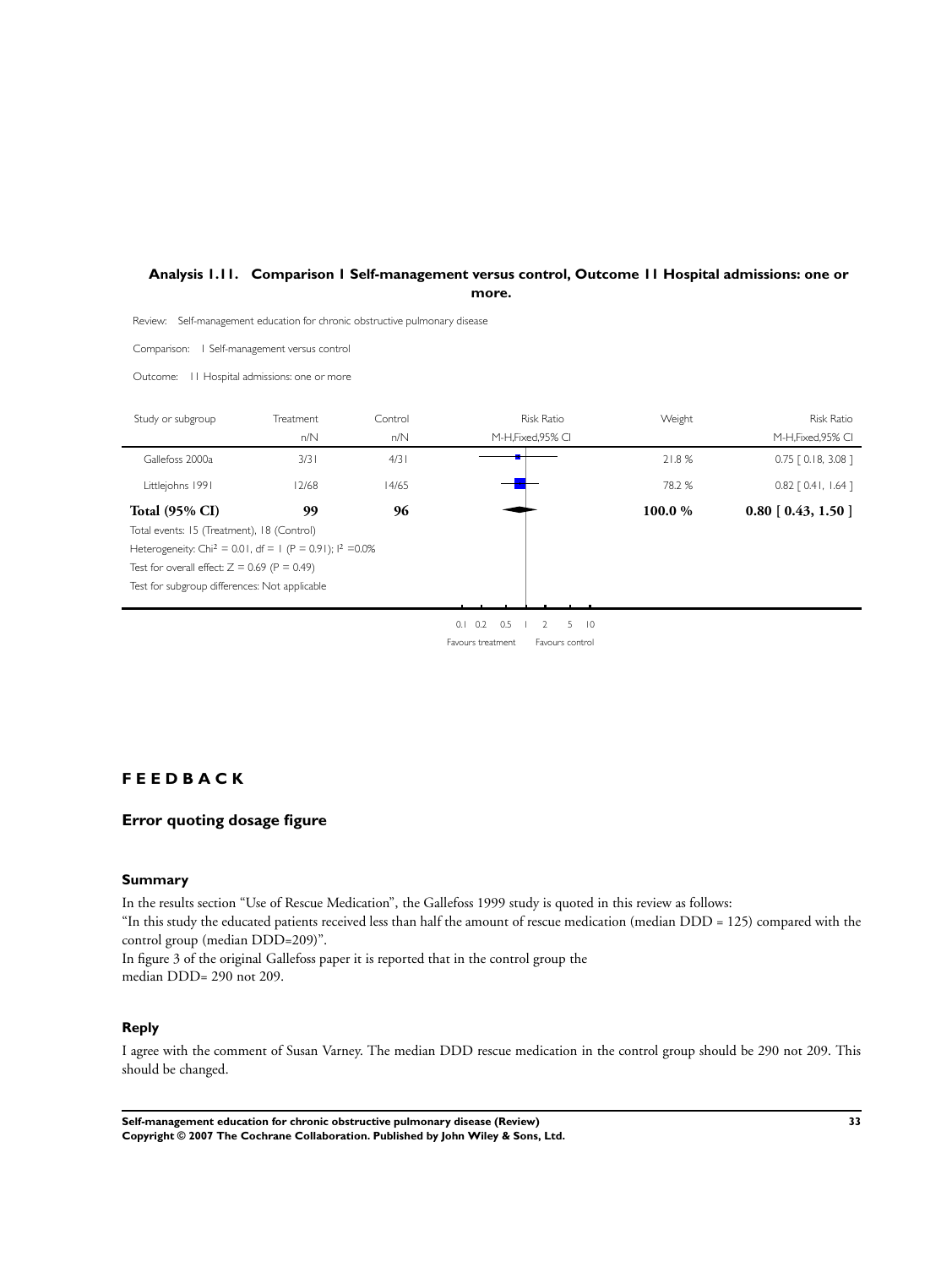### **Contributors**

Varney S

## **W H A T ' S N E W**

Last assessed as up-to-date: 20 August 2007.

| Date | Event | <b>Description</b>                                  |
|------|-------|-----------------------------------------------------|
|      |       | 10 May 2017 Amended Converted to new review format. |

## **H I S T O R Y**

Protocol first published: Issue 2, 2001

Review first published: Issue 1, 2003

| Date | Event                                                                                 | <b>Description</b> |
|------|---------------------------------------------------------------------------------------|--------------------|
|      | 16 July 2002 New citation required and conclusions have changed Substantive amendment |                    |

## **C O N T R I B U T I O N S O F A U T H O R S**

E. Monninkhof: Designed and co-ordinated the review

All steps belonging to data collection for the review

Data management for the review

Analysis of data

Interpretation of data

Writing the review

Updating the review

P. van der Valk:

Screened search results against inclusion criteria

Screened retrieved papers against inclusion criteria

Independent arbitrator to reach "consensus agreement"

Provided a clinical perspective

J. van der Palen:

Conceived the review

**Self-management education for chronic obstructive pulmonary disease (Review) 34 Copyright © 2007 The Cochrane Collaboration. Published by John Wiley & Sons, Ltd.**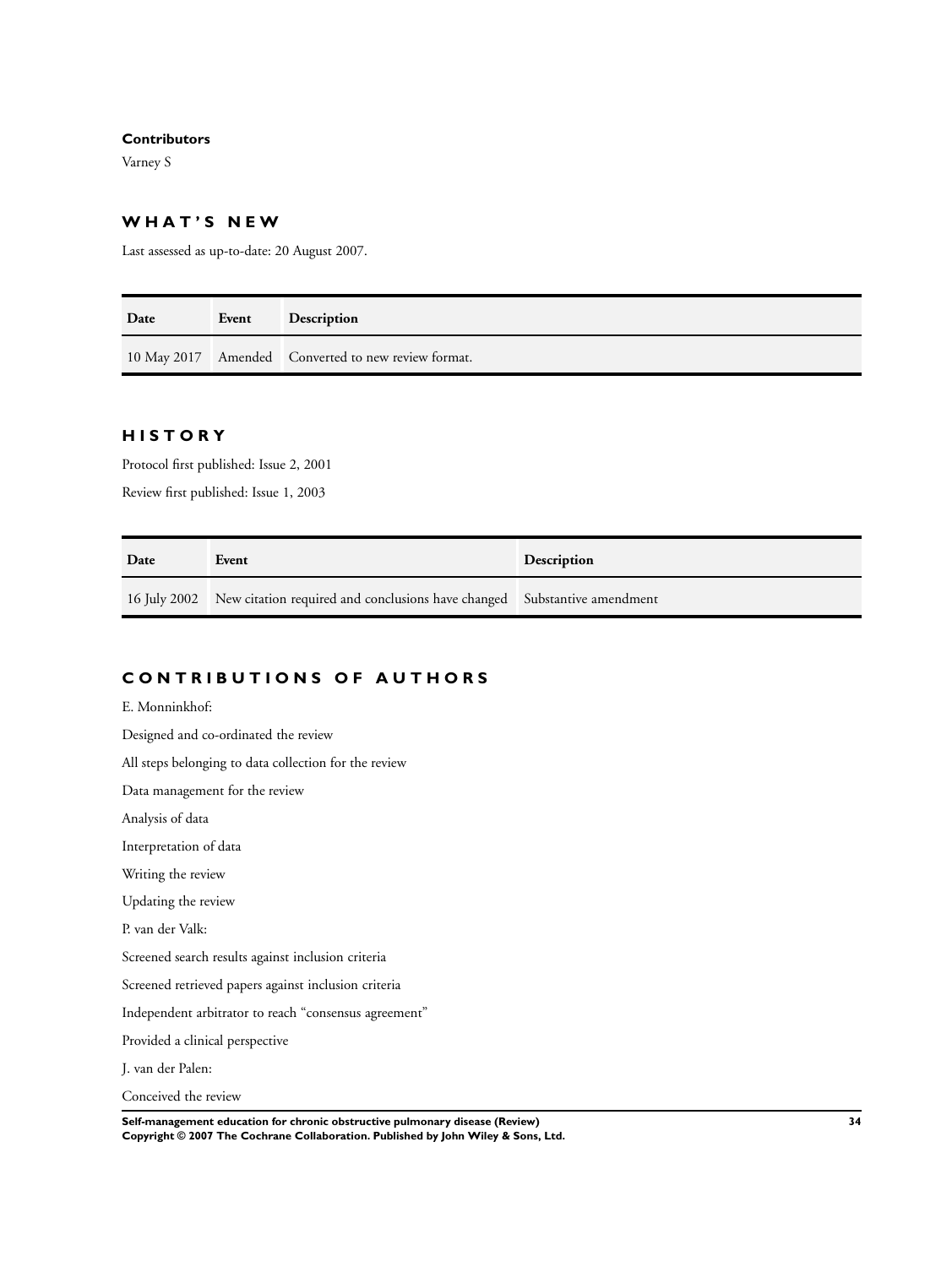Screened search results against inclusion criteria Screened retrieved papers against inclusion criteria Abstracted data Obtained and screened data from unpublished studies Appraised quality of papers Supported datamanagement and data-analysis Provided a methodological perspective G. Zielhuis: Designed the review Provided advice on data-analysis Provided a methodological perspective Provided general advice on the review Critically revised the review C. van Herwaarden: Provided a clinical perspective Critically revised the review Provided a policy perspective M. Partridge: Provided a policy perspective Provided a clinical perspective Provided general advice on the review EH Walters: Editorial support throughout.

## **D E C L A R A T I O N S O F I N T E R E S T**

Netherlands Asthma Foundation, Glaxo Wellcome BV, Boehringer Ingelheim provided funding for this review but these parties were in no way be able to influence the results of the review.